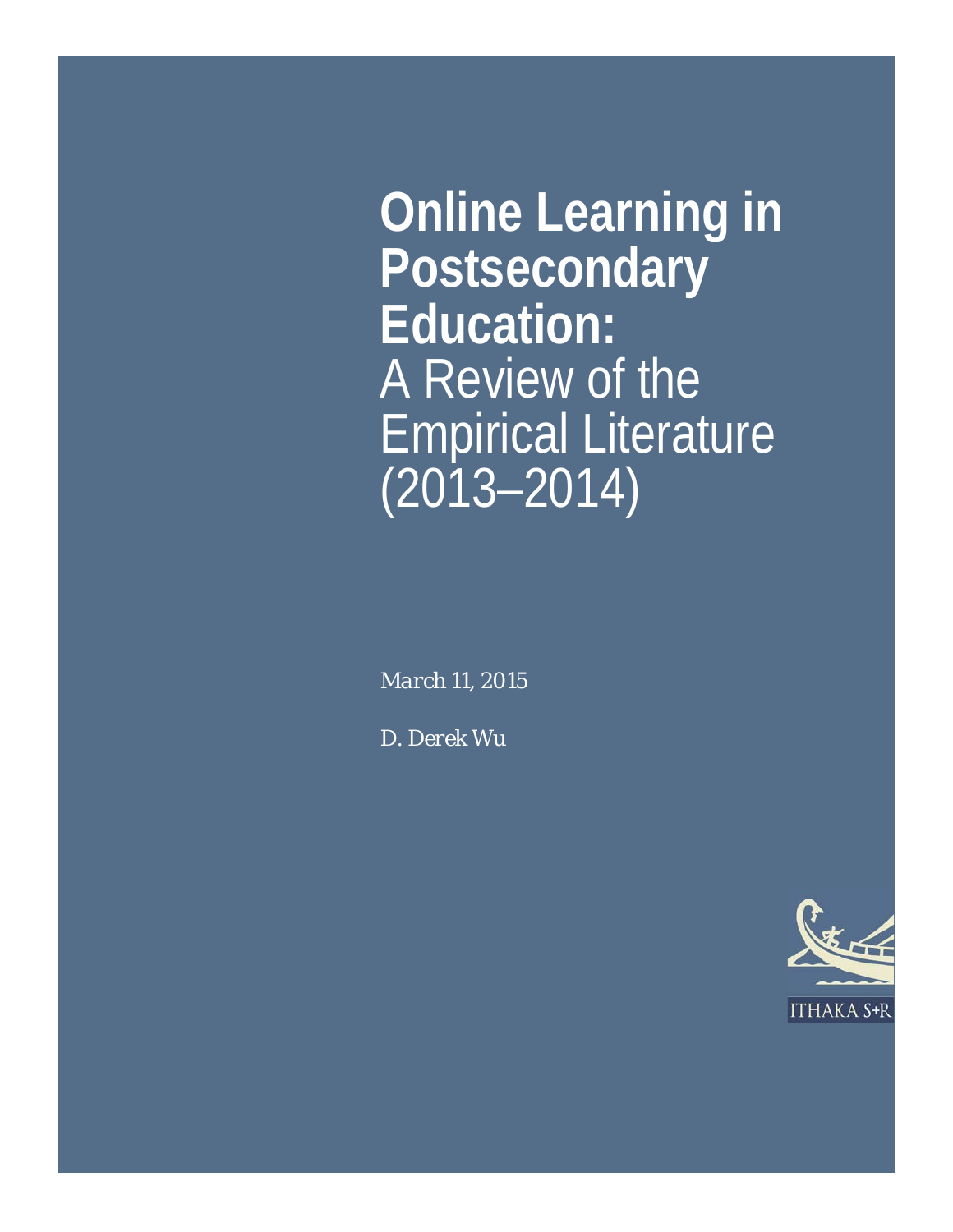

Ithaka S+R is a strategic consulting and research service provided by ITHAKA, a not-for-profit organization dedicated to helping the academic community use digital technologies to preserve the scholarly record and to advance research and teaching in sustainable ways. Ithaka S+R focuses on the transformation of scholarship and teaching in an online environment, with the goal of identifying the critical issues facing our community and acting as a catalyst for change. JSTOR, a research and learning platform, and Portico, a digital preservation service, are also part of ITHAKA.

Copyright 2015 ITHAKA. This work is licensed under a Creative Commons Attribution-NonCommercial 4.0 International License. To view a copy of the license, please see http://creativecommons.org/licenses/by-nc/4.0/.

ITHAKA is interested in disseminating this brief as widely as possible. Please contact us with any questions about using the report: research@ithaka.org.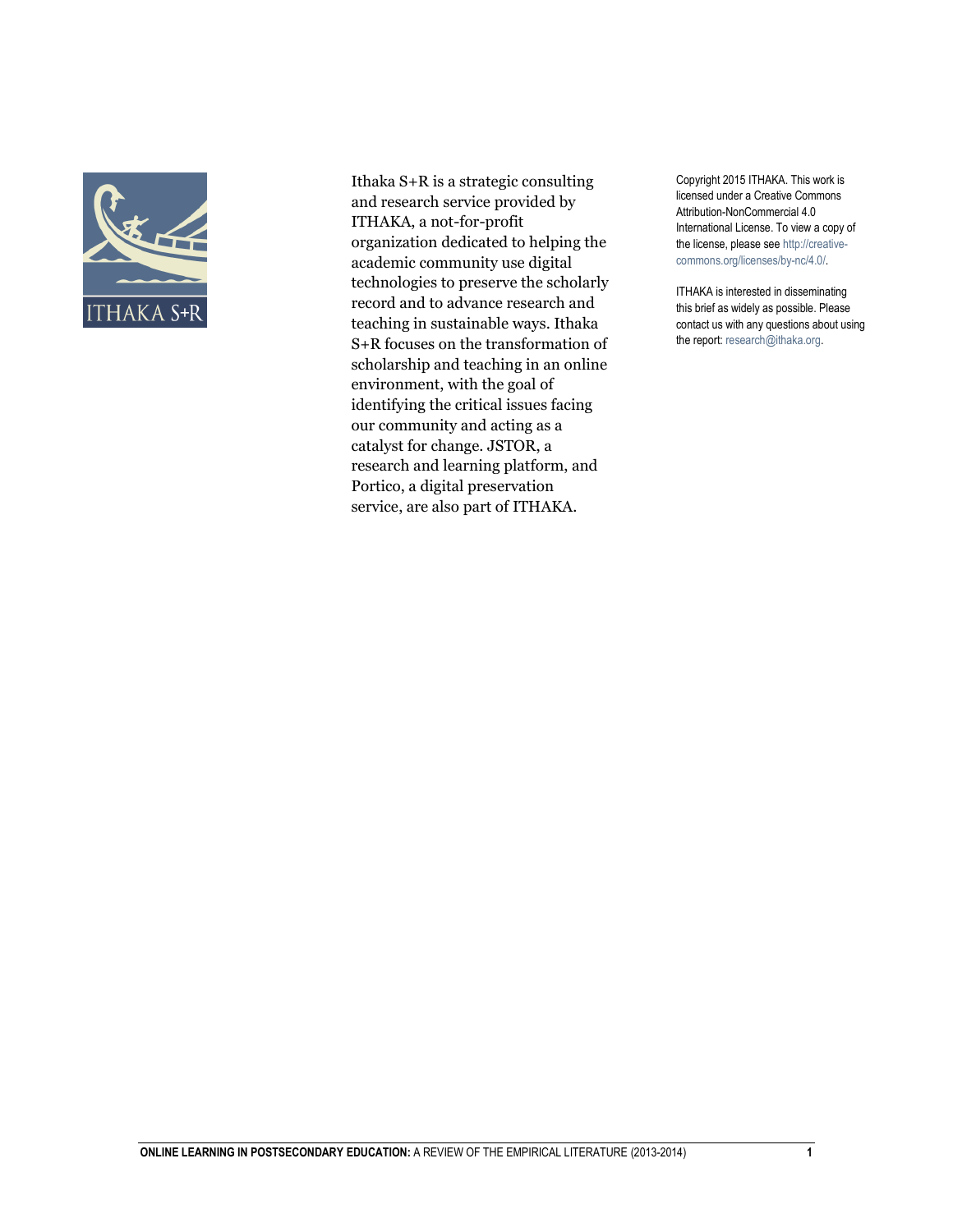# **Contents**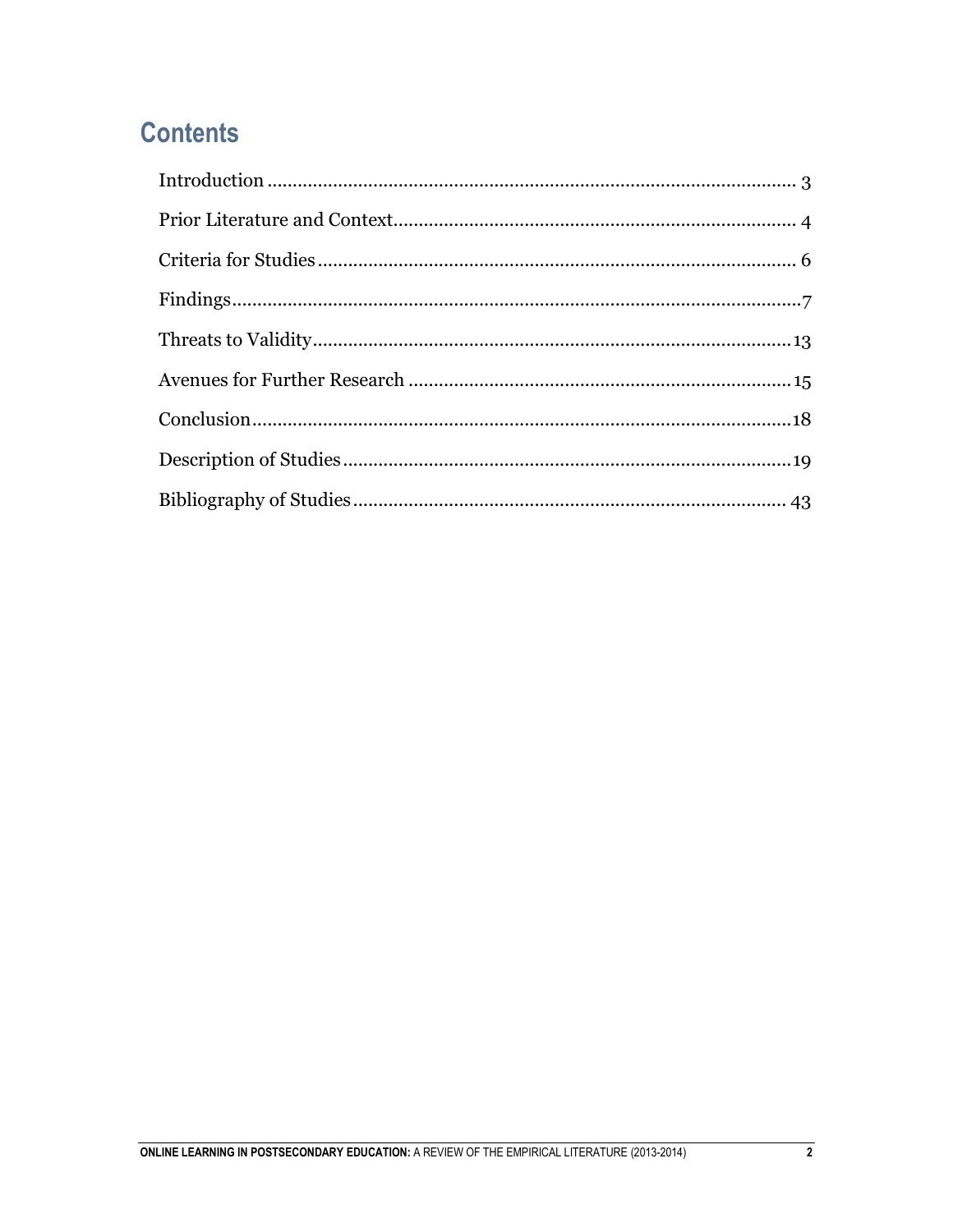### <span id="page-3-0"></span>**Introduction**

Courses that incorporate online learning are increasingly a fact of life for American college and university students.<sup>1</sup> The share of postsecondary students in the United States who took at least one online course has increased every year for the past decade to a high of  $34\%$  in the fall semester of 2012.<sup>2</sup> Even as the prevalence of online learning continues to grow, however, there remains a dearth of rigorous research done on the learning outcomes associated with online and hybrid learning.<sup>3</sup>

Building on a 2013 Ithaka S+R report,<sup>4</sup> this paper examines in depth the status of the research on learning outcomes associated with online and hybrid courses since 2013.<sup>5</sup> Among the twelve studies evaluated for this report, only one employs a randomized controlled trial, and two more utilize quasi-experimental research designs to estimate the causal impact of online delivery formats on student outcomes. These more methodologically robust studies find that students taking online or hybrid courses generally performed no differently (or only marginally worse) than their peers in face-toface sections, a finding consistent with prior studies of similar rigor. Yet, for the vast majority of studies analyzed, there has been little progress in addressing the methodological shortcomings underscored by Lack (2013) and others. Furthermore, there remains an insufficient body of evidence regarding the cost-effectiveness of online and technology-enhanced learning, one of the key research needs identified by Lack  $(2013).$ 

This report begins by discussing prior efforts to survey the literature on online learning. Next, it offers the first summary and analysis of the research produced since 2013. The main body of the report concludes by examining potential avenues for improvement, emphasis, and future research. Finally, a "Description of Studies" section contains detailed, systematic summaries of each of the post-2013 studies assessed.

<sup>5</sup> In particular, this literature review includes only studies that were released or published during and after January 2013 in order to align it with the latest iteration of Lack's literature review, which covered studies that were published no later than December 2012.

<sup>1</sup> I thank Martin Kurzweil, Johanna Brownell, and Christine Mulhern for helpful comments and discussions.

<sup>&</sup>lt;sup>2</sup> Allen, Elaine I. and Jeff Seaman. "Grade Change: Tracking Online Education in the United States." Babson Survey Research Group and Quahog Research Group (2014)[. http://www.onlinelearningsurvey.com/reports/gradechange.pdf.](http://www.onlinelearningsurvey.com/reports/gradechange.pdf)

<sup>3</sup> "Hybrid" courses refer to those that contain both an online and a face-to-face component, although there exists substantial variation in how these courses are specifically structured. They can also be referred to interchangeably as "blended" courses.

<sup>4</sup> Lack, Kelly A. "Current Status of Research on Online Learning in Postsecondary Education." Ithaka S+R (2013). [http://sr.ithaka.org/sites/default/files/reports/ithaka-sr-online-learning-postsecondary-education-may2012.pdf.](http://sr.ithaka.org/sites/default/files/reports/ithaka-sr-online-learning-postsecondary-education-may2012.pdf)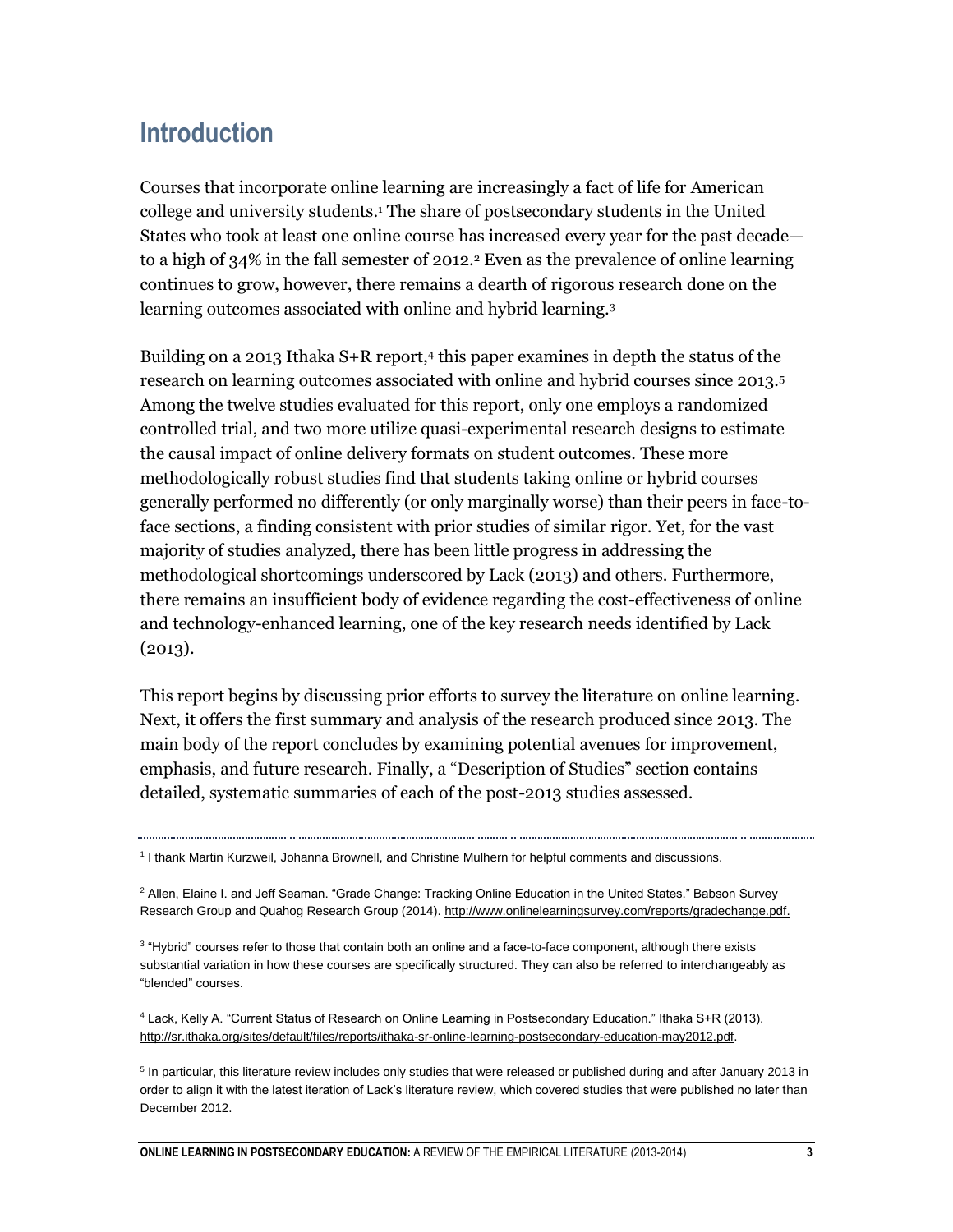## <span id="page-4-0"></span>**Prior Literature and Context**

There exist a number of studies published prior to 2013 that have examined the impact of online and hybrid courses on learning outcomes, but few have been methodologically rigorous enough to provide conclusive evidence about the effectiveness of online or hybrid learning. A widely-cited 2010 meta-analysis prepared by Means et al. for the U.S. Department of Education combs findings from 1,132 studies on online learning published between 1996 and 2008 and finds that very few of these studies attempted to assess the causal impact of online delivery formats on learning outcomes.<sup>6</sup> In fact, the authors observe that only 45 studies (less than 4% of the total) directly compare webbased instruction to face-to-face instruction, employ experimental or quasi-experimental research designs, and focus on objective measures of student learning. The authors' meta-analysis of those few studies indicates that students taking fully online courses performed marginally better than their counterparts in face-to-face sections, whereas students who took courses in a hybrid format performed significantly better than those in face-to-face sections.

Another extensive literature review carried out by Lack (2013) surveys a different set of studies and finds little evidence across multiple outcome measures that online or hybrid learning is more or less effective than face-to-face learning. However, one of the studies surveyed by Lack (2013) proves to be a notable exception to these overall trends, finding via an instrumental variable approach that online courses taken by community college students were associated with significantly negative estimates for course persistence and grade (Xu and Jaggars (2011)).<sup>7</sup> However, the fact that this particular study focuses on a different population of students than other studies examining four-year institutions makes it difficult to compare them directly.

Two of the more methodologically robust studies released prior to 2013 that were not evaluated in either of these literature reviews were those of Figlio et al. (2010) and

<sup>6</sup> Means, Barbara, Yukie Toyama, Robert Murphy, Marianne Bakia, and Karla Jones. "Evaluation of Evidence-Based Practices in Online Learning: A Meta-Analysis and Review of Online Learning Studies." U.S. Department of Education, Office of Planning, Evaluation, and Policy Development (2010)[. http://www2.ed.gov/rschstat/eval/tech/evidence-based](http://www2.ed.gov/rschstat/eval/tech/evidence-based-practices/finalreport.pdf)[practices/finalreport.pdf.](http://www2.ed.gov/rschstat/eval/tech/evidence-based-practices/finalreport.pdf)

<sup>7</sup> Xu, Di and Shanna Smith Jaggars. "Does Course Delivery Format Matter? Evaluating the Effects of Online Learning in a State Community College System Using Instrumental Variable Approach." Community College Research Center Working Paper No. 31, Teachers College, Columbia University (2011).

[https://aefpweb.org/sites/default/files/webform/Online\\_learning\\_using\\_instrumental\\_variable\\_approach.pdf.](https://aefpweb.org/sites/default/files/webform/Online_learning_using_instrumental_variable_approach.pdf) A related version of this paper was subsequently published in the *Economics of Education Review,* Vol. 37 (2013).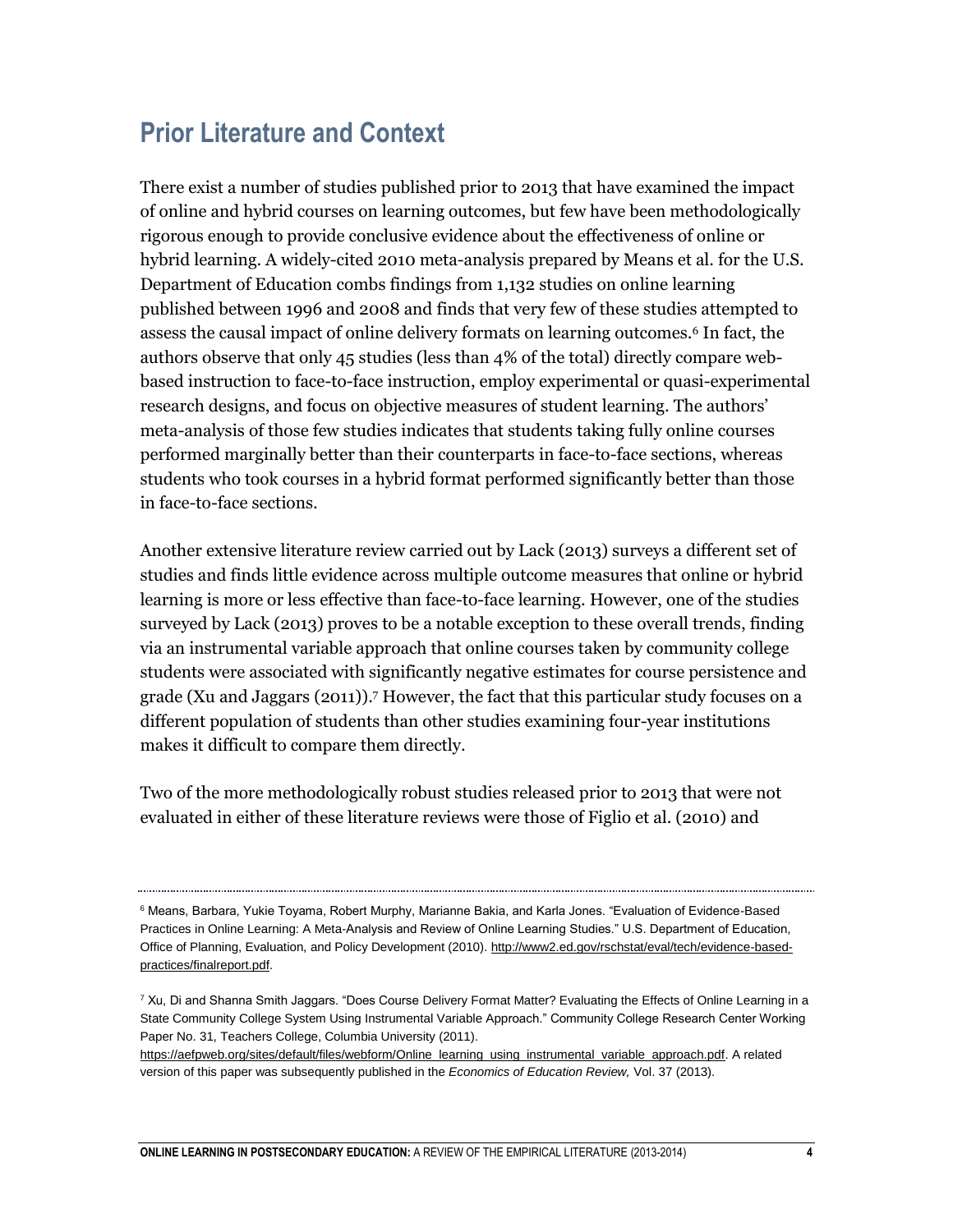Bowen et al. (2012).<sup>8</sup> Figlio et al. (2010) randomly assign students in an introductory microeconomics course to lectures offered live or in an online setting. They find statistically insignificant evidence that the live format produced more favorable impacts than the web-based format, although these effects were significant for students who were lower-achieving, male, and Hispanic.<sup>9</sup> Bowen et al. (2012) also undertake a large-scale study between Fall 2010 and Spring 2012 that randomized more than 600 students on six public college campuses into hybrid (with some face-to-face instruction) or purely face-to-face versions of an introductory statistics course and find no significant differences in learning outcomes between students in the two course types.<sup>10</sup>

In sum, the prior literature generally indicates that online and hybrid course formats produce outcomes that are not significantly different from those in face-to-face formats. However, given how few studies employ methodologies that yield a causal inference (or, for that matter, employ sufficient controls), much more rigorous research is needed to ensure that these results are robust to various specifications and settings. The prior literature also lacks sufficient evidence regarding how the effects of online and hybrid courses vary across different student subgroups and extend over longer periods of time, as well as careful analyses of the costs associated with these delivery formats. While a few studies included in this review employ greater methodological rigor and comprehensiveness, the majority of studies still fall short in their efforts to fill in the gaps left by the prior literature—particularly those related to the cost implications of online and hybrid delivery formats.

<sup>8</sup> Lack (2013) mentions both studies but does not include them in her formal review.

9 Figlio, David, Mark Rush, and Lu Yin. "Is it Live or Is It Internet? Experimental Estimates of the Effects of Online Instruction on Student Learning." NBER Working Paper 16089 (2010). [http://www.nber.org/papers/w16089.](http://www.nber.org/papers/w16089) A version of this report has since been published in the *Journal of Labor Economics*, Vol. 31, No. 4 (2013).

<sup>10</sup> Bowen, William G., Matthew M. Chingos, Kelly A. Lack, and Thomas I. Nygren. "Interactive Learning Online at Public Universities: Evidence from Randomized Trials." Ithaka S+R (2012)[. http://sr.ithaka.org/sites/default/files/reports/sr-ithaka](http://sr.ithaka.org/sites/default/files/reports/sr-ithaka-interactive-learning-online-at-public-universities.pdf)[interactive-learning-online-at-public-universities.pdf.](http://sr.ithaka.org/sites/default/files/reports/sr-ithaka-interactive-learning-online-at-public-universities.pdf) A version of this report has since been published in the *Journal of Policy Analysis and Management*, Vol. 33, Issue 1 (Winter 2014).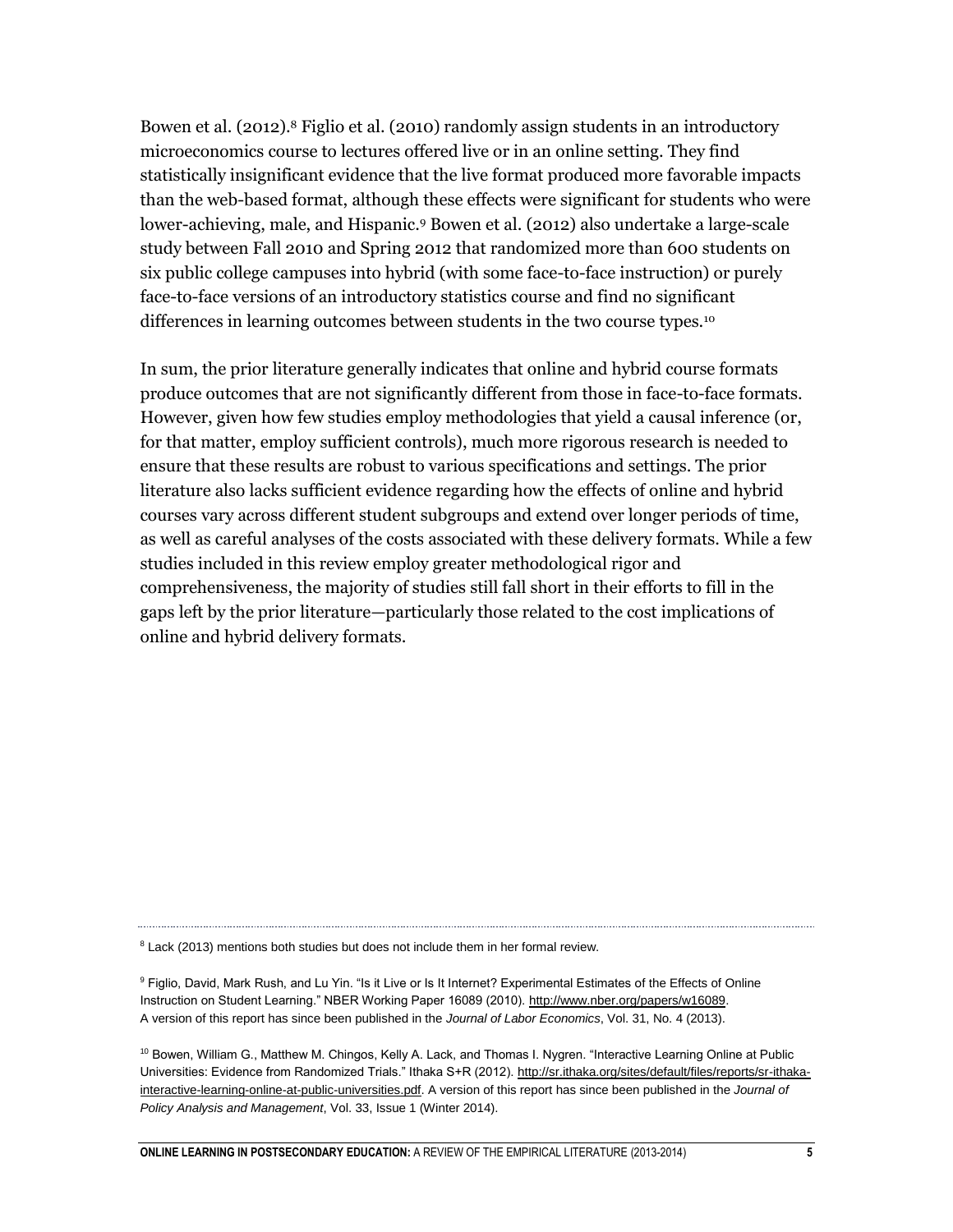# <span id="page-6-0"></span>**Criteria for Studies**

For the sake of consistency, this literature review relies on the same criteria as those introduced by Lack (2013) to select studies for inclusion. To be considered, studies had to:

- 1. Compare at least one face-to-face section to at least one hybrid or fully online section.
- 2. Examine objective learning outcomes or measures of academic performance that are not selfreported.
- 3. Involve at least one undergraduate, for-credit college course offered outside of a continuing education program.
- 4. Take place in the United States or in a country with a comparable culture and higher education system.
- 5. Be authored by someone who is not a current student.

Twelve studies were identified that met these criteria, with three published in 2013 and nine in 2014. All focus on public institutions, all but one focus on students at four-year institutions, and only one study examines students outside the United States. Two studies examine courses in multiple subjects, and the rest focus on courses in a single subject (with four in economics, two in statistics, one in information systems, one in interdisciplinary writing, one in psychology, and one in stress management). The sample sizes range from 75 to 40,000 students, although the median study comprises several hundred observations. The "Description of Studies" section at the end of this report includes a detailed summary of and commentary on each of the twelve studies.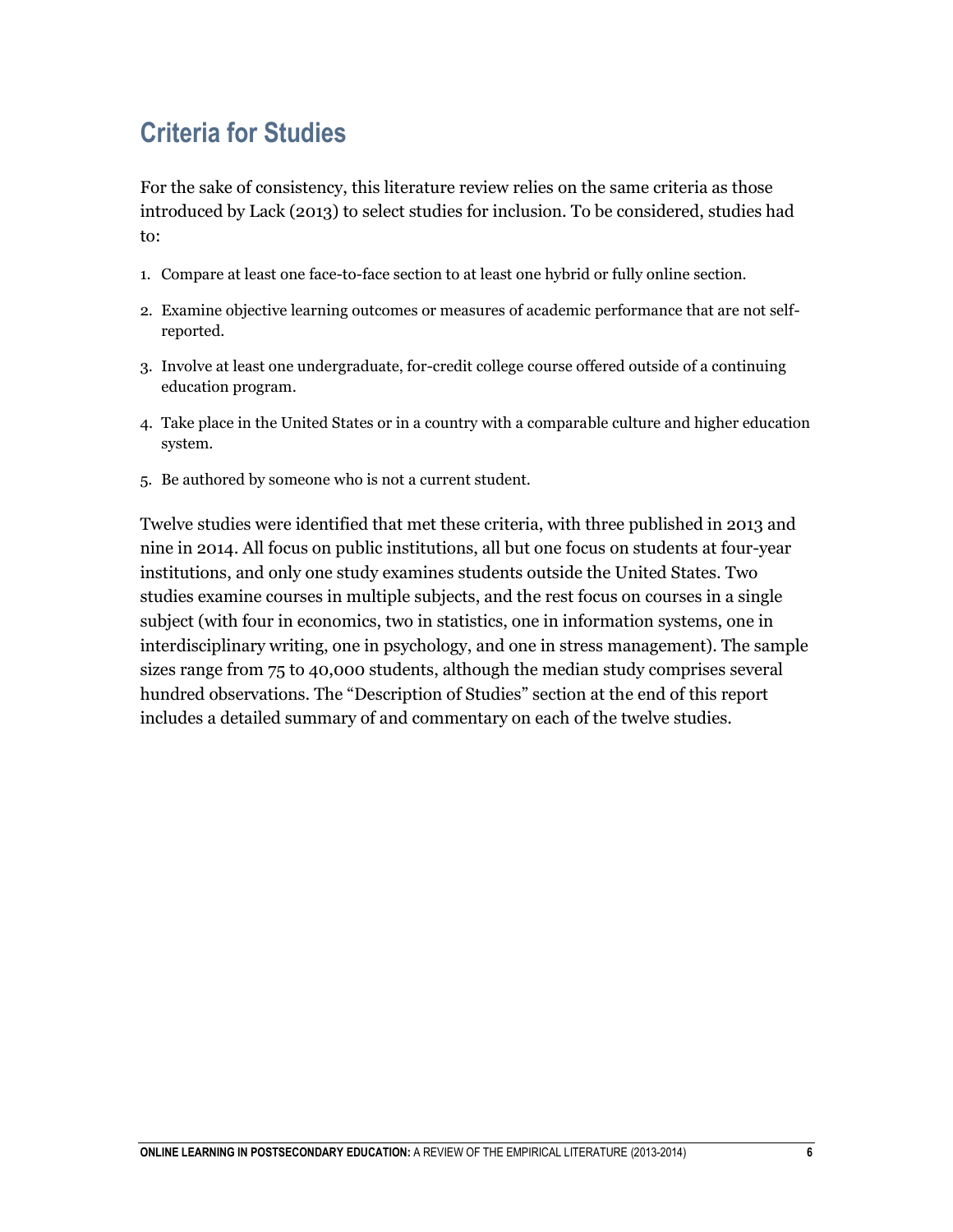# <span id="page-7-0"></span>**Findings**

The studies included in this review are categorized by research design: experimental and quasi-experimental studies whose methodologies permit inferences of causality, descriptive studies with robust controls, and descriptive studies without robust controls.<sup>11</sup> The three studies that employ randomization or quasi-experimental strategies find that students taking online or hybrid courses performed slightly worse to no differently than their peers taking traditional face-to-face courses, though there is some variance across specifications and subgroups. The descriptive studies that incorporate control variables find that online and hybrid courses were generally associated with lower learning outcomes. Finally, a majority of the six studies that employ strictly observational analyses indicate that students in online and hybrid formats performed no worse and, in some cases, better than their counterparts in face-to-face sections.

#### *Experimental and Quasi-Experimental Studies*

Joyce et al. (2014) is the only included study to employ a randomized controlled trial, assigning 725 students randomly to one of four sections—two "compressed" and two traditional—of an introductory microeconomics course. Across all performance measures, the authors find that students in the traditional format performed better than those in the hybrid format, although performance converged as the semester progressed. Furthermore, high-performing students performed equally well regardless of delivery method, whereas students with average and lower levels of expected performance performed worse in the hybrid sections.

Kwak et al. (2015) <sup>12</sup> utilize a quasi-experimental research design, replacing two weeks of lectures in the middle of a semester-long, face-to-face introductory statistics course with a blended format that cut class time in half and made additional online materials

 $12$  Although this article was not formally published until March 2015, it was first published online in December 2014 within the timeframe that this literature review covers.

<sup>&</sup>lt;sup>11</sup> Ithaka S+R also undertook a large-scale study in 2013 that analyzed student outcomes associated with hybrid formats in multiple universities across the University System of Maryland. This study conducted seven side-by-side comparisons of student outcomes in hybrid sections with outcomes in traditionally taught courses, controlling for a myriad of student background characteristics. It finds that students in the hybrid formats performed as well or even slightly better than their face-to-face peers on course pass rates and learning assessments, a result that held across subjects and student subgroups. Furthermore, the statistical insignificance of this result is consistent with the findings of the experimental and quasi-experimental studies included in this literature review. However, to maintain objectivity, this literature review chooses not to include this particular study in its formal review. For the full paper and its results, see Griffiths, Rebecca, Matthew Chingos, Christine Mulhern, and Richard Spies. "Interactive Online Learning on Campus: Testing MOOCs and Other Platforms in Hybrid Formats in the University System of Maryland." Ithaka S+R (2014). [http://sr.ithaka.org/sites/default/files/reports/S-R\\_Interactive\\_Online\\_Learning\\_Campus\\_20140716.pdf.](http://sr.ithaka.org/sites/default/files/reports/S-R_Interactive_Online_Learning_Campus_20140716.pdf)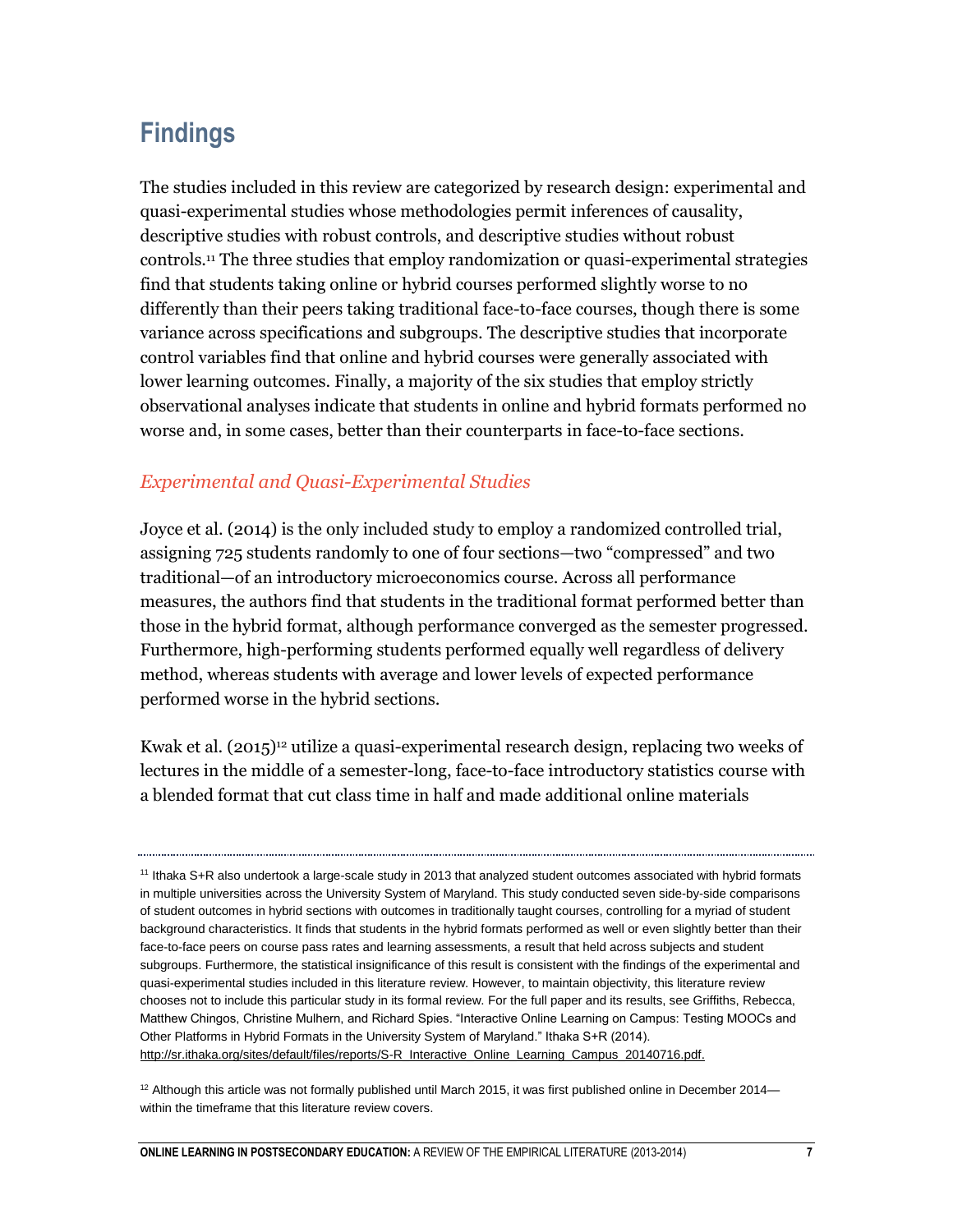available for out-of-class use. Using a difference-in-differences identification strategy, the authors find that the blended format had no effect on students' quiz scores, although the effects were negative for male students and positive for female students. The other quasi-experimental study included in this review, Olitsky and Cosgrove (2014), employs a propensity score matching technique to control for bias stemming from non-random selection into a hybrid delivery format. The authors find that the hybrid section was associated with lower student results in several outcome measures, although these effects are statistically insignificant for nearly all measures.

#### *Descriptive Studies with Robust Controls*

Three studies employ multivariate regression analyses that control for student- and instruction-related factors correlated with selection of the delivery format and eventual learning outcomes. Two of these studies conduct descriptive analyses in settings with some characteristics of a controlled trial. Burns et al. (2013) compare student outcomes associated with being in a face-to-face, online, or hybrid version of an information systems course and find that face-to-face students received higher course grades than those in the other delivery formats. However, students in the online and hybrid sections of the information systems course outperformed their face-to-face peers in a subsequent business course. Verhoeven and Rudchenko (2013) examine an undergraduate introductory microeconomics course in which 51 students participated in a hybrid section and 24 students participated in a face-to-face section, and find that the hybrid format was associated with lower test scores than the face-to-face format. In a third study, Xu and Jaggars (2014) use an administrative dataset covering 40,000 community college students in Washington State over a five-year period. Controlling for various fixed effects and student- and instruction-related covariates, they find that students, especially those with lower achievement levels, received lower grades in online courses and were less likely to persist in online sections.

#### *Descriptive Studies without Robust Controls*

The remaining six studies in this review employ descriptive analyses that did not incorporate control variables, instead relying on purely observational comparisons between delivery formats. Nonetheless, these studies attempt to standardize their treatment (online/hybrid) and control (face-to-face) groups using the same instructors, course materials, and/or class structures. Jones and Long (2013) compare final course grades over ten semesters of a business mathematics course and, in the majority of semesters analyzed, find no significant differences between mean scores for face-to-face and online students. Carmichael et al. (2014) examine learning outcomes associated with online, hybrid, and face-to-face versions of an interdisciplinary writing course and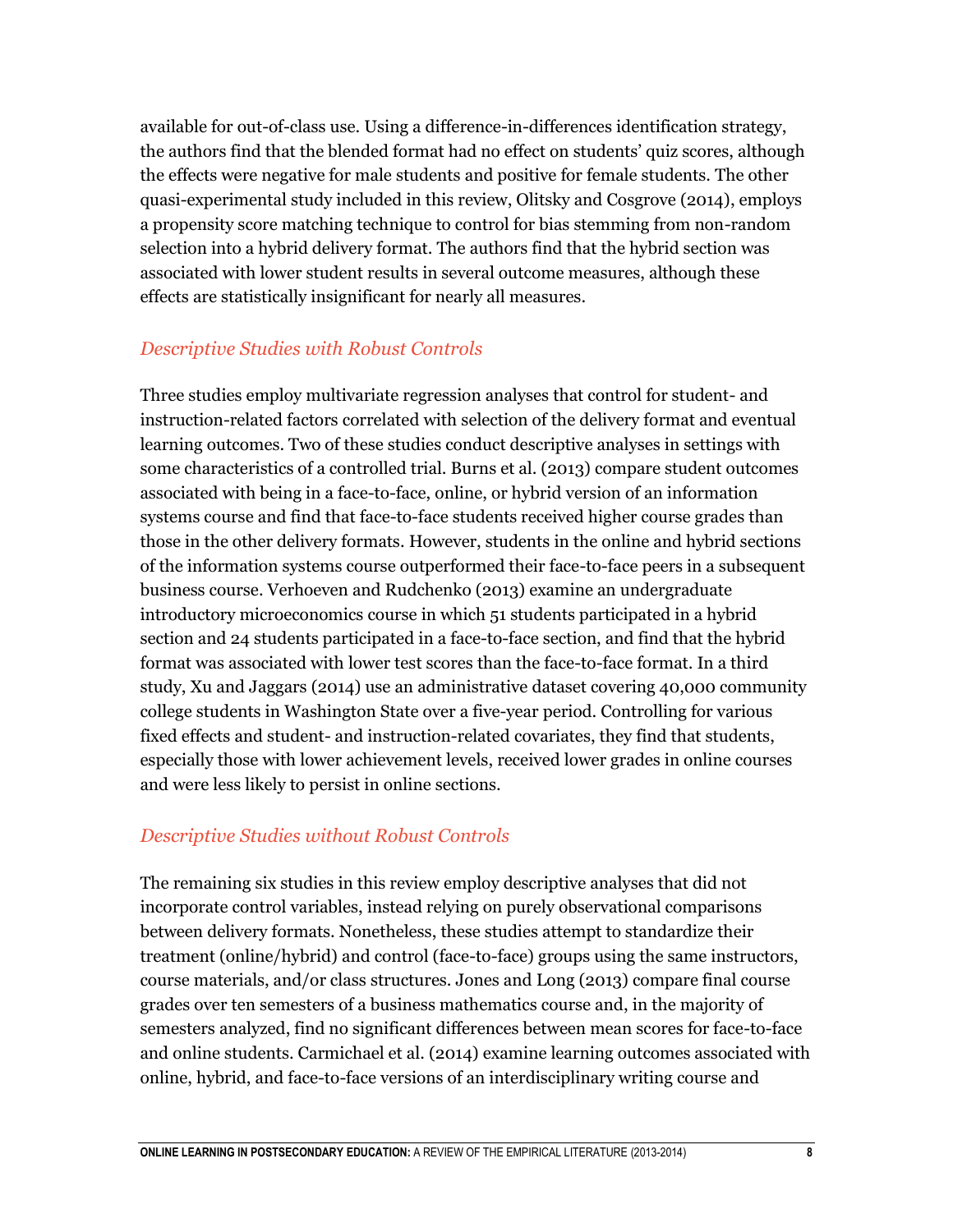observe that improvements in writing skills between the beginning and end of the semester were largest for students in the hybrid and online sections.

Fish and Kang (2014) compare outcome data from 119 students divided between online and face-to-face sections of a stress management course and find no significant differences between delivery formats in the students' average score on three exams given during the term. However, the authors find that students who took the course in the online format earned higher scores on the final exam and that the difference is statistically significant. Jorczak and Dupuis (2014) evaluate the outcomes of 104 students who took face-to-face and online sections of an introductory psychology course, finding that online students scored 25 percentile points higher on course exams than their face-to-face counterparts. Metzgar (2014) analyzes learning outcomes associated with hybrid and face-to-face formats of a managerial economics course for business majors and finds that students in the hybrid sections performed worse than their in-class peers on both in-class questions and exams. Finally, Tanyel and Griffin (2014) analyze student outcomes associated with 81 courses offered over a ten-year period that each included at least one online and face-to-face section. The authors find that students in the face-to-face sections earned higher grades than those in the online sections, although these differences only appear in the last three years of their analysis.

#### *Study Snapshots*

Table 1 summarizes the key characteristics and findings of these studies. While online and hybrid delivery formats have not been shown to be consistently more or less effective than face-to-face instruction across all studies, the results of the studies reviewed indicate that the rigor of the research framework utilized significantly impacts the kinds of results observed.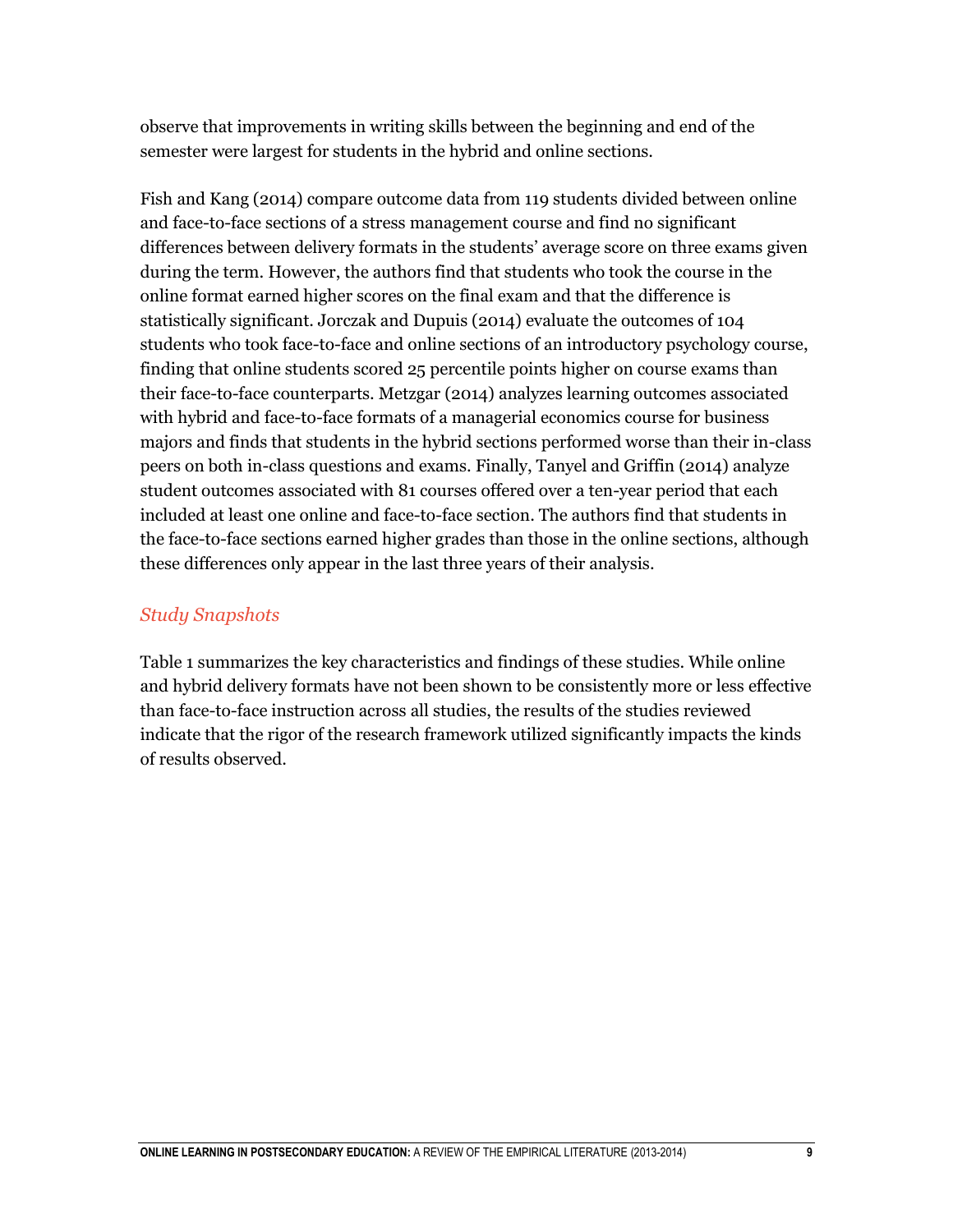| Study                             | Sample                                                                        | <b>Institution</b>                                          | Course*                                                             | Research Design                | <b>Outcome Measures</b>                                                                      | <b>Results</b>                                                                                                                                                                                                                                                       |
|-----------------------------------|-------------------------------------------------------------------------------|-------------------------------------------------------------|---------------------------------------------------------------------|--------------------------------|----------------------------------------------------------------------------------------------|----------------------------------------------------------------------------------------------------------------------------------------------------------------------------------------------------------------------------------------------------------------------|
| Joyce et al.<br>(2014)            | 725 total<br>students<br>randomized<br>into two FTF<br>and online<br>sections | <b>Baruch</b><br>College, City<br>University of<br>New York | Principles of<br>Microeconomics<br>(FTF/H)                          | Randomized<br>controlled trial | Scores on the midterm<br>and final exams, final<br>course grades                             | FTF students scored 3.2 percentage<br>points higher than hybrid students on<br>the midterm, but the differences on the<br>final were half as large and no longer<br>statistically significant; larger<br>differences among students with lower<br>performance levels |
| Kwak et al.<br>(2014)             | First-year<br>business and<br>economics<br>students                           | University of<br>Queensland<br>(Australia)                  | Introductory<br>statistics course<br>(FTF/H)                        | Quasi-experimental             | Scores on weekly<br>quizzes                                                                  | Hybrid format reduced quiz scores by<br>1.9 percentage points (after<br>incorporating covariates) in OLS<br>specification; in difference-in-<br>differences method, hybrid learning<br>caused insignificant increase in quiz<br>score of 0.16 percentage points      |
| Olitsky and<br>Cosgrove<br>(2014) | 236 FTF<br>students, 82<br>hybrid students                                    | N/A                                                         | Principles of<br>Microeconomics<br>and<br>Macroeconomics<br>(FTF/H) | Quasi-experimental             | Exam scores, grades on<br>homework assignments<br>and short-answer<br>questions              | Hybrid format associated with<br>statistically insignificant decrease in<br>exam score of 5.5 percentage points<br>under propensity score matching<br>(versus 0.065 points under OLS)                                                                                |
| Burns et al.<br>(2013)            | 109 FTF*<br>students, 144<br>online students,<br>129 hybrid<br>students       | Midwestern<br>land grant<br>university                      | Computers and<br><b>Information Systems</b><br>(FTF/O/H)            | Observational with<br>controls | Final grades in course<br>with intervention; grades<br>in subsequent more<br>advanced course | Face-to-face format associated with<br>positive, significant effects on current<br>course grade (via ordered probit models<br>with control variables); Online and<br>hybrid formats associated with positive,<br>significant effects on subsequent<br>course grade   |

### **Table 1. Snapshot of Study Characteristics and Results**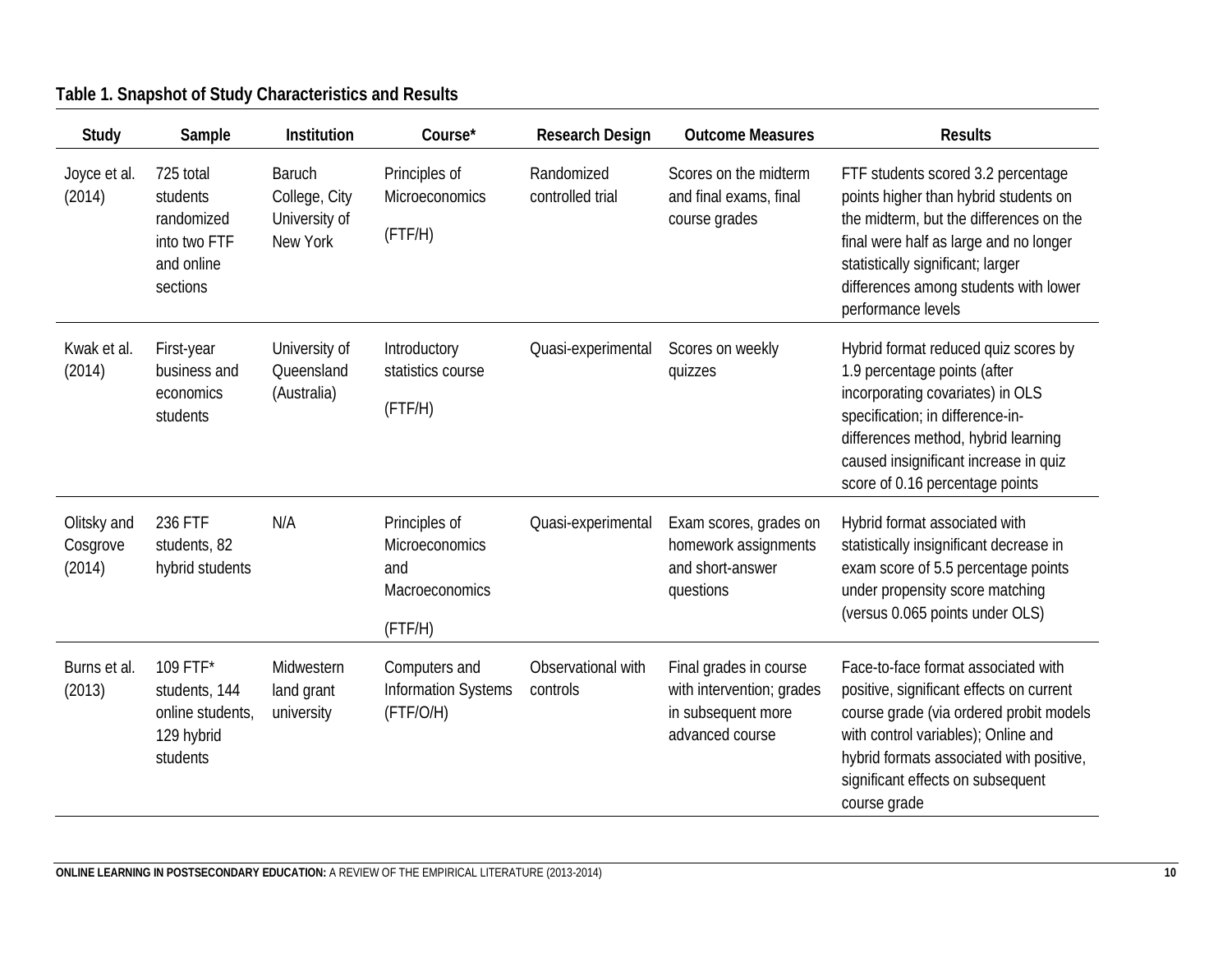| Study                                   | Sample                                                              | Institution                                                   | Course*                                                        | Research Design                                          | <b>Outcome Measures</b>                                                                       | <b>Results</b>                                                                                                                                                                                                               |
|-----------------------------------------|---------------------------------------------------------------------|---------------------------------------------------------------|----------------------------------------------------------------|----------------------------------------------------------|-----------------------------------------------------------------------------------------------|------------------------------------------------------------------------------------------------------------------------------------------------------------------------------------------------------------------------------|
| Verhoeven<br>and<br>Rudchenko<br>(2013) | 24 FTF<br>students, 51<br>hybrid students                           | Large public<br>university                                    | Principles of<br>Microeconomics<br>(FTF/H)                     | Observational with<br>controls                           | Composite test scores,<br>completion rates                                                    | 71% of hybrid students completed<br>(versus 79% of FTF students); hybrid<br>students scored 4.8 percentage points<br>lower than FTF peers on exam scores                                                                     |
| Xu and<br>Jaggars<br>(2014)             | 40,000 total<br>students                                            | Washington<br><b>State</b><br>community<br>college system     | Encompassed<br>500,000 unique<br>course enrollments<br>(FTF/O) | Descriptive with<br>fixed-effects<br>regression analysis | Final course grades,<br>course persistence                                                    | Average effects of online format on<br>course persistence and grade negative;<br>stronger effects for men, black<br>students, younger, and at-risk students                                                                  |
| Carmichael<br>et al.<br>(2014)          | Senior<br>undergraduates                                            | University of<br>North Dakota                                 | <b>Writing Across</b><br><b>Disciplines</b><br>(FTF/O/H)       | Observational                                            | Rubric-based scores for<br>writing, critical thinking,<br>and integrative learning<br>studies | Average scores increased in all 3 rubric<br>areas in all sections; improvement<br>statistically significant at 95%<br>confidence level only for one online<br>section and hybrid section                                     |
| Fish and<br>Kang<br>(2014)              | 63 FTF<br>students, 56<br>online students                           | Large, public<br>university on<br>the U.S. West<br>Coast      | Upper-division<br>stress management<br>course<br>(FTF/O)       | Observational                                            | Scores on three exams                                                                         | No significant differences between<br>formats when averaging scores across<br>all exams; however, students in online<br>course scored 3.4 percentage points<br>higher on third test (significant at 95%<br>confidence level) |
| Jones and<br>Long<br>(2013)             | 267 FTF<br>students, 178<br>online students<br>(mostly<br>freshmen) | Small, open-<br>enrollment<br>rural<br>Appalachian<br>college | Quantitative<br><b>Business Analysis</b><br>(FTF/O)            | Observational                                            | Final course grades                                                                           | Across all semesters and students,<br>average FTF course grades were 5<br>percentage points higher than online<br>grades; difference disappeared after<br>dropping first three semesters                                     |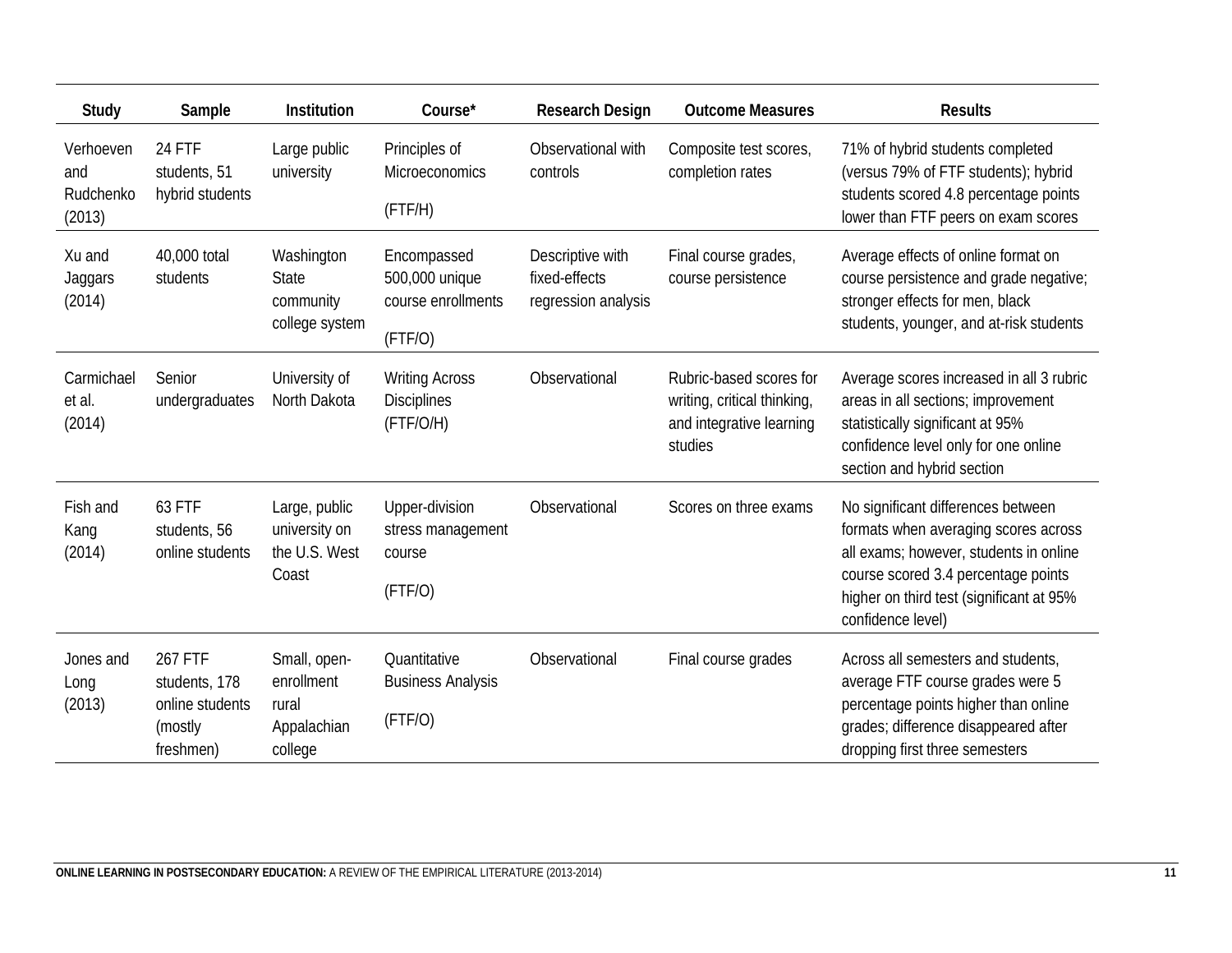| Study                           | Sample                                                                                     | <b>Institution</b>                                | Course <sup>*</sup>                                                                                  | Research Design | <b>Outcome Measures</b>                                      | <b>Results</b>                                                                                                                                                                                                            |
|---------------------------------|--------------------------------------------------------------------------------------------|---------------------------------------------------|------------------------------------------------------------------------------------------------------|-----------------|--------------------------------------------------------------|---------------------------------------------------------------------------------------------------------------------------------------------------------------------------------------------------------------------------|
| Jorczak<br>and Dupuis<br>(2014) | 35 FTF<br>students, 69<br>online students                                                  | Medium-size<br>Midwestern<br>public<br>university | Introductory<br>psychology course<br>(FTF/O)                                                         | Observational   | Scores on two multiple-<br>choice exams                      | Online students scored an average of<br>74% on exams, compared to 67% for<br>F2F students; difference statistically<br>significant                                                                                        |
| Metzgar<br>(2014)               | 80 students in<br>each of 3<br>hybrid sections                                             | Large<br>Southern<br>public<br>university         | Managerial<br>Economics (junior-<br>level)<br>(FTF/H)                                                | Observational   | Accuracy on in-class<br>clicker questions and<br>exam scores | Hybrid students scored 60-70% on<br>exams (versus 70-80% for FTF<br>students) and 30-60% on clicker<br>questions (versus 70-80% for FTF)                                                                                  |
| Tanyel and<br>Griffin (2014)    | 3,355 FTF<br>students in 132<br>sections and<br>2,266 online<br>students in 94<br>sections | Southeastern<br>regional<br>university            | 81 different courses<br>over 10 years (with 66<br>in the College of Arts<br>and Sciences)<br>(FTF/O) | Observational   | Final course grades,<br>withdrawal rates                     | 30% of online students failed or withdrew<br>from class (compared to 18% of F2F<br>students); average GPAs earned by F2F<br>students 0.15 higher than online peers<br>(although difference driven by last 5<br>semesters) |

\* FTF abbreviation designates "Face-to-Face"

\*\* In addition to course titles, this column contains information on the types of delivery formats analyzed with the following categorizations:

FTF/O (Face-to-Face vs. Online), FTF/H (Face-to-Face vs. Hybrid), FTF/O/H (Face-to-Face vs. Online vs. Hybrid)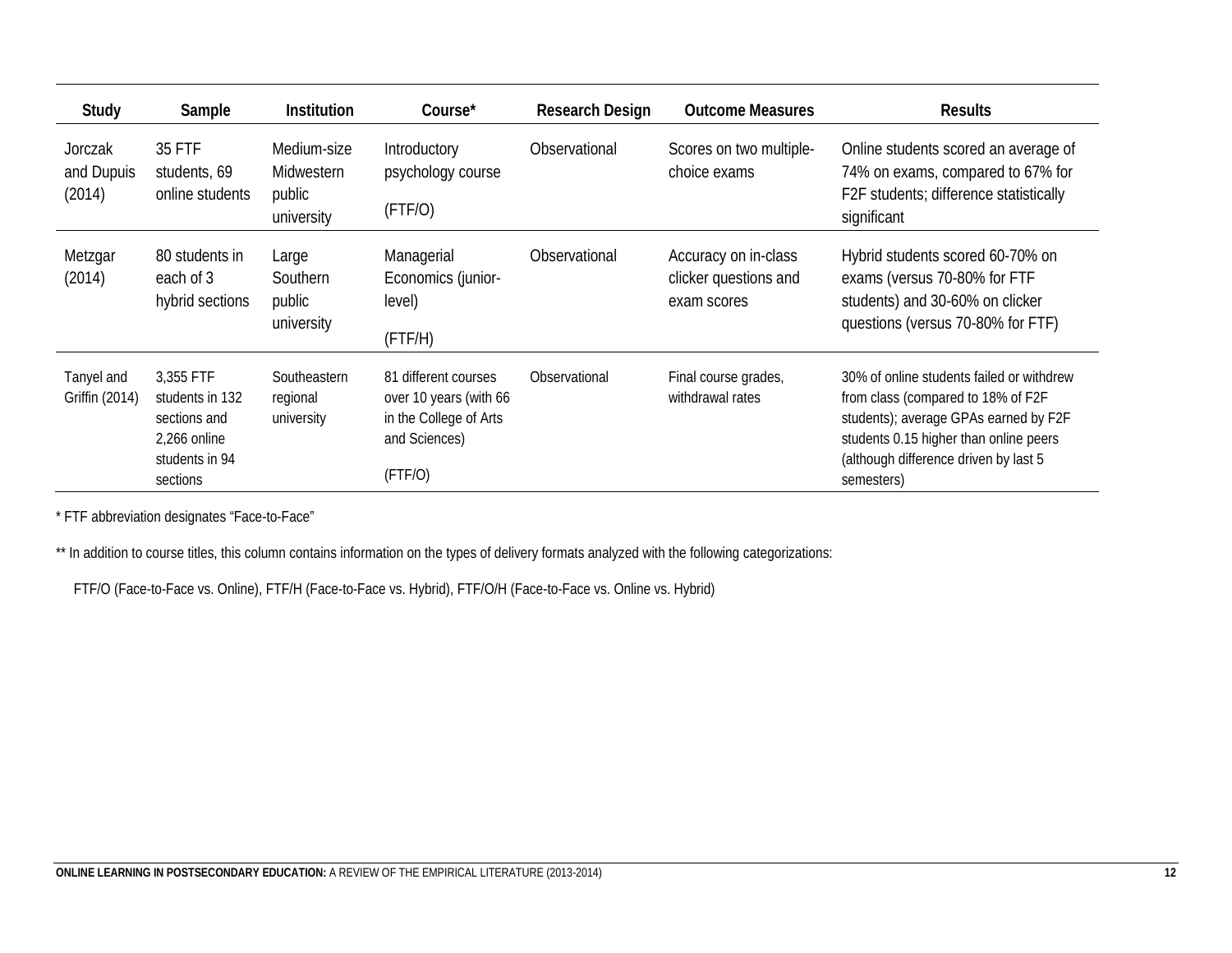## <span id="page-13-0"></span>**Threats to Validity**

Many of the included studies are vulnerable to methodological limitations that endanger the robustness of their results. This section describes a few of these threats to validity and their implications for the results of the studies reviewed.

Only one study randomly assigns students to face-to-face or online/hybrid delivery formats, and only two other studies employ a quasi-experimental identification strategy to address sample selection bias. The evidence supporting causal inferences about the impact of online and hybrid delivery on learning outcomes is therefore quite thin. Of the nine remaining studies, six fail to account for observed and unobserved differences in student and classroom settings between delivery formats—even though some of these studies (Fish and Kang (2014), Jones and Long (2014)) note that students in the online sections tended to be older and lower-achieving than their peers in the face-to-face sections. Omitting these factors threatens the internal validity of the "effects" of online and hybrid learning that these studies observe, as these characteristics are very likely correlated with both selection of the delivery format and eventual learning outcomes. Even in the three descriptive studies that do control for pre-existing differences in student characteristics, the authors do not account for other factors that may be impacted by selection of the delivery format and are correlated with course performance. Examples of such potentially collinear factors include the difficulty of and academic performance in concurrent courses, whether students attend school on a part-time or full-time basis, and employment status.<sup>13</sup>

Furthermore, many of the descriptive studies feature relatively small sample sizes, with three assessing fewer than 120 students—who are in turn subdivided into multiple delivery formats. Such small sample sizes result in larger standard errors and fewer statistically significant results. Additionally, none of the studies account for attrition bias, an oversight that very seriously threatens a study's validity when course performance at the end of the semester serves as the dependent variable of interest. If attrition occurred selectively between sections—for example, if students with lower achievement levels were more likely to withdraw from online courses than face-to-face courses—then the end-of-semester indicators of learning outcomes are poor estimates of the true impact of a delivery format on student outcomes. Controlling for pre-existing student characteristics would not account for differing propensities to withdraw based on the delivery format of the course. Indeed, of the three studies that treat course

 $13$  While one may argue that these factors may be "predicted" by pre-existing covariates, it is important to note that their association with delivery format is one in which they do not affect—but rather are affected by—the delivery format.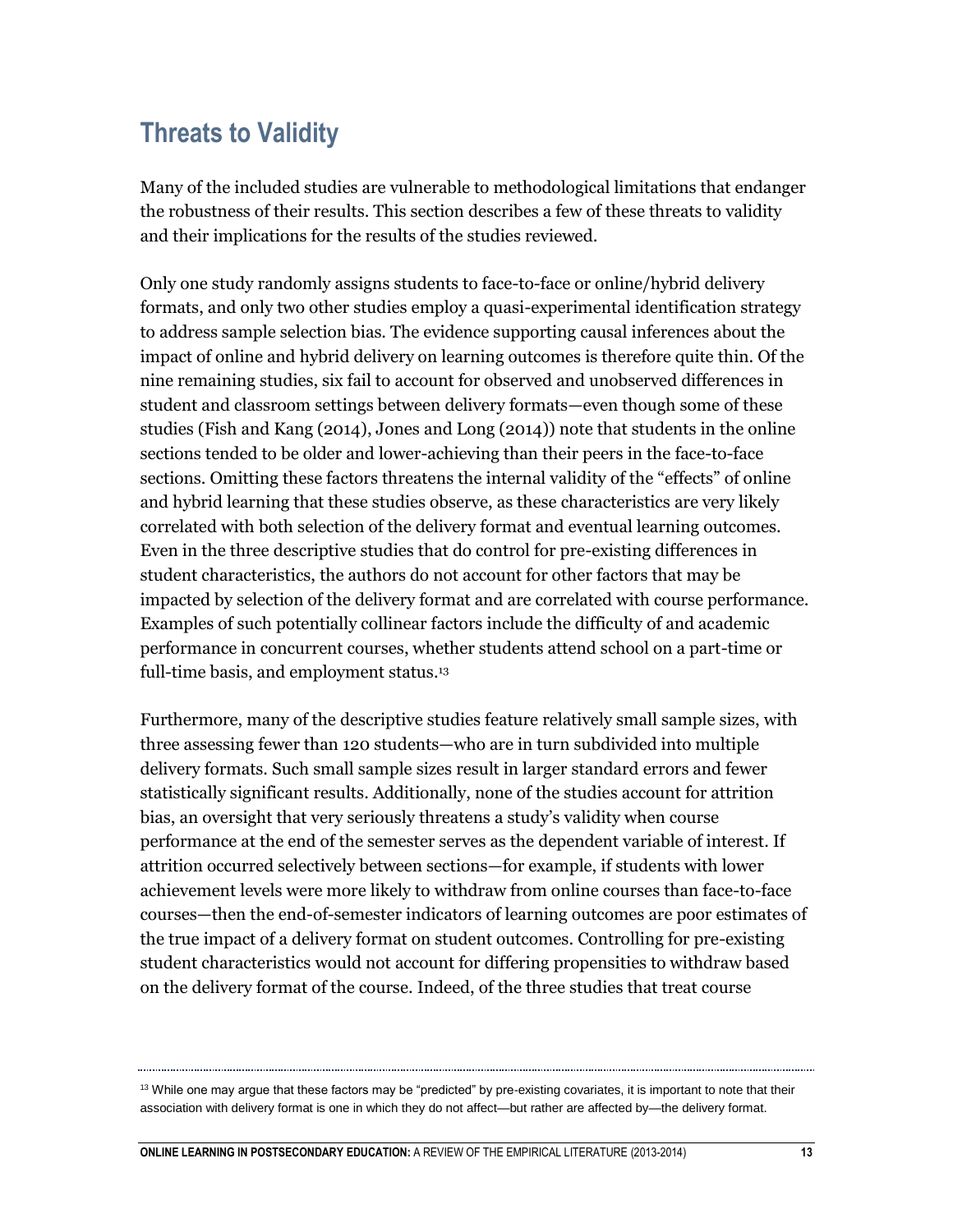retention as a separate outcome, two find that withdrawal rates from online and hybrid courses were higher than the rates from face-to-face courses.

In addition, several descriptive studies that attempt to standardize certain features of courses in both delivery formats nevertheless allow differences across sections that threaten the generalizability of their results. For example, in two studies, students in one section but not the other were graded for attendance or participation. To the extent that those grades motivated students to attend or participate in class more than their peers in other sections—which in turn may have led to differential learning outcomes—the unaccounted-for heterogeneity in grading policies may have undermined efforts to isolate the impact of the delivery format. Moreover, in two of the studies reviewed, exams for the face-to-face section were given in an in-class, proctored setting, whereas exams for the online and hybrid sections were offered in a remote, un-proctored setting. While it makes practical sense to test students in a form consistent with the delivery format of their section, such differences in testing format call into question the comparability of results.

Finally, several studies do not adequately define or differentiate the types of online and hybrid courses they study, with two studies grouping fully online and hybrid sections under a single "online" umbrella. This "lumping" likely muddies their results, given that other studies have shown that online and hybrid delivery formats produce different learning effects in terms of magnitude, direction, and statistical significance. The imprecision in categorizing delivery formats also makes it more difficult to compare results across studies. For example, hybrid formats in one study may have featured extensive interaction between students in lieu of in-class lecturing (see, for example, Metzgar (2014)), whereas those in another study may have served merely as compressed, lecture-heavy versions of the face-to-face formats (see, for example, Joyce (2014)).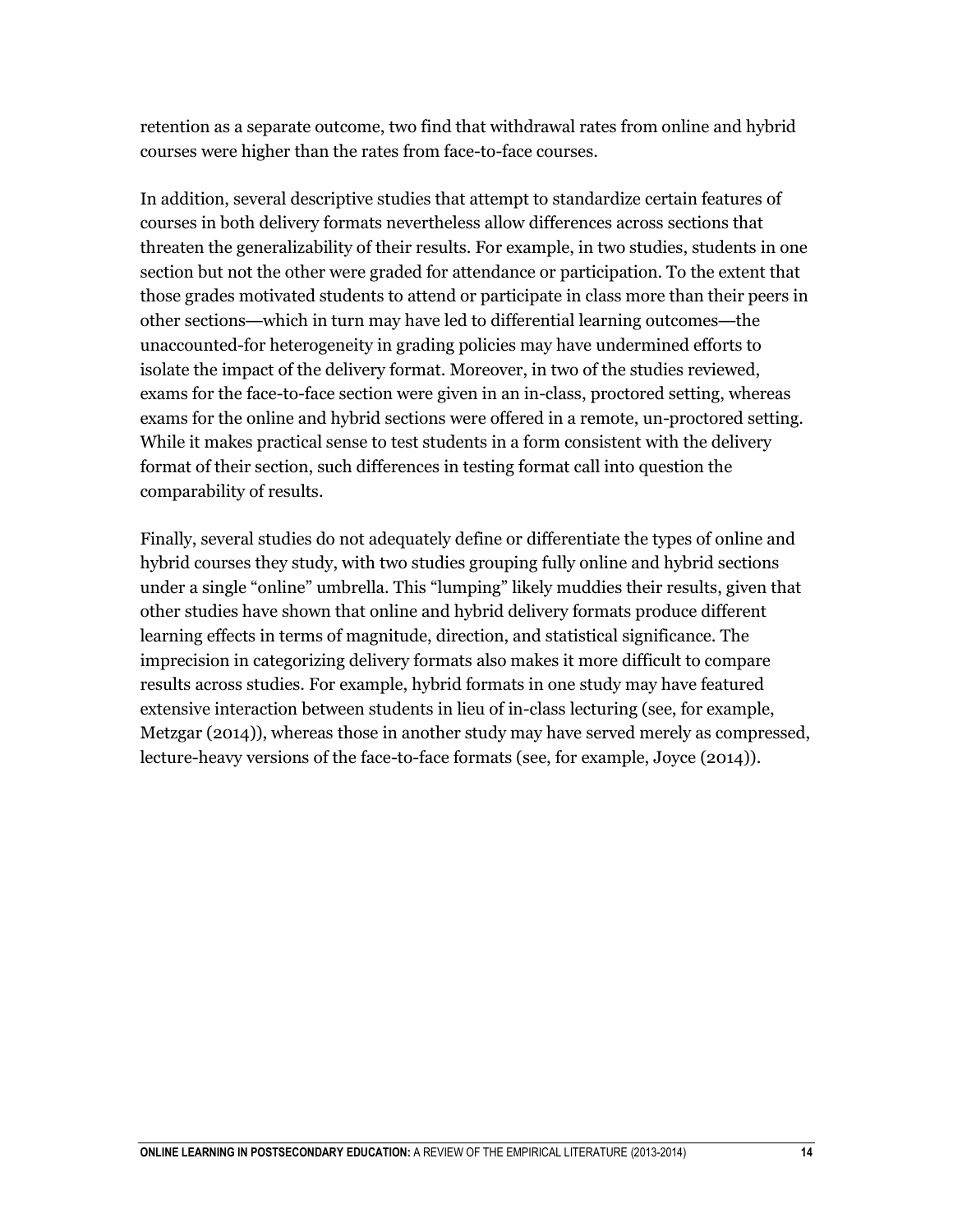### <span id="page-15-0"></span>**Avenues for Further Research**

As the analysis of threats to validity makes clear, there remains a need for greater methodological rigor in the research on learning outcomes associated with online and hybrid instruction. At the same time, there are several related research questions that deserve more attention than they have received.

First, there exists a need for more rigorous research on the cost implications of online and hybrid instruction. None of the studies included in this literature review examine the effect of delivery formats on course costs, and yet several suggest that the potential cost reductions—or increases—associated with online and hybrid courses may be what ultimately drive the extent to which their results are actionable (Joyce et al. (2014), Kwak et al. (2015), Olitsky and Cosgrove (2014)). To support action on the ground, the research must address not only the effects of online and hybrid instruction on learning outcomes, but also their efficiency. Griffiths et al. (2014) and others observe that online and hybrid courses have higher fixed (start-up) costs than face-to-face delivery formats.<sup>14</sup> As Cowen and Tabarrok (2014) and Bowen et al. (2012) have argued, however, the marginal costs associated with online and hybrid courses may be significantly less than those associated with face-to-face formats and should diminish every time that the online or hybrid section is offered.<sup>15</sup> The challenge to studying the long-term cost effects in the field is that many efforts at online and hybrid instruction are curtailed before the high start-up costs can be amortized.<sup>16</sup> A commitment to a sustained experiment, likely at some scale, is needed to test the productivity question.<sup>17</sup>

<sup>14</sup> Griffiths et al. (2014), p. 47.

<sup>&</sup>lt;sup>15</sup> For further discussion on this, see Cowen, Tyler and Alex Tabarrok. "The Industrial Organization of Online Education." *American Economic Review: Papers and Proceedings* 104, no. 5 (2014): 519-522. For illustrative simulations of the potential longer-term cost savings associated with a technology-enhanced course, see Appendix B of Bowen et al. (2012).

<sup>&</sup>lt;sup>16</sup> See Marcum, Deanna, Christine Mulhern, and Clara Samayoa. "Technology-Enhanced Education at Public Flagship Universities: Opportunities and Challenges." Ithaka S+R (2014).

[http://sr.ithaka.org/sites/default/files/reports/SR\\_Technology\\_Enhanced\\_Education\\_Public\\_Flagship\\_Universities\\_121114](http://sr.ithaka.org/sites/default/files/reports/SR_Technology_Enhanced_Education_Public_Flagship_Universities_121114_0.pdf) [\\_0.pdf.](http://sr.ithaka.org/sites/default/files/reports/SR_Technology_Enhanced_Education_Public_Flagship_Universities_121114_0.pdf)

 $17$  For preliminary evidence suggesting that advances in online learning might enable institutions of higher education to "bend the cost curve," see Deming, David J., Claudia Goldin, Lawrence F. Katz, and Noam Yuchtman. "Can Online Learning Bend the Higher Education Cost Curve?" NBER Working Paper 20890 (2015). [http://www.nber.org/papers/w20890.pdf.](http://www.nber.org/papers/w20890.pdf)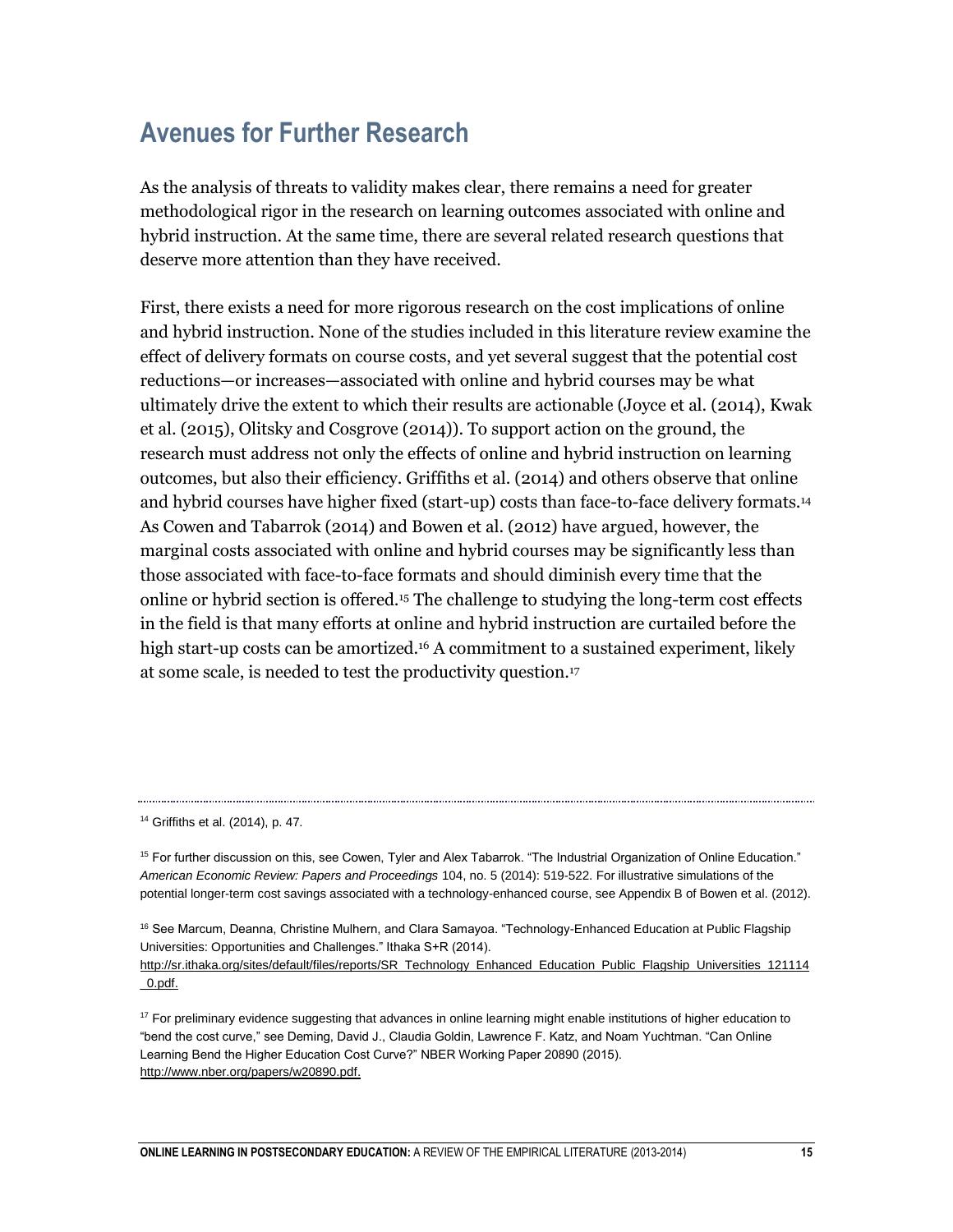A second area in which further research is needed is identifying how particular features of online and hybrid instruction impact learning outcomes.<sup>18</sup> As discussed in the prior section, the studies included in this review often conflate online and hybrid courses with different characteristics, making it difficult to tease out the impact of particular characteristics on students' learning outcomes. While a few studies speculate as to the characteristics of the delivery formats that may have driven their results (e.g., degree of interactivity, balance between face-to-face and online material in a hybrid course, etc.), there exists little experimental or empirical evidence in this arena. One promising research design would be to randomly assign sections with different features to examine whether or not the inclusion or omission of those features impacts learning outcomes. This sort of research is necessary to go beyond the question of whether online instruction, writ large, is as effective as that of face-to-face to the more practical question of how to make online instruction more effective.

A third area in need of further study is the effect of online and hybrid instruction in upper-level and humanities courses. Although less common than online and hybrid courses in introductory STEM fields, such courses do exist—often as a result of collaborations among small institutions.<sup>19</sup> The motivation is that these small institutions do not have the faculty expertise or enough interested students to offer every upper-level or humanities course for which there exists student demand. Collaboratively created online or hybrid courses effectively allow these institutions to expand their course catalogs at a reasonable cost. This is a burgeoning and potentially productive use of online instruction without a considerable evidence base.

Finally, researchers should devote more attention to the heterogeneous effects of online instruction and to its ramifications for longer-term student outcomes. As Bowen (2013) points out, online and hybrid instruction are viewed as having the potential to increase postsecondary access and decrease time-to-degree for lower-income and otherwise disadvantaged students, but they may also exacerbate achievement gaps if such students perform less well than their more privileged peers in online and hybrid courses.<sup>20</sup> Only

<sup>&</sup>lt;sup>18</sup> For a brief discussion on the status of the research in this area, see Bell, Bradford S., and Jessica E. Federman. "Elearning in Postsecondary Education." *The Future of Children* 23, no. 1 (2013): 165-185.

 $19$  Ithaka S+R is currently engaged as an advisor to a Council of Independent Colleges (CIC) initiative entitled the "Consortium for Online Humanities Instruction," which seeks to explore how online learning technologies—particularly in upper-level, humanities courses at liberal arts colleges—can be harnessed to improve student learning outcomes and reduce instructional costs. [http://www.cic.edu/Programs-and-Services/Programs/Online-Humanities/Pages/default.aspx.](http://www.cic.edu/Programs-and-Services/Programs/Online-Humanities/Pages/default.aspx) [http://sr.ithaka.org/blog-individual/does-online-learning-have-role-liberal-arts-colleges.](http://sr.ithaka.org/blog-individual/does-online-learning-have-role-liberal-arts-colleges)

<sup>&</sup>lt;sup>20</sup> See Bowen, William G. "Academia Online: Musings (Some Unconventional)." Stafford Little Lecture, Princeton University, October 14, 2013. [http://ithaka.org/sites/default/files/files/ithaka-stafford-lecture-final.pdf.](http://ithaka.org/sites/default/files/files/ithaka-stafford-lecture-final.pdf)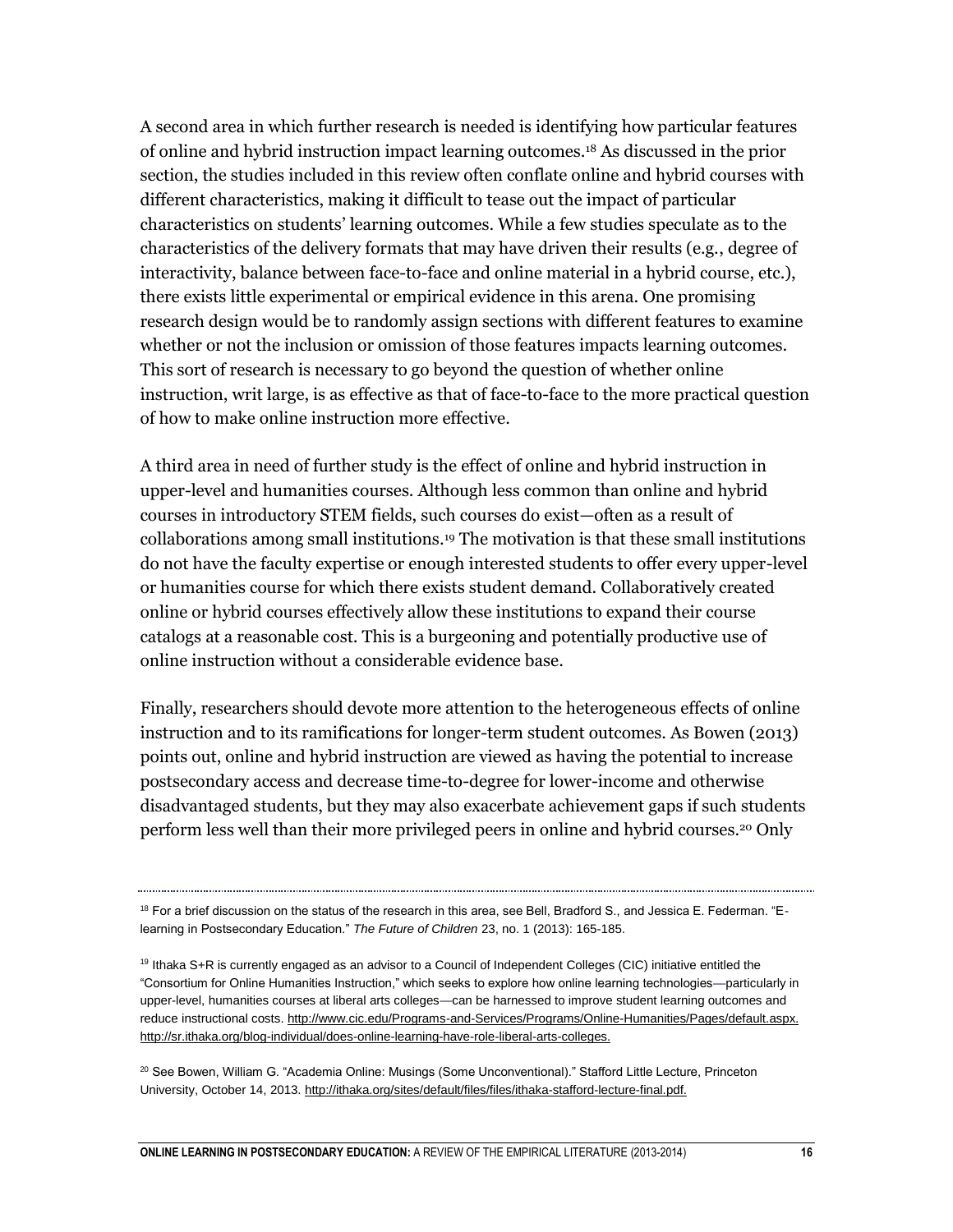three of the included studies attempt to disentangle effects among students from different backgrounds and with disparate characteristics, whereas the rest focus on average effects over decidedly diverse groups of students. Furthermore, no study goes beyond course-specific outcomes to study the longer-term academic outcomes of students who take online and hybrid courses, such as retention, graduation rate, and time-to-degree. Understanding these heterogeneous and longer-term effects of online instruction is crucial to answering the question posed by Bowen (2013).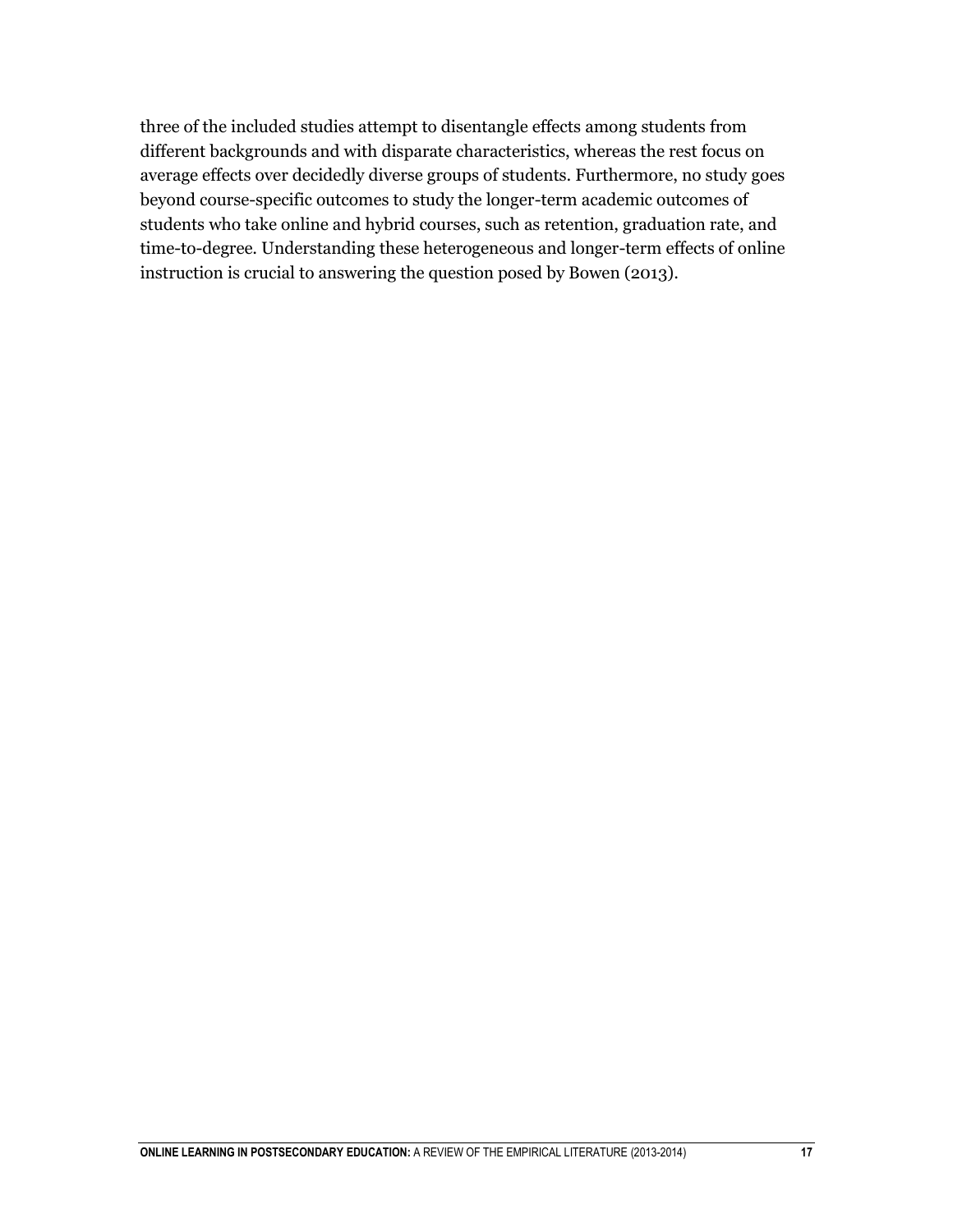# <span id="page-18-0"></span>**Conclusion**

Institutions of higher education today are increasingly asked to do more with less, and online and hybrid instruction seem to present a means for colleges and universities to meet their missions more efficiently.<sup>21</sup> Driven in part by increasing investments in educational technology, online and technology-enhanced learning tools have continued to proliferate in recent years.<sup>22</sup> Yet while the potential benefits of online learning have been widely discussed,<sup>23</sup> there is still too little known about the extent to which students have realized these benefits.

The studies reviewed in this report do not thoroughly fill this gap. On one hand, the most methodologically rigorous studies in this review join a growing list of similarly rigorous research finding that students in online and hybrid formats perform about as well as their counterparts in face-to-face sections. On the other hand, there remains a critical need for more rigorous efforts to test the robustness of these effects to various specifications, student groups, and settings.

Moreover, there remains a need for further research on the costs associated with online instruction and the particular features of online instruction that drive their impacts on learning outcomes. It is in extending research to these arenas that one can ultimately assess how online and hybrid delivery formats can be implemented feasibly and most effectively.

<sup>&</sup>lt;sup>21</sup> Ithaka S+R recently published a study that finds that rising costs in Virginia's public colleges and universities have been disproportionately borne by students (through increases in tuition) and that net prices in recent years have grown fastest for the lowest-income students—who, in turn, respond most adversely to increasing costs. As a result, initiatives that include experimentation with online and hybrid courses are crucial in efforts to bring down the cost and increase the scale of instruction as well as to improve success rates particularly for those from more disadvantaged socioeconomic backgrounds. For the full study, see Mulhern, Christine, Richard R. Spies, Matthew P. Staiger, and D. Derek Wu. "The Effects of Rising Student Costs in Higher Education: Evidence from Public Institutions in Virginia." Ithaka S+R (2015). [http://www.sr.ithaka.org/sites/default/files/reports/SR\\_Report\\_Effects\\_of\\_Rising\\_Student\\_Costs\\_in\\_Higher\\_Education\\_Vir](http://www.sr.ithaka.org/sites/default/files/reports/SR_Report_Effects_of_Rising_Student_Costs_in_Higher_Education_Virginia_030415.pdf) [ginia\\_030415.pdf.](http://www.sr.ithaka.org/sites/default/files/reports/SR_Report_Effects_of_Rising_Student_Costs_in_Higher_Education_Virginia_030415.pdf)

<sup>22</sup> See Singer, Natasha. "Silicon Valley Turns Its Eye to Education." *The New York Times*, January 11, 2015. [http://www.nytimes.com/2015/01/12/technology/silicon-valley-turns-its-eye-to-education.html.](http://www.nytimes.com/2015/01/12/technology/silicon-valley-turns-its-eye-to-education.html) Blumenstyk, Goldie. "Companies Promise 'Personalized Education.'" *The Chronicle of Higher Education*, September 15, 2014[. http://chronicle.com/article/Companies-Promise/148725/.](http://chronicle.com/article/Companies-Promise/148725/)

 $23$  For a stylized model describing one of the potentially broad effects of online learning (in the form of democratizing education), see Acemoglu, Daron, David Laibson, and John A. List. "Equalizing Superstars: The Internet and the Democratization of Education." *American Economic Review: Papers and Proceedings* 104, no. 5 (2014): 523-527.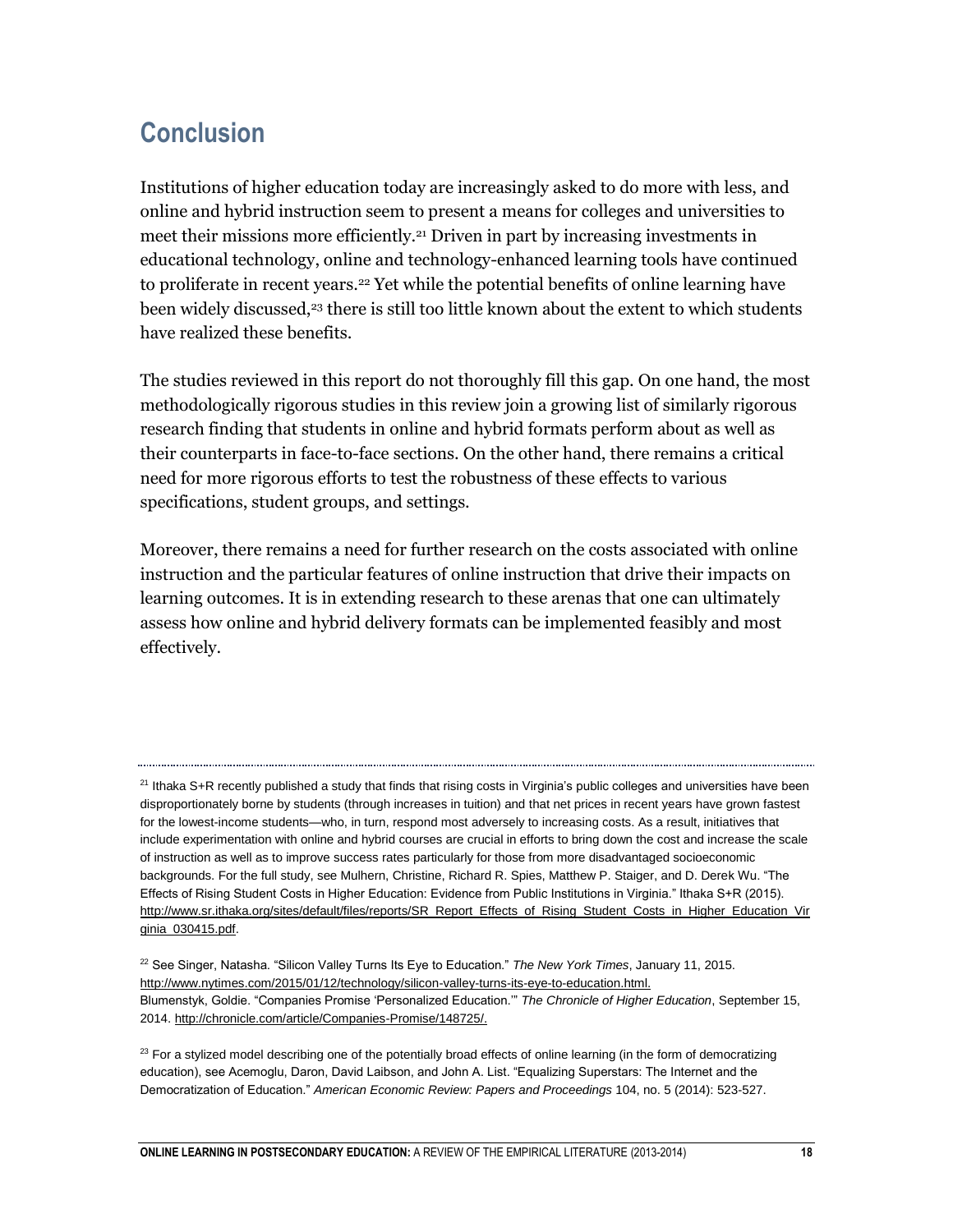## <span id="page-19-0"></span>**Description of Studies**

#### *Joyce et al. (2014)*

At Baruch College (a "large, urban, public university" that is part of the City University of New York), Joyce et al. randomly assign students into "compressed" and traditional formats of an introductory microeconomics course. This course—"Principles of Microeconomics (ECO 1001)"—is required of all students applying to Baruch's Zicklin School of Business, which enrolls 12,000 undergraduate students (most of whom commute to campus and attend full-time), and fulfills a social science requirement for non-business students. As a result, nearly one thousand students usually enroll in ECO 1001 each fall.

In this study, the authors examine 725 students randomly assigned into four sections of the course, of which two were "compressed" and two were traditional. Students were given an incentive of five extra-credit points on their course average if they chose to participate in the study. The traditional section was offered twice a week for 75 minutes each over a 14-week semester, and the compressed section (supplemented with online material) met once a week for 75 minutes. Two professors taught these four sections (one of each format), and students in each section had access to the same course materials, lecture slides, and pre- and post-lecture quizzes. However, the lecture slides were covered more "selectively and quickly" in the compressed format. The authors evaluate student outcomes based on academic performance on the midterm and final exams (which consisted of the same questions in each section and were all administered in class) and on the final course grade (which also incorporated low-stakes online quizzes on Aplia).

In terms of baseline characteristics in the pooled sample, there are no statistically significant differences between delivery formats on any of the individual characteristics in the initial sample, and only one statistically significant difference (on age) between formats among students who finished the course. While there are some significant differences in baseline characteristics within professor and classroom (particularly in regards to race and prior academic experience), the overall balance is nonetheless favorable and indicates relatively successful randomization.

Across all performance measures in the pooled sample, the authors find that students in the traditional format performed better than students in the compressed format (with these differences being statistically significant for the most part). Incorporating studentlevel covariates slightly narrows the average differences between formats, but the similarity in coefficients with and without the control variables speaks to the robustness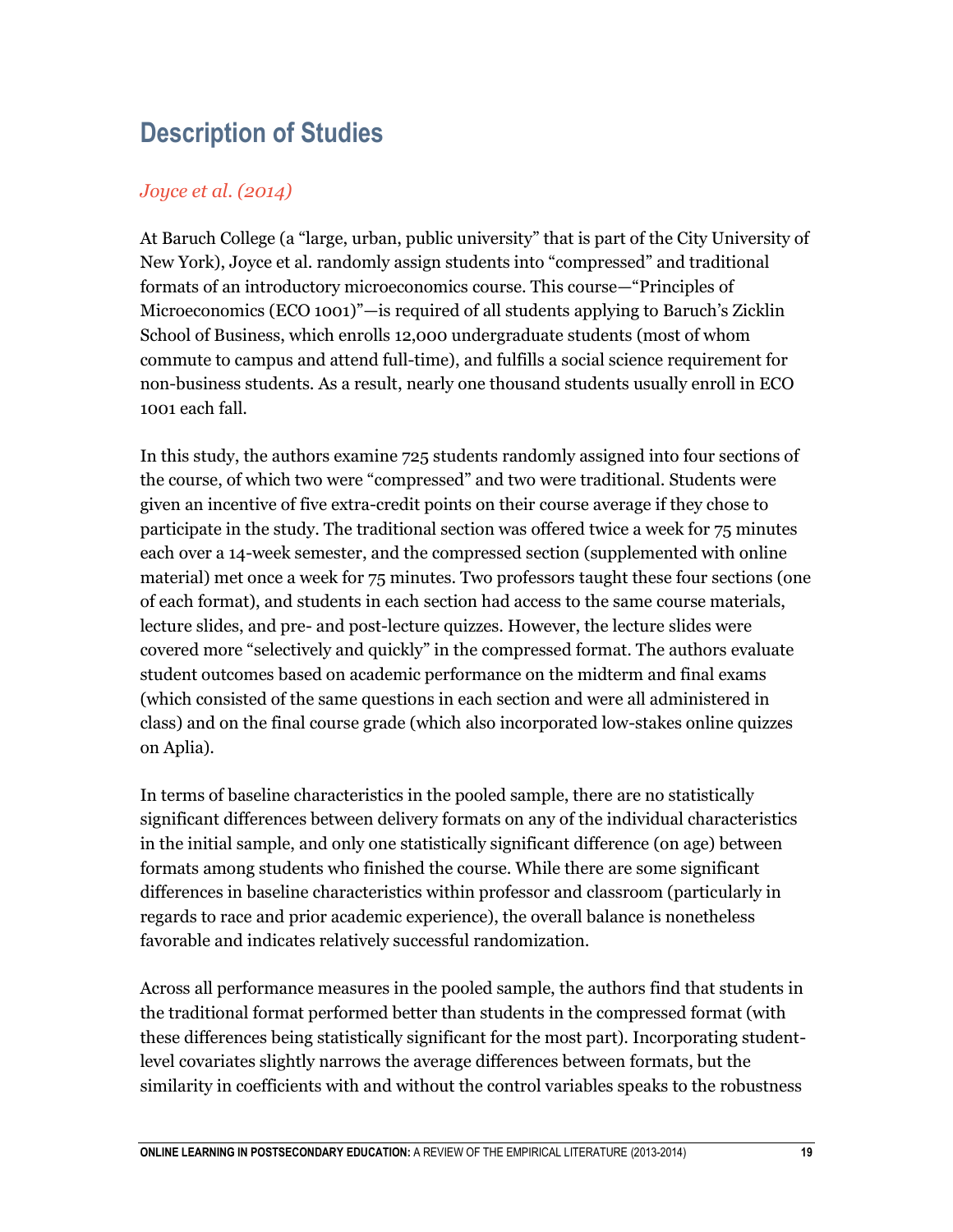of the research design. Students in the compressed section scored 3.2 percentage points less on the midterm compared to their peers in the traditional format, but the differences between formats on the final exam were half as large as those on the midterm and no longer statistically significant. The authors suggest that this was a result of students in the compressed section becoming more accustomed to their format as the semester wore on.

The authors also perform analyses under other specifications to ensure that their original results in the pooled sample are as robust as possible. In order to disentangle possible effects associated with heterogeneous professors and classroom sizes, Joyce et al. present estimates separately for each professor/classroom. They find that the differences between the delivery formats were more pronounced in the larger lecture hall, whereas the differences were less substantial and statistically insignificant in the smaller classroom. In fact, in examining within-day student performance on exams, the authors find that students in the compressed section scored more than 5 percentage points less on the combined midterm and final than their peers in the traditional class when the compressed section was delivered in the large lecture hall, but the difference between formats was essentially zero when the compressed class was given in the smaller classroom. Furthermore, they find that high-performing students did equally well regardless of delivery method, whereas the most consistent differences occurred among students in the middle tercile of expected performance.

Finally, the authors observe that the compressed format was not very costly to produce, with advanced testing software and e-textbooks available from publishers at a lower cost than that of a traditional textbook. Furthermore, Joyce et al. mention the potential gains in faculty productivity (measured by faculty compensation per student) and better use of limited classroom space as sources of savings for classes of comparable structure.

Compared to many other studies included in this literature review, the experiment here is one of the most methodologically robust examinations of effect of a hybrid course format on student outcomes. Not only is it the only study with the ability to randomize students into different sections (with a 96 percent participation rate), but its relatively large sample size also increases the precision of its estimates. Additionally, the degree to which the course formats were standardized across sections, combined with the additional analyses and robustness checks that were carried out, confirm the strength of the author's results across various specifications. While there are a few issues that the authors could have more thoroughly addressed, these are relatively minor in the "grand scheme of things."

First, Joyce et al. note that the total post-randomization attrition rate among all students was 9.5%, with evidence showing that there was not selective attrition between formats.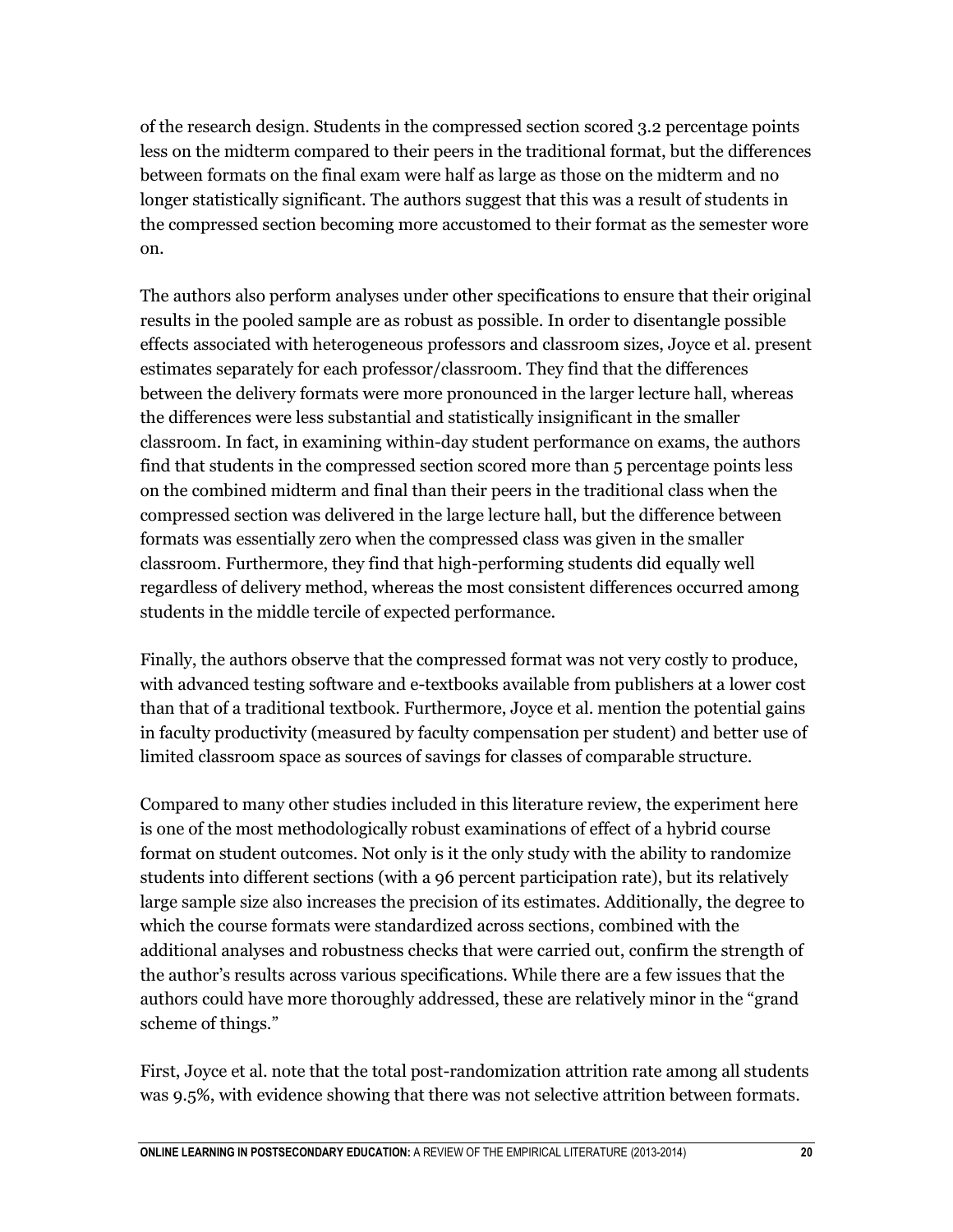In particular, they find similar results for the midterm exam grades that first included only the students who took the final exam, and then included those students plus those who withdrew from the class after the midterm. However, the authors are not able to determine whether or not there existed selective attrition prior to the midterm exam, which would seem to be the time during which the majority of "leavers" withdraw from the course. Moreover, while each of the sections were randomized in a sufficiently robust manner, students still had to voluntarily agree to be in the study (and were given the incentive of a five percentage point participation bonus). It would be interesting to see whether or not the entire sample of students surveyed across all formats was relatively similar in characteristics to students who took the course in other years. While any yearto-year differences would not impact the internal validity of the study, they may impact its external validity in generalizing to other student bodies.

The authors also mention that they are able to control for instructor-related heterogeneity by having the two participating faculty members teach one course of each format. While this certainly goes a long way in reducing heterogeneity between professors, there still might exist within-professor differences in their abilities to teach each format of the course—particularly if they are teaching one format for the first time. If these differences do indeed exist, then the differences in student outcomes between delivery formats may be driven by both the mode of delivery and the instructor's ability to teach each course. Finally, the hybrid section in this experiment was essentially a compressed version of the face-to-face section (with the in-class emphasis still on lecturing). To the extent, however, that hybrid courses in other settings might emphasize interactivity over lecturing in their in-class portions, the generalizability of the results in this study may be less powerful.

#### *Kwak et al. (2015)*

In this study, Kwak et al. conduct an experiment with a first-year introductory statistics course for business and economics students at the University of Queensland (Australia). This course had traditionally been taught in a face-to-face format, involving thirteen weeks of lectures (with each lecture lasting two hours long and repeated twice a week). In this intervention, the authors replace the face-to-face lectures in the sixth and seventh weeks of the course with a blended format that reduced the face-to-face lecture time from two hours to one hour (with the compressed lecture designed to cover theoretical aspects of a topic). As a replacement for the second hour of the course, the authors offer online material (in six- to eight-minute videos) designed to build on ideas presented in the face-to-face format and provide practical examples and applications of theory covered in the face-to-face lecture.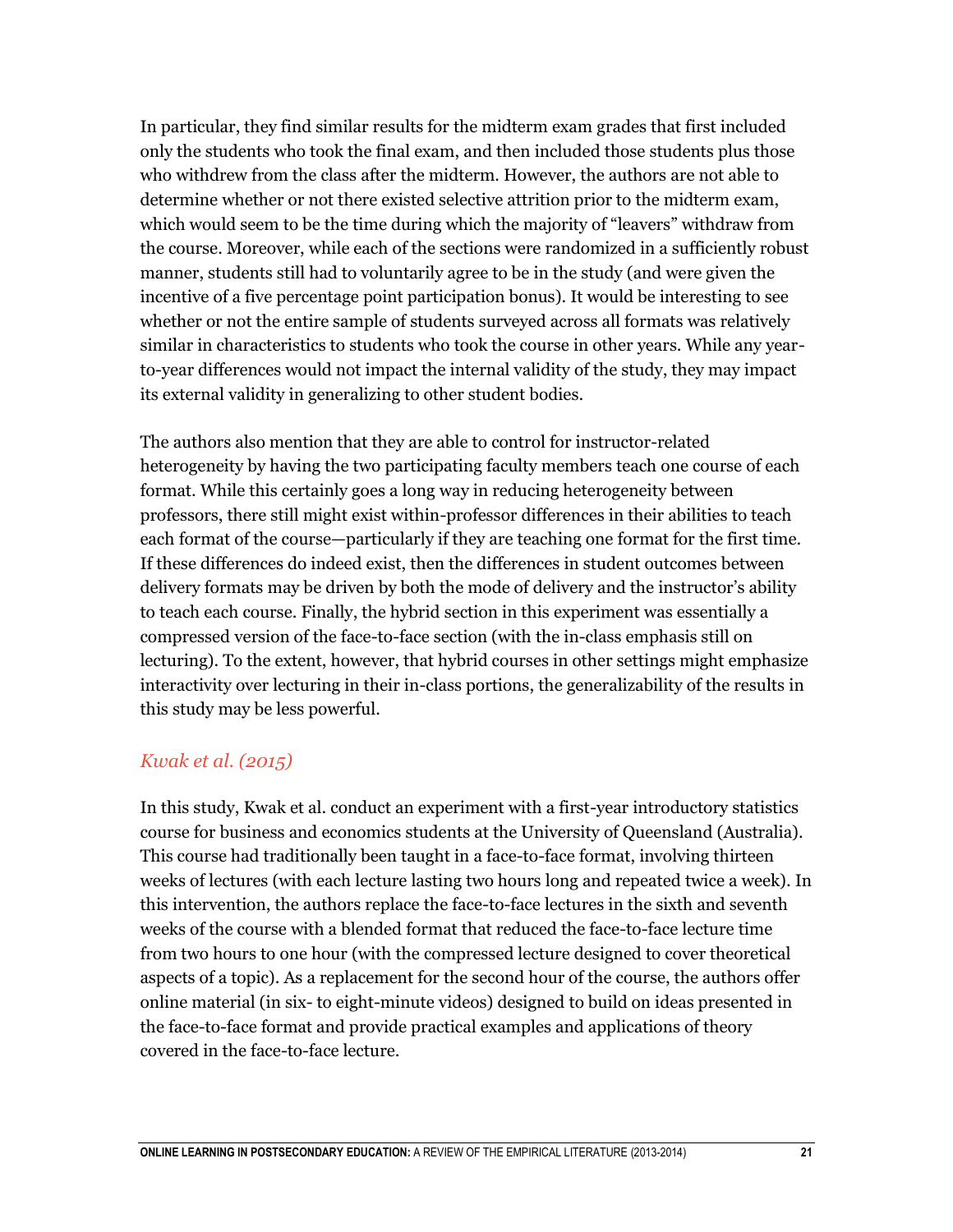The lectures for this course traditionally consist of a combination of PowerPoint presentations and Excel demonstrations, and student performance is typically based on six online quizzes and a midterm and final exam. For this particular experiment, the authors compare student performance on the third and fourth online quizzes (given during the two weeks during which the blended format was implemented) to performance on the other quizzes during the semester. They decide that evaluating this design in the middle of the term would give students time to become familiar with various course learning activities and the online quiz requirements.

Kwak et al. first run ordinary least squares (OLS) regressions of students' quiz scores on a binary variable indicating whether or not the delivery format was blended, controlling for various student-level characteristics. They then use a difference-in-differences methodological approach to exploit the causal effect of the blended learning intervention in two ways: 1) comparing the students' performance in 2013 (the year of the experiment) to the performance of prior students who took the class in 2011 and 2012 and 2) comparing the performance within 2013 of students during the intervention to performance during the weeks with face-to-face learning.

In the OLS results, the authors find statistically significant, negative effects of blended learning on student performance, with blended learning reducing quiz scores by 3.4 percentage points (without controlling for student characteristics), and 1.9 percentage points (after incorporating covariates). These covariates include age, nationality, primary language, and achievement level. However, these estimates do not account for omitted cohort- and quiz-specific effects correlated with the blended format that might confound the OLS results. As a result, in utilizing the more robust difference-in-differences identification method, Kwak et al. find that blended learning now had no effect on quiz score. In fact, the blended format was associated with an increase in quiz score by a statistically insignificant 0.16 percentage points, holding constant both cohort- and quizfixed effects. The authors also find heterogeneous effects across genders, with the effect of blended learning negative for male students and positive for female students.

The quasi-experimental research design utilized in this study is certainly among one of the more innovative and robust approaches in determining the causal effect of blended learning on student outcomes. In particular, the difference-in-differences research design ensures that the implementation of the blended learning format was as exogenous as possible, meaning that any relative changes in student performance in the course would have mostly been attributed to the inclusion of the blended format. However, there are a few limitations to this study that are worth mentioning.

First, since the blended format was incorporated in the middle of a face-to-face course, it might be the case that the effects of the blended mode may have been confounded by the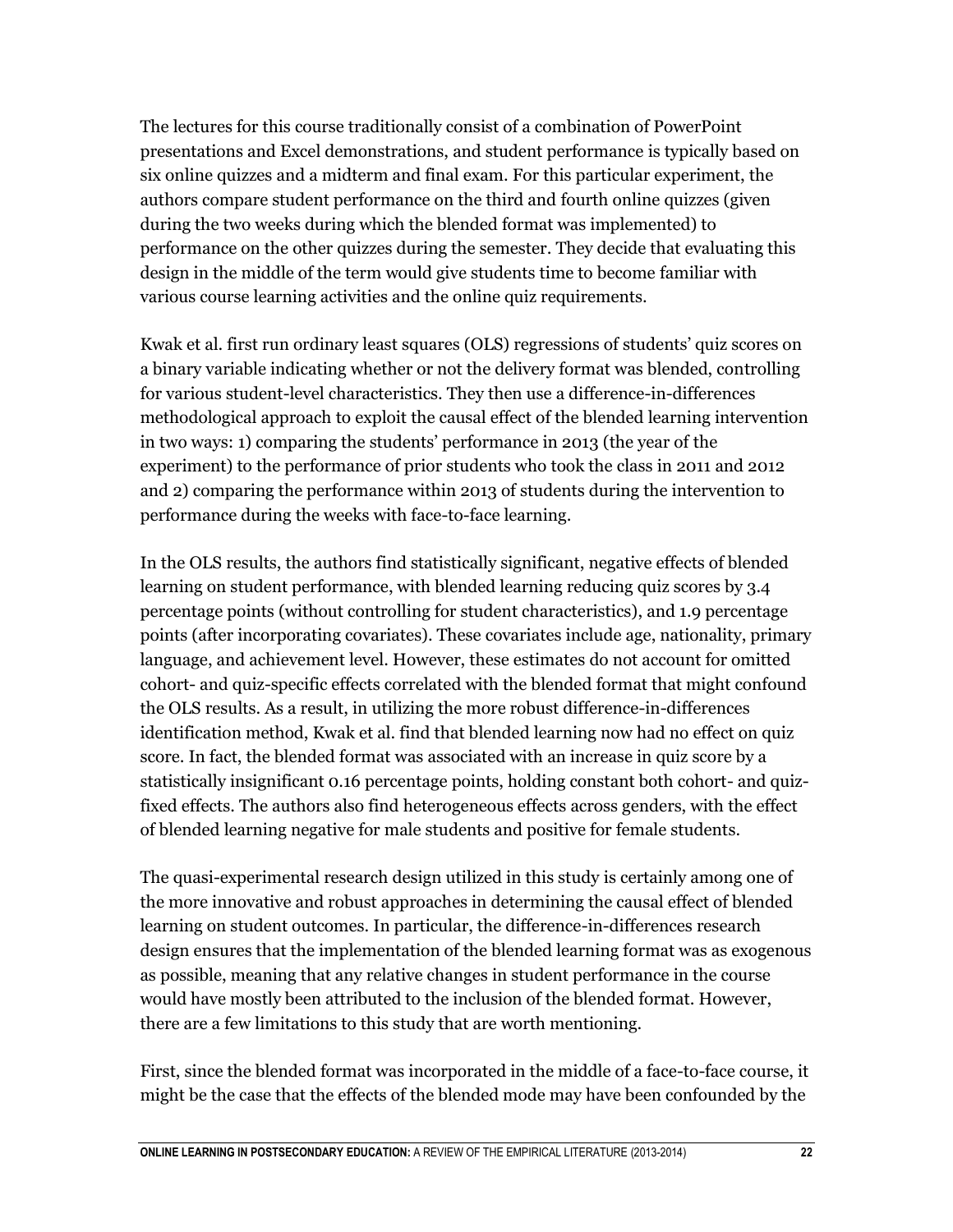face-to-face lectures that preceded it. In other words, the student outcomes that the authors observe to be associated with the blended format may have been partially driven by the students' prior exposure to face-to-face courses. This may then impact the external validity of this study's results, particularly since most blended formats remain fully blended throughout the balance of a term. Indeed, the course structure utilized by Kwak et al. is relatively "non-traditional," as it would be rare for instructors outside of an experimental setting to devote two weeks in the middle of a face-to-face section to a blended format.

Finally, in evaluating the direct effects of the blended format on student outcomes, the authors rely on quiz grades attained in the weeks that the blended mode of delivery was implemented. This, however, does not serve as a holistic indicator of a student's performance, especially since the effect of a course delivery format may not be entirely robust until observed over the course of an entire term. While the authors also compare final course grades across years (between fully face-to-face sections in previous years to the experimental section they observed), any differences may not be entirely generalizable to external settings, since the blended format only comprised a small fraction of the experimental course in the year it was offered.

#### *Olitsky & Cosgrove (2014)*

In this study, Olitsky and Cosgrove compare learning outcomes for 318 students—the majority of whom were sophomores and business or pre-business students—enrolled in blended and face-to-face versions of Principles of Microeconomics and Macroeconomics courses during the 2011-12 academic year. The microeconomics instructor taught one blended section in Fall 2011 and two face-to-face sections in Spring 2012, whereas the macroeconomics instructor taught one blended and face-to-face section each in Fall 2011 and two face-to-face sections in Spring 2012. Both faculty members completed a faculty development course in Summer 2011 that imparted best practices in blended learning. The blended course substituted online instruction (constituting "online lectures, article analyses, discussion board assignments, and group wiki assignments") for one third of the semester's class periods, and the instructors used identical textbooks, course and homework management websites, assignments, and exams within and across delivery formats.

Student outcomes are evaluated via several measures designed to test understanding of a single learning objective (analyzing opportunity costs to determine the most "efficient specialization of production") during the few weeks of the course when the delivery formats were most similar to each other. These measures include an overall exam on this objective, an online homework assignment, and short-answer questions. General learning outcomes over the course of the entire semester are also assessed. The authors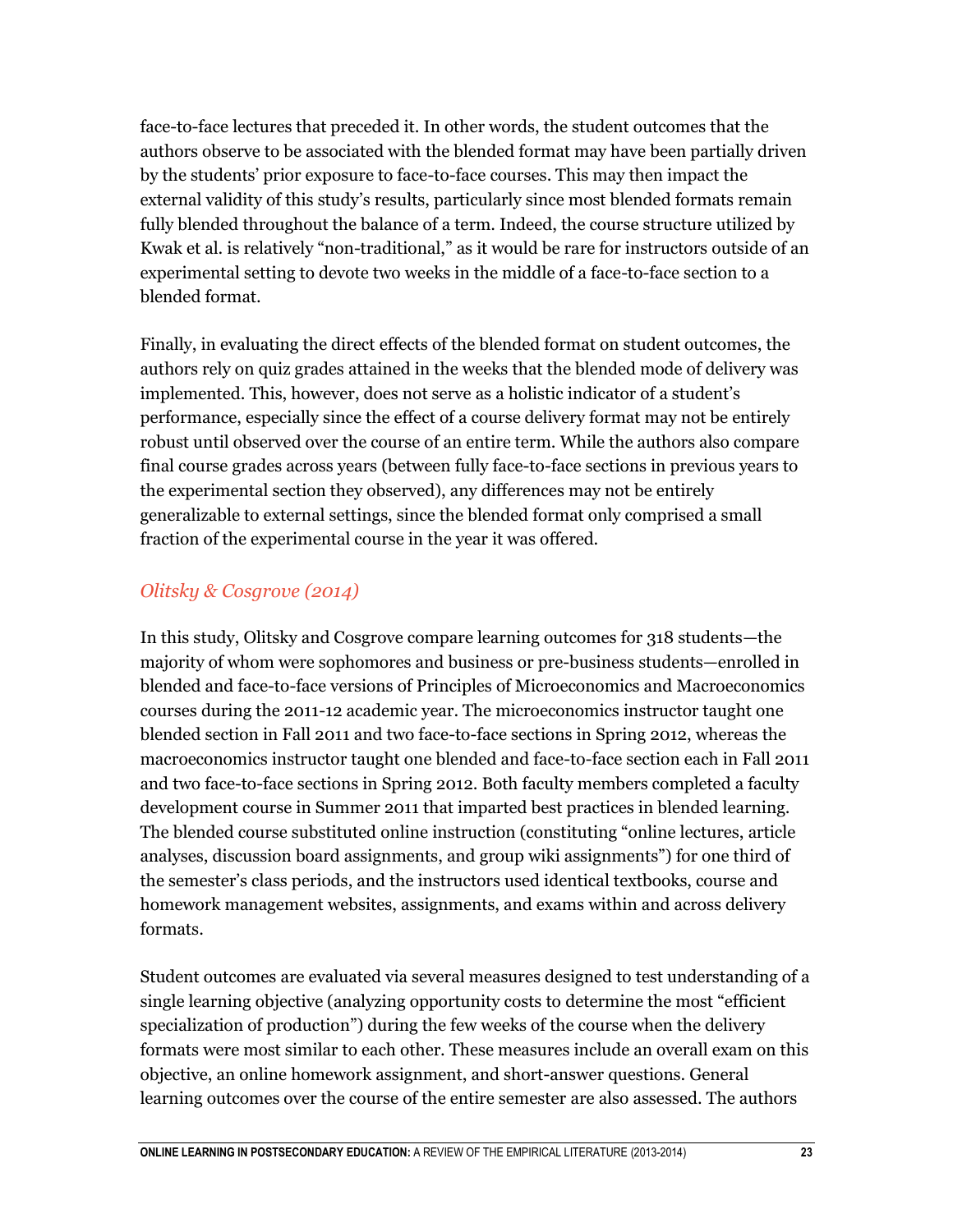are also able to match each student's assessment results to university transcript and demographic information, finding that students in the blended section tended to have fewer cumulative credits, were less likely to have taken principles of economics before, and were less likely to be first-year or non-international students. The summary statistics also suggest that students in the face-to-face sections performed significantly better on nearly all of the student outcome measures.

Olitsky and Cosgrove first estimate an OLS regression that used a binary variable for blended status as the primary independent variable and controls for individual characteristics (including academic background, prior experience with economics, and race/gender) presumably correlated with the delivery format and the outcomes of interest. They find that, after incorporating student-level covariates, the effect of blended learning on outcomes is statistically insignificant. However, the effect of blending on online homework is only marginally insignificant at the 95% confidence level, with the blended format associated with a decrease in the homework grade of approximately four points.

Given that the OLS specifications cannot fully control for bias stemming from nonrandom selection into each delivery format, the authors utilize propensity score matching to try and tease out the causal relationship between blended coursework and learning outcomes. At the same time, they emphasize that selection bias in their study may not be as pronounced as in other studies given that students did not know the delivery format of their course until the first day of class (but before the add/drop deadline). Under the propensity score matching methodology, the authors account for a set of covariates (the same ones as those employed in the OLS regression) that predict the likelihood of a student selecting into a given delivery format and then estimate a propensity score based on this probability.

Olitsky and Cosgrove find via the propensity score results that the blended format once again produced generally statistically insignificant effects on student outcomes, although the magnitudes of these average treatment effects are larger than those generated under the OLS specifications. For example, blended coursework was associated with a decrease in total exam score of 0.65 points in the OLS regression, whereas the estimate under propensity score matching was a decrease of 5.5 points. In analyzing the average treatment effect on those in the treatment group, the results once again suggest no significant effect of blending on learning outcomes, although the lack of statistical significance may be due to the small sample size. However, the effect of blending was consistently negative for the online homework assignment (with decreases between 1.3 and 4 points on homework grades across various specifications), although it disappeared when students took the exam. The authors also estimate quantile regressions to assess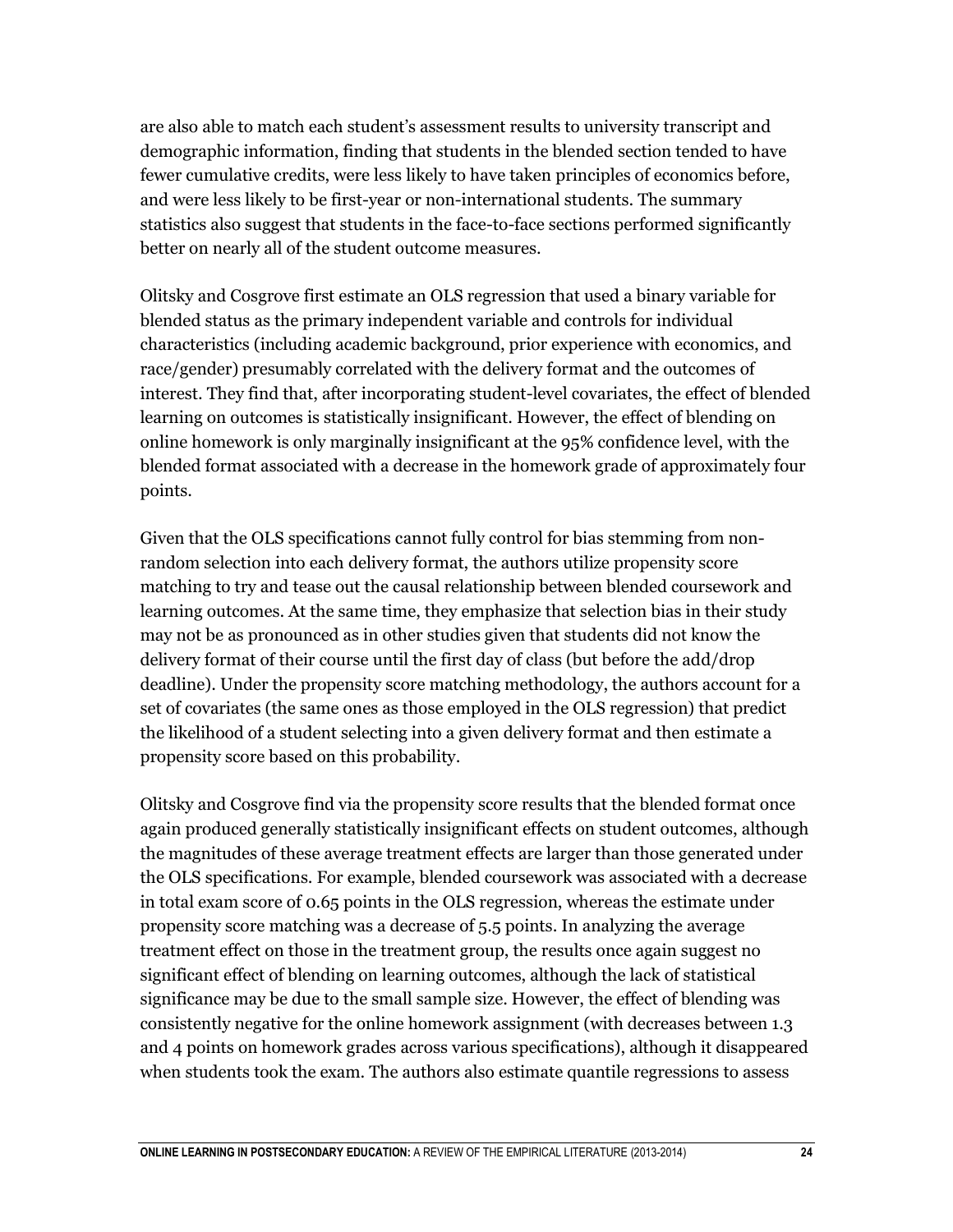whether the blended format had differential effects across the spectrum of outcomes and find only small differences across the distribution for each outcome.

Among the strengths of this study, the level of sophistication utilized in its analyses goes a long way in ascertaining the causal effect of blended learning from a non-randomized intervention. In particular, the overall consistency in results between the various propensity score matching specifications provides confidence in the general result that blended learning produces no significant effect on student learning outcomes. The authors also do a noteworthy job of evaluating and quantifying sample selection bias, finding that students do indeed select in and out of blended courses (as they do with online classes, as prior research has shown). Olitsky and Cosgrove are also very explicit in demarcating the differences between the blended courses and the face-to-face courses that served as "control" groups and standardizing course materials and instruction. They go beyond other studies in ensuring not only that blended and face-to-face sections were taught by the same instructor, but also that these instructors had somewhat comparable levels of comfort and skill in teaching both outcomes (via the faculty development course in blended learning given prior to the school year).

Among the shortcomings associated with this study, the blended and face-to-face formats were evaluated in different semesters and not side-by-side. While the authors control for some observable covariates (including experience with prior economics courses) that may have varied depending on when the delivery format was offered and were correlated with learning outcomes, there might be other unobserved factors (such as changes in institutional policies) varying over time that may have confounded the results. Furthermore, while the authors employ demographic and academic background control variables in their OLS and propensity score specifications, they do not include any covariates associated with students' socioeconomic status (such as parental education, family income, etc.). While one could argue that these variables may be collinear with other variables included (such as GPA and race), they are sufficiently independent that omitting some sort of direct proxy for socioeconomic status likely biases not only the OLS results but also the prediction of the propensity scores associated with selection into the blended format.

In addition, the statistical insignificance of the authors' propensity score results may have been as much a product of the small sample size (and thus large standard errors) as they are a reflection of the causal relationship between delivery format and learning outcomes. The lack of a large sample size is particularly important under propensity score matching in order to reliably predict the selection of a treatment across as broad a sample of students as possible (with preferably overlapping characteristics between students in the treatment and control groups). Finally, as the authors also acknowledge,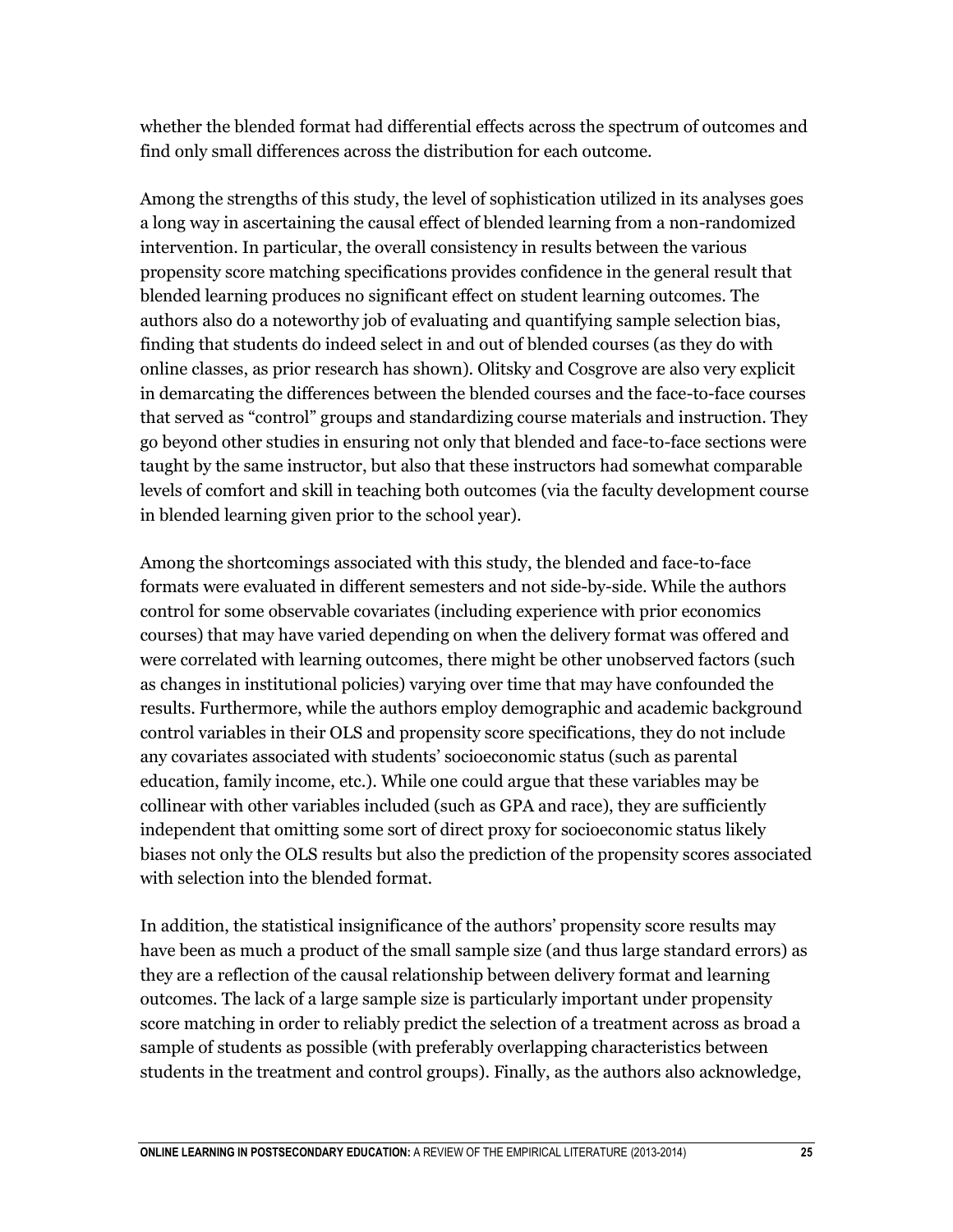it is unclear the extent to which the results in this study are externally valid and generalize to other settings and populations.

#### *Burns et al. (2013)*

In this study at a "Midwestern land grant university," Burns et al. create online and hybrid versions of "Computers and Information Systems (IS100)," a required course for all business majors. During the first round of implementation, two delivery modes online and face-to-face—were simultaneously employed for four consecutive semesters beginning in Fall 2010. In the second round of implementation, a third hybrid delivery mode—promoted by the National Center for Academic Transformation (NCAT) redesign initiative—was instituted in Fall 2011, which replaced some, but not all, of the in-class meetings with online, interactive learning activities. In addition to measuring the effect of the IS100 delivery mode on the immediate performance of students in their IS100 course, the authors attempt to evaluate longer-term outcomes by examining the subsequent performances of IS100 students in the more advanced "Concepts and Applications (IS200)," also a required course for business majors with IS100 as a prerequisite.

The face-to-face sections met twice weekly, and independent workdays, recorded lectures, instructor office hours, and the identical learning management system were offered to students in all sections regardless of delivery method. For the face-to-face and hybrid sections of IS100, exams were held during regular class meetings and proctored by the instructor, whereas exams for the online sections were allotted the same amount of time but were not proctored by the instructor. Between Fall 2010 and Fall 2012 (the two-year time frame of this study), there were a total of 382 student observations, with 109 enrolling in the face-to-face section, 144 in the online section, and 129 in the hybrid section. However, only 233 students of the original 382 had prior academic achievement records (i.e. GPAs), which are crucial to control for given their importance in predicting student success. Of these 233 students, 130 students that completed an IS100 section offered by the authors later enrolled in IS200.

For each semester of IS100, students self-selected the delivery mode. As a result, the authors find that students self-selecting the face-to-face and online delivery modes had greater prior academic achievements than students self-selecting the hybrid mode, whereas the students self-selecting the face-to-face delivery mode were younger and less likely to be Pell Grant-eligible than those who chose online or hybrid delivery. Finally, males were more likely to enroll in hybrid sections, while students with nearby residences were more likely to enroll in face-to-face sections.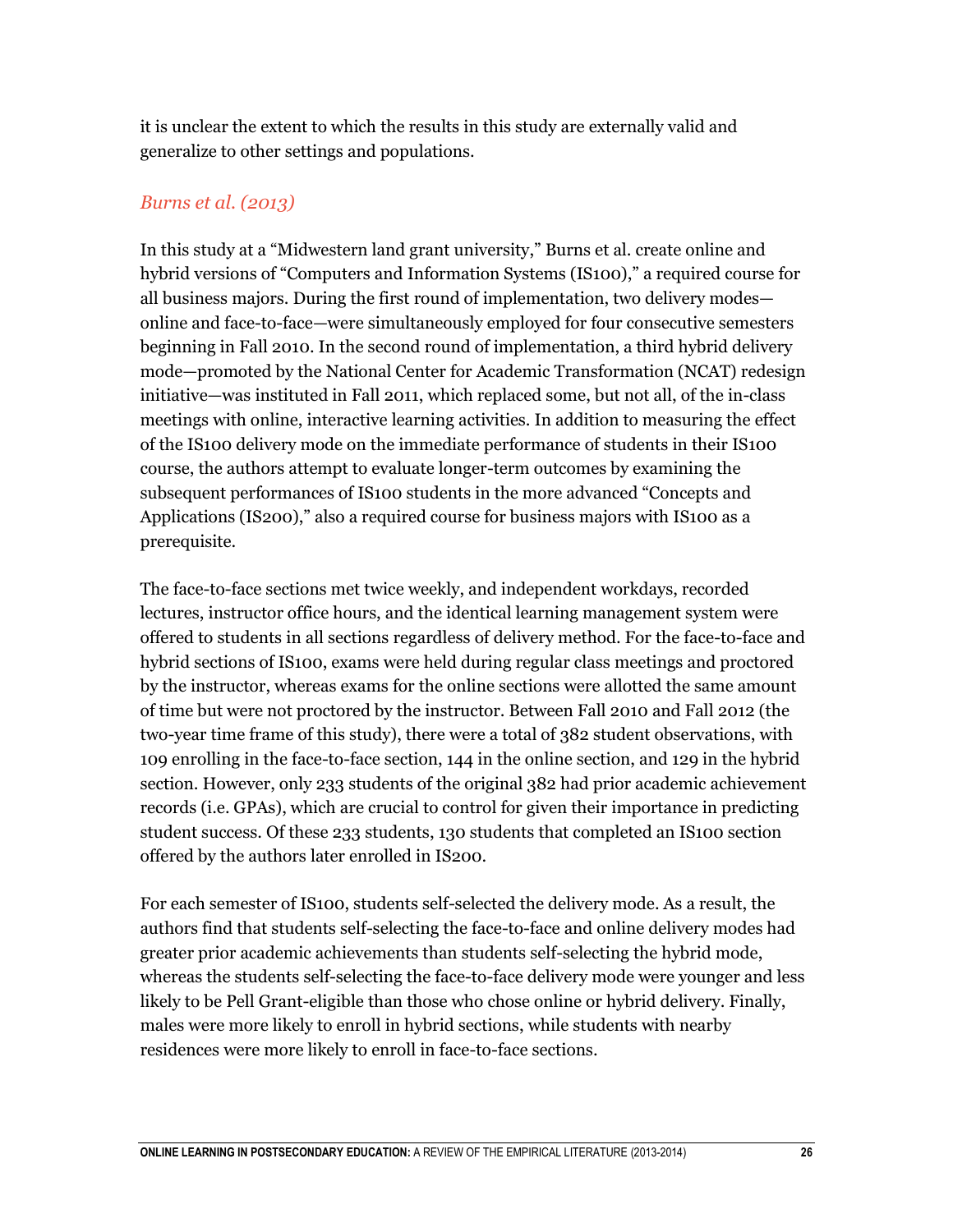The authors use a set of ordered probit regression models to determine the effect of a class delivery mode on a categorical achievement level conditional on observed demographic and academic background characteristics of each student (in an attempt to control for self-selection effects in learning outcomes). They find that students who took IS100 in the face-to-face version had statistically better learning outcomes than those in the other delivery formats. Nevertheless, the authors observe that students who took online or hybrid version of IS100 actually outperformed those students in IS200 who took the face-to-face version of IS100. They also note that the delivery mode of IS200 was not a significant predictor of student performance in that class, and that prior GPA was a statistically significant covariate in all specifications.

Although this study goes further than many others in attempting to assess the effect of online learning on longer-term performance on a follow-up course, the methodology used to examine this particular question may suffer from a serious flaw. In particular, whereas IS100 attracted students from various majors in addition to business students who took it to fulfill their major requirements, IS200 was taken primarily by business majors. It is not a surprise, then, that only 56% of all students in the sample who completed IS100 enrolled in IS200, with the remaining 44% likely consisting primarily of students from non-business majors. As a result, the seemingly interesting dichotomy in the effect of the IS100 delivery format between student performance on IS100 and the subsequent IS200 course may not be so much a product of the hybrid and online formats themselves as it is an effect of changing student samples between these courses. It would be interesting to note, for example, whether or not the online and hybrid formats for IS100 tended to have larger concentrations of business majors who would later enroll in IS200. This particular issue is, in some ways, a microcosm of the larger threat of sample selection bias, which originates from the students self-selecting into their initial IS100 section. While Burns et al. attempt to address this possible threat to internal validity by controlling for student-level characteristics that appear to be correlated with both selection of the delivery format and their eventual performance, it is unclear to what extent doing so adequately removes bias otherwise existent in their specifications.

Furthermore, the authors note that the instructors in IS100 had far more control of their delivery method than those in IS200. There are two possible methodological issues that might arise from this observation. First, in the absence of, at minimum, instructor- or class-fixed effects, it becomes even harder to assess the controlled effect of the IS100 delivery method on student performance in an IS200 section that was taught in a sufficiently independent manner from IS100. Second, as noted by Burns et al., the instructors' more personal interactions with students in IS100 may have impacted the leniency of the grading standards in IS100 relative to those in IS200.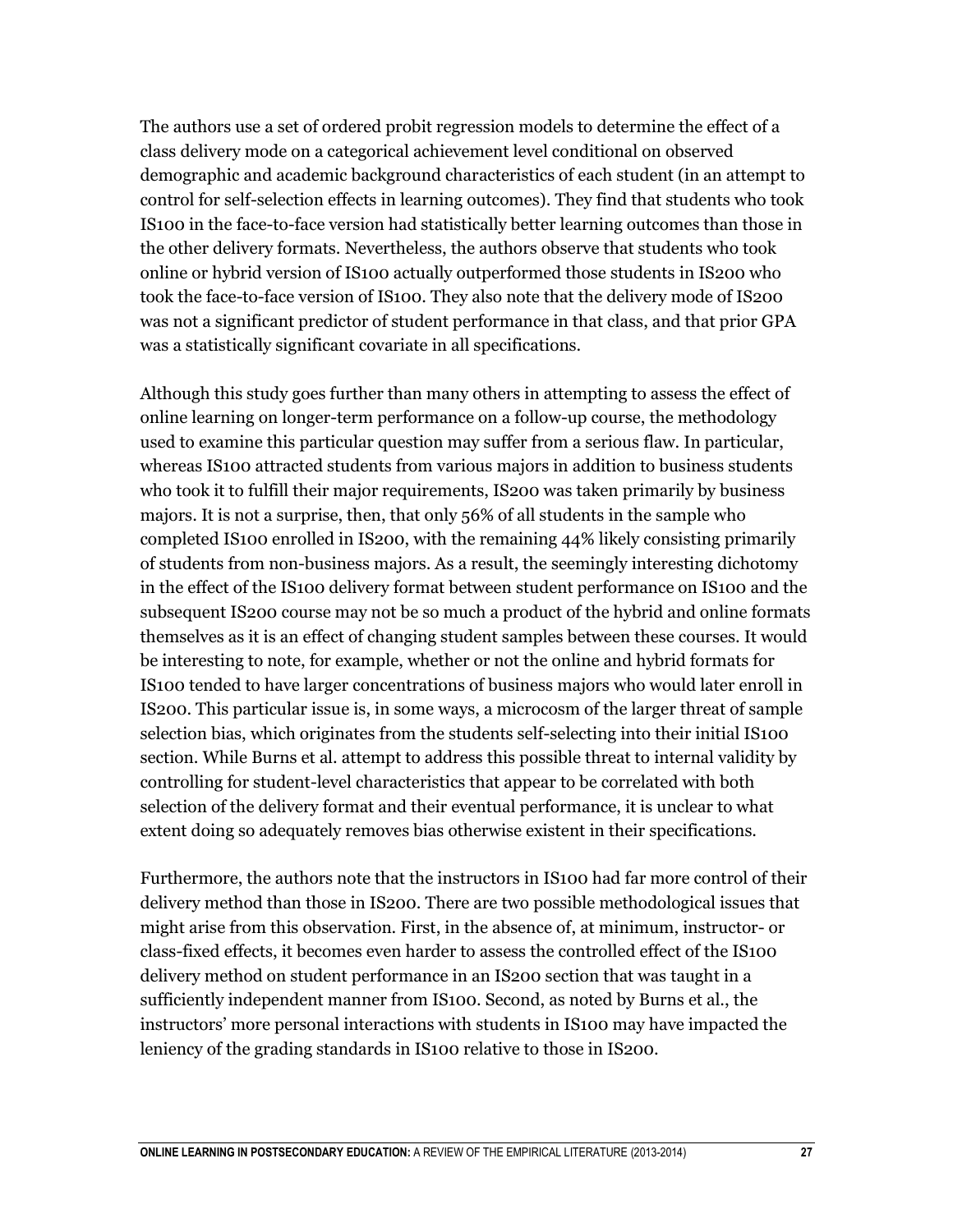Given the fact that the hybrid sections were only instituted in 2011 (a full year after the online and face-to-face sections were introduced), the authors should also have controlled for factors varying between 2010 and 2011 (i.e., through year-fixed effects) that may have impacted both the delivery format and student performance. Moreover, it is concerning that the exams in the face-to-face and hybrid sections of IS100 were proctored, whereas exams in the online sections were not proctored. The authors do not mention what steps, if any, they took to ensure that students in their research design were administered exams on a "level playing field" regardless of the delivery method they chose.

#### *Verhoeven & Rudchenko (2013)*

Verhoeven and Rudchenko conduct this study at a "large public university" where the majority of students work and commute to campus. They examine an undergraduate Principles of Microeconomics course, in which 51 students enrolled in a hybrid section and 24 students enrolled in a face-to-face section. Both sections were taught during the same sixteen-week term by the same professor and had identical course materials, exams, and a "Desire2Learn" course management system. For this class, the hybrid section met for 1.25 hours once a week (with class time exclusively devoted to PowerPoint lectures) and the face-to-face section for 2.75 hours once a week (with class time devoted to the same set of PowerPoint lectures in addition to students working on practice problems in an interactive manner).

The authors find that 71% of the students in the hybrid section and 79% in the face-toface section completed the course, although these rates are not significantly different from each other. As a result, the number of student observations for each course drops to 36 and 19 for the hybrid and face-to-face classes, respectively. Given that students in the hybrid section had a higher average GPA than their counterparts in the face-to-face class, Verhoeven and Rudchenko control for GPA in an ordinary least squares (OLS) regression of composite test score on the delivery method and find that hybrid delivery was associated with an estimated test score that was 4.8 percentage points lower than that under face-to-face delivery. The authors explain that this outcome is likely a result of the hybrid section having "no required learning activities to compensate them for the ongoing in-class practice working analytical problems afforded the face-to-face students." In fact, the use of online resources for students in the hybrid section was restricted to non-interactive content.

While the authors incorporate several important facets of a controlled experiment into their study (including side-by-side analysis and standardizing course materials, assessments, and instructor), they are unable to conduct a fully randomized control experiment (RCT), as the students self-selected into each delivery format. Furthermore,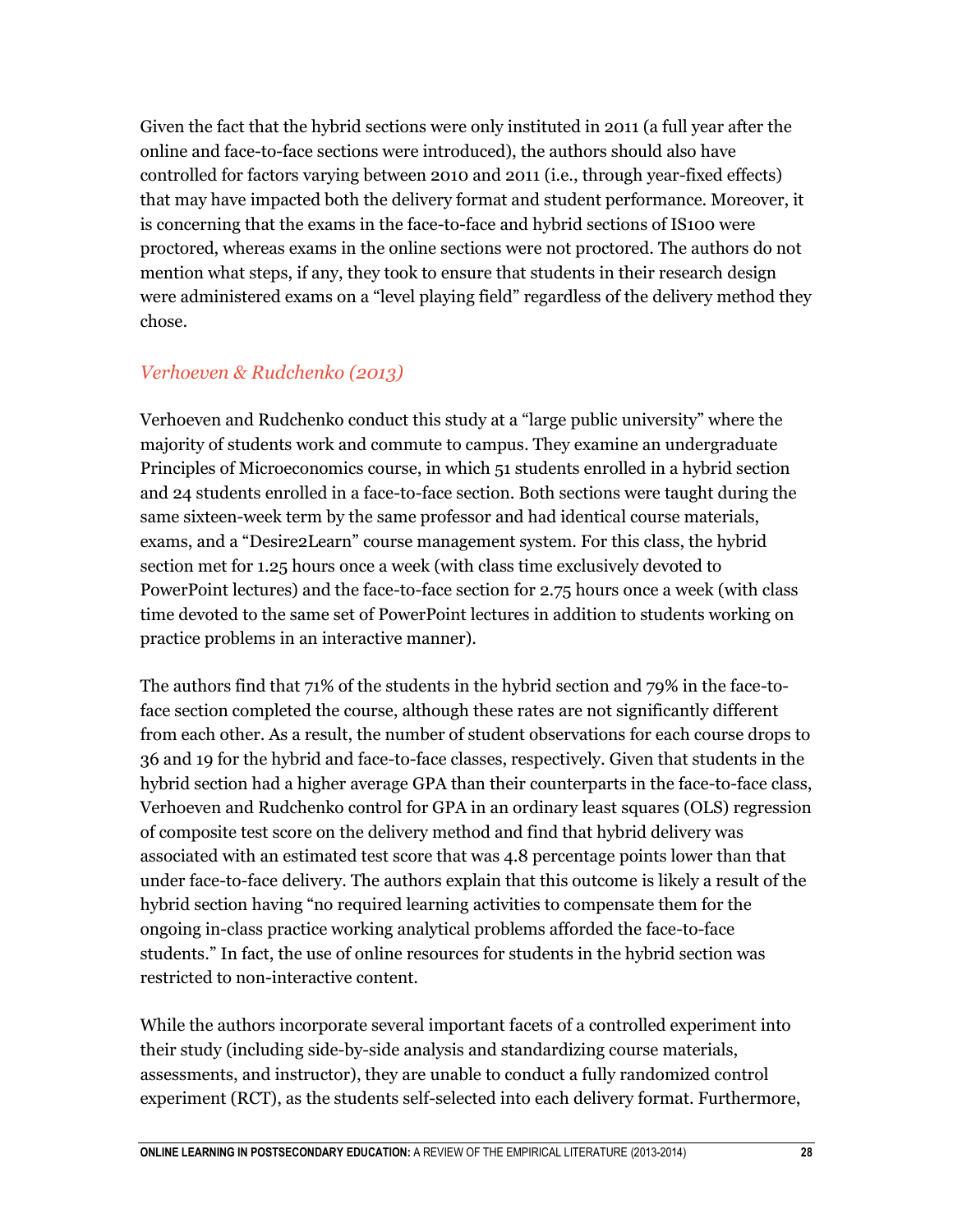the sample size in this study is quite small—even by standard traditionally associated with RCTs. This may then explain the large standard error—and thus lack of statistical significance—for the coefficient on hybrid delivery. Nonetheless, the small sample size is made even more concerning by the fact that 29% of students in the hybrid section and 21% of students in the face-to-face section failed to complete the course and, therefore, were not included in the final analysis of student outcomes. The focus on student outcomes upon completion and the failure to analyze the factors behind student attrition are not issues unique to this particular study, but the magnitudes of the attrition rates in this experiment are quite concerning. Consequently, the observed association between test score and the hybrid format may have been just as much a factor of the changing student sample as it is of the delivery format.

Moreover, Verhoeven and Rudchenko do not do enough to control for factors correlated with delivery format and course grade that may, when omitted, bias the results they observed. While controlling for prior GPA is an important step, they should also have looked towards other covariates such as GPA in concurrent courses, age, socioeconomic status, and hours worked during the semester. In addition, the authors note that there existed "noise inherent in the calculation of the composite test score," meaning that their primary dependent variable of interest may have been imprecisely estimated to begin with.

Finally, the distinction in design between the hybrid and face-to-face formats in this study is different from the distinction employed in other cases. In particular, whereas the hybrid format in other settings may emphasize more student-to-student and student-toteacher interactions in lieu of lectures during the in-class section, the hybrid format here was devoted entirely to covering the same set of lecture slides as the face-to-face section (which then used the extra time to facilitate student interaction). In other words, the face-to-face section in this study adopted some of the aspects commonly unique to the hybrid format, while the hybrid section itself became virtually a condensed version of a face-to-face lecture. As a result, it is very difficult, if not impossible, to generalize the results in this experiment to other settings where the hybrid and face-to-face formats may be structured differently. In fact, the negative results found in this study between the hybrid format and student test scores could very well speak to the positive effect of in-class interaction (which is traditionally a hallmark of the hybrid format).

#### *Xu & Jaggars (2014)*

In this study, Xu and Jaggars examine the performance gap between online and face-toface courses and how this gap varies across subgroups of students and academic subjects. They use an administrative dataset covering enrollment in nearly 500,000 online and face-to-face courses taken by more than 40,000 degree-seeking students who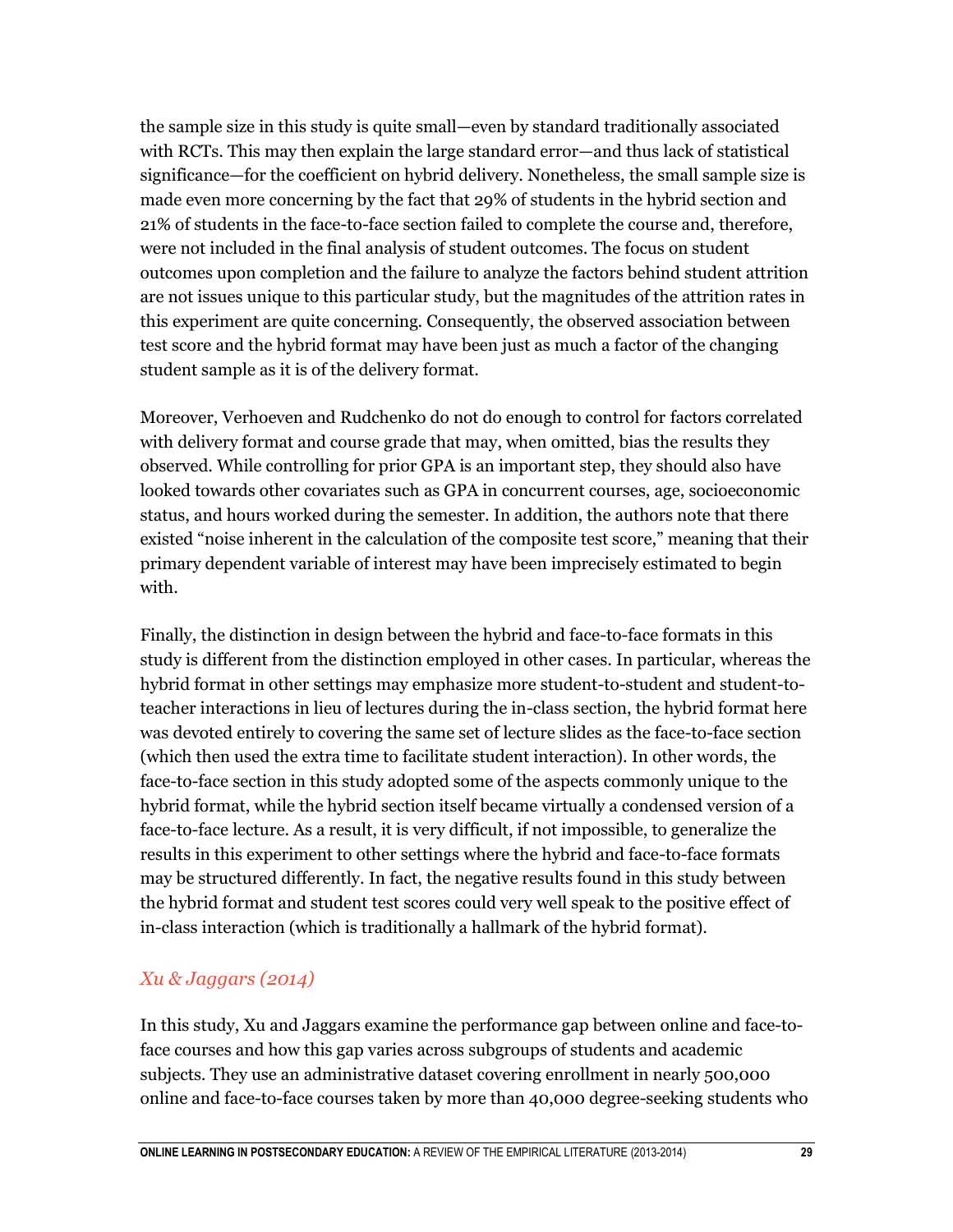initially enrolled in 34 community or technical colleges in Washington State during Fall 2004. The dataset contains a rich variety of information for each student on demographics, socioeconomic status, academic background, and wage records. Xu and Jaggars follow each student for five full academic years through Spring 2009 and focus primarily on assessing the impact of delivery format on course persistence and grade.

In their regression analyses, the authors first use an ordinary least squares (OLS) model that regresses some indicator of course performance (i.e., persistence or grade) on a binary independent variable indicating course delivery format and a set of student-level covariates and term- and subject-fixed effects. To deal with variation in grading standards within a particular subject area, Xu and Jaggars convert course grade into a standardized z-score that represented a student's performance relative to that of other students in standard deviation units. The authors then incorporate individual-fixed effects to account for unobserved factors that may affect an individual student's likelihood of choosing online coursework, as well as a covariate for the average persistence rate of a given course to deal with course-level variation in instructional quality that might be correlated with student outcomes. Finally, Xu and Jaggars conduct a series of additional robustness checks to examine whether individual differences that varied across time may have biased their initial results.

Approximately 10% of all course enrollments were taken online, with the online format being most popular in humanities, social science, education, and computer science courses. In terms of summary statistics, the authors find a noticeable gap in persistence rates between online (91.17%) and face-to-face (94.45%) courses, and in average grades on a 4.0 scale between formats (2.77 for online versus 2.97 for face-to-face). In the OLS specifications, the authors find that the effects of the online format on course persistence and standardized course grade are consistently significant and negative across all models. These estimates are even larger after incorporating individual-fixed effects and, at minimum, remain comparable after considering previous online learning experiences and current working hours.

Xu and Jaggars then proceed to examine any heterogeneous effects of delivery method on different subgroups of students and subjects. While they find negative effects of online learning across every subgroup, men had stronger negative estimates than women for both course persistence and course grade, and black students were twice as likely as Asian students to be negatively affected by an online course (in terms of grade). Furthermore, younger students had stronger negative coefficients for online learning than older students, although these estimates were statistically significant in both cases. The authors also find that students with a stronger academic background had narrower gaps in online performance, whereas students with weaker skills had wider gaps (compared with students in the face-to-face courses). Finally, Xu and Jaggars observe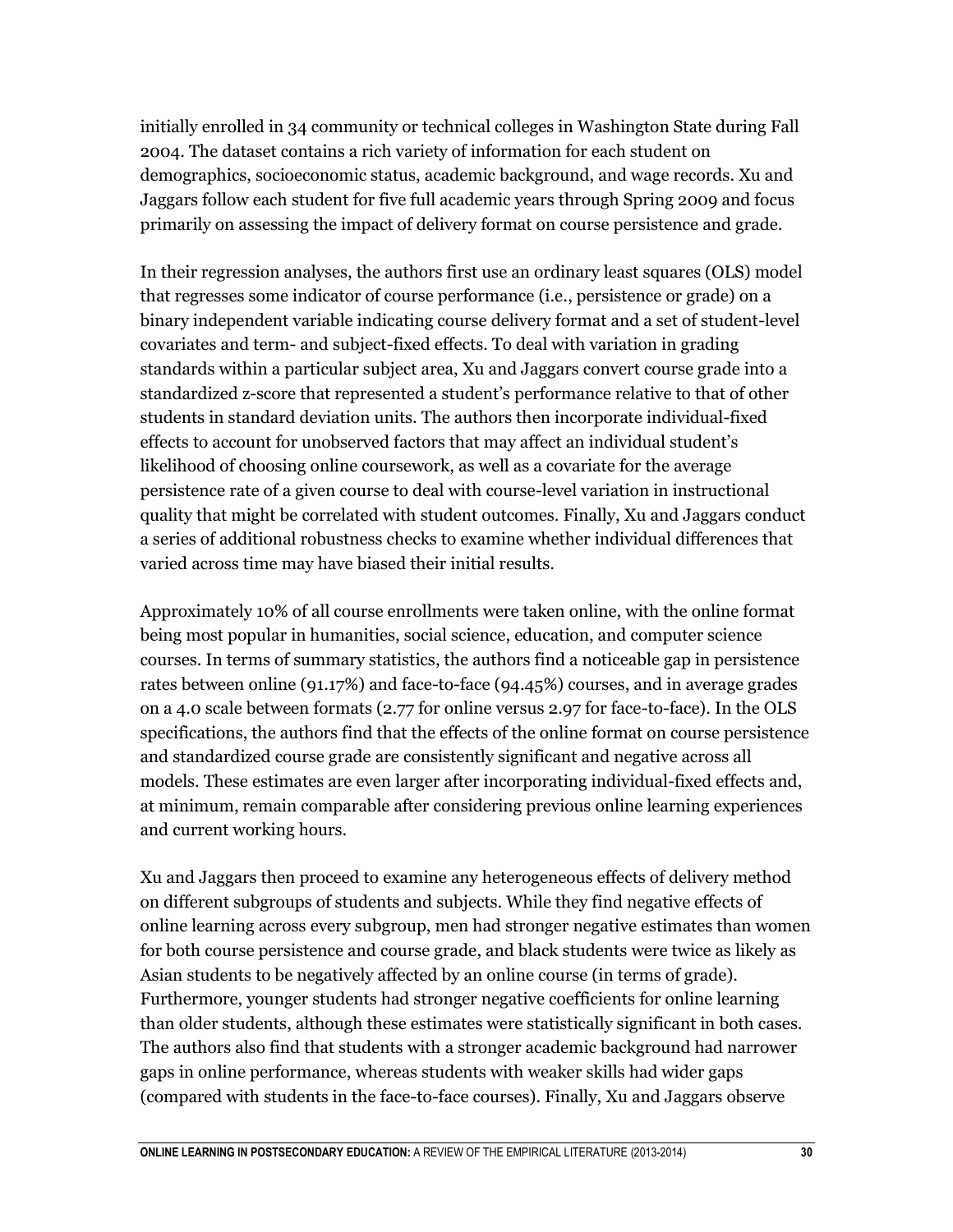negative coefficients for online learning across every subject area, although there are variations in statistical significance (with education, mass communication, and health and physical education having insignificant estimates) and magnitude (with weaker coefficients in natural science and stronger estimates in English). Furthermore, these performance gaps become wider when students took subjects that enrolled more online, at-risk peers.

This study was executed in a very complete and ambitious manner, and Xu and Jaggars are to be commended for rigorously analyzing the impacts of online courses in community colleges, an important but often overlooked research avenue. Especially impressive is the fact that they are able to exploit student-level outcomes across such a wide range of course enrollments, in addition to following individual students longitudinally to assess how delivery formats are associated with longer-term outcomes like retention. Furthermore, the authors' analyses of heterogeneous effects across different student groups are particularly strong and speak to the value of disentangling average effects into more precise relationships with actionable implications.

Nevertheless, it is worth pointing out a few methodological issues arising from this nonexperimental study. First, although Xu and Jaggars control for a wide range of covariates and fixed effects in order to mitigate the potential biases from the non-randomization of students into delivery formats, it is unclear whether or not they control for enough variables to completely eliminate omitted variable bias. For example, Xu and Jaggars control for term- and subject-fixed effects to account for unobserved heterogeneity between academic terms and course subjects—however, they did not say why they choose not to control for institutional-fixed effects. While one might argue that there is less variation in the policies implemented and the institutional backgrounds among two-year colleges than among four-year schools, there still likely remain unobserved differences between community colleges that would be worth addressing. Furthermore, subjectfixed effects might not account for within-subject differences across courses stemming from variations in difficulty, instructional quality, and course materials and platforms. The authors could have also incorporated a time trend within courses to address not only unobserved heterogeneity between course structures but also term-to-term differences within a course that would otherwise not be captured (e.g., changes in instructors within a course).

Finally, one major methodological shortcoming in this study pertains to the authors' inability to distinguish between modes of delivery within online courses. In other words, hybrid and fully online courses were all included within the "online" classification, with Xu and Jaggars giving no indication about what the online courses encompassed and what sorts of variations existed between these courses. This is particularly concerning, given that the large size and diversity of the institutions and courses sampled almost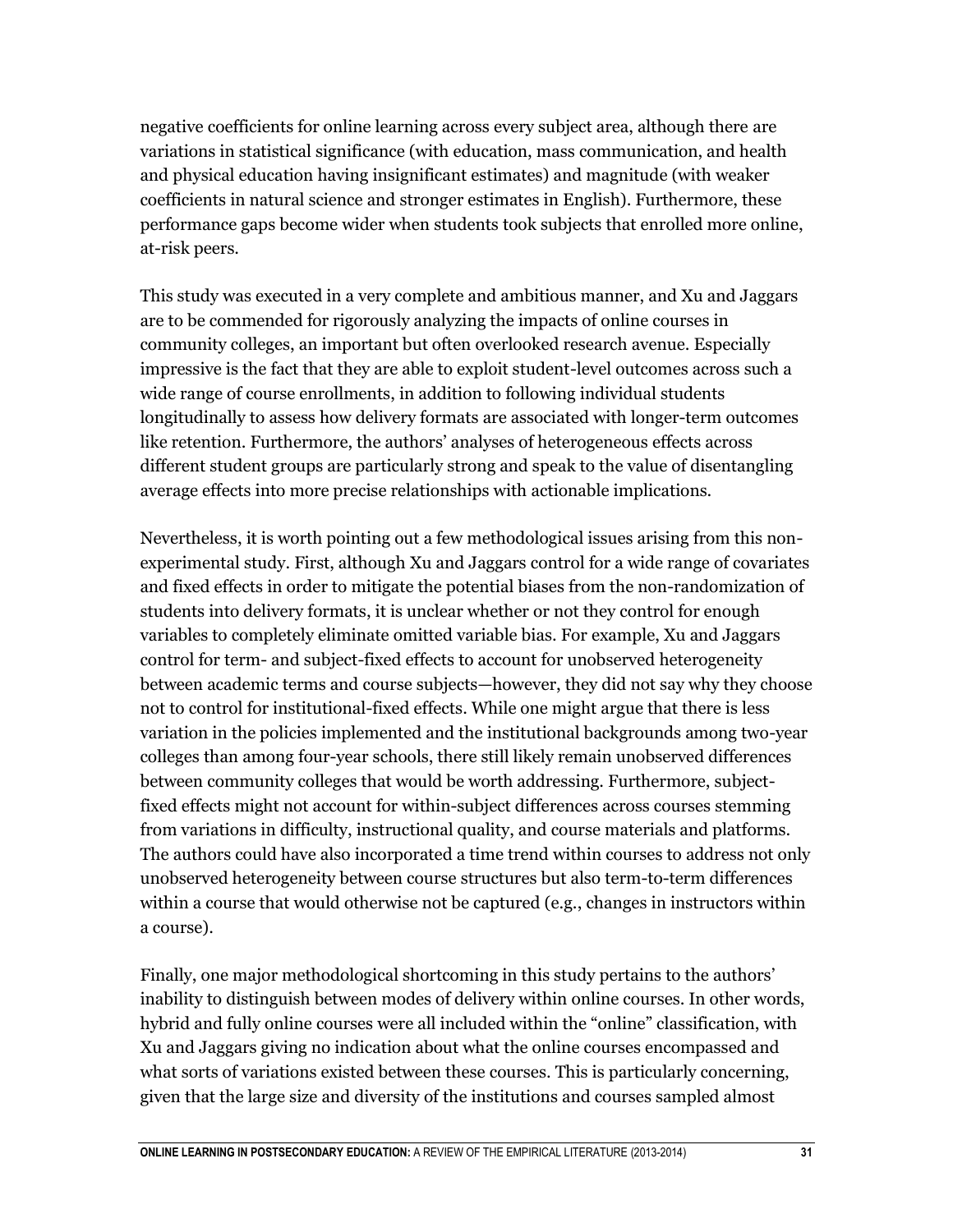certainly result in substantial differences in formats between online courses. Were the observed effects of online courses driven primarily by formats that were fully online, or were they driven more by technology-enabled courses with more substantive face-to-face formats? Without these more precise distinctions, it becomes difficult to conclude to what extent Xu and Jaggars' findings are applicable to certain types of technologyenhanced courses.

#### *Carmichael et al. (2014)*

In this study, Carmichael et al. examine learning outcomes associated with online, hybrid, and face-to-face ("on-ground") versions of a three-credit interdisciplinary capstone course entitled "Writing Across Disciplines." The authors taught this class at the University of North Dakota, a comprehensive research university that enrolls more than 15,000 students across its undergraduate, graduate, and professional programs. This course was developed in the Humanities and Integrated Studies unit, and is offered as an "upper-level, intense writing experience" requirement for seniors who have already completed basic required writing courses. Students enrolled in this course came from a wide range of majors and varied in their prior experience in student-centered interdisciplinary classes.

All three sections of this course were taught by the same professor and used the same texts and assignment prompts. In the face-to-face version, a small group of seniors would come together for in-class discussions and activities, which included writing assignments, presentations, and student-to-student conferences and peer review sessions. In contrast, the delivery method in the online version was completely asynchronous, with student interaction solely facilitated in the Blackboard online course forum. In the hybrid version, students met face-to-face for three-week blocks, with additional online writing assignments alternated with online work for three-week blocks. The online version of the course was offered multiple times, whereas the face-to-face and hybrid versions were each offered once. All courses had the same number of students, along with a predominance of similar majors across all versions.

In this pilot study, formal writing assignments were collected at the beginning and end of the semester, with assessment based on rubrics for Writing, Critical Thinking, and Integrative Learning (which ranked students on a scale from 0 to 4 for each criteria). Reviewers of the assignments did not have any knowledge of the course version, and results were averaged across each category. Across all delivery methods, average scores for the first paper were lower than expected (with averages ranging from 2.04 with a standard error of 0.40 to 2.26 with a standard error of 0.30). Furthermore, comparisons of the first and last papers demonstrate that average rankings increased in all three rubric areas across all delivery methods. Nevertheless, the improvement is statistically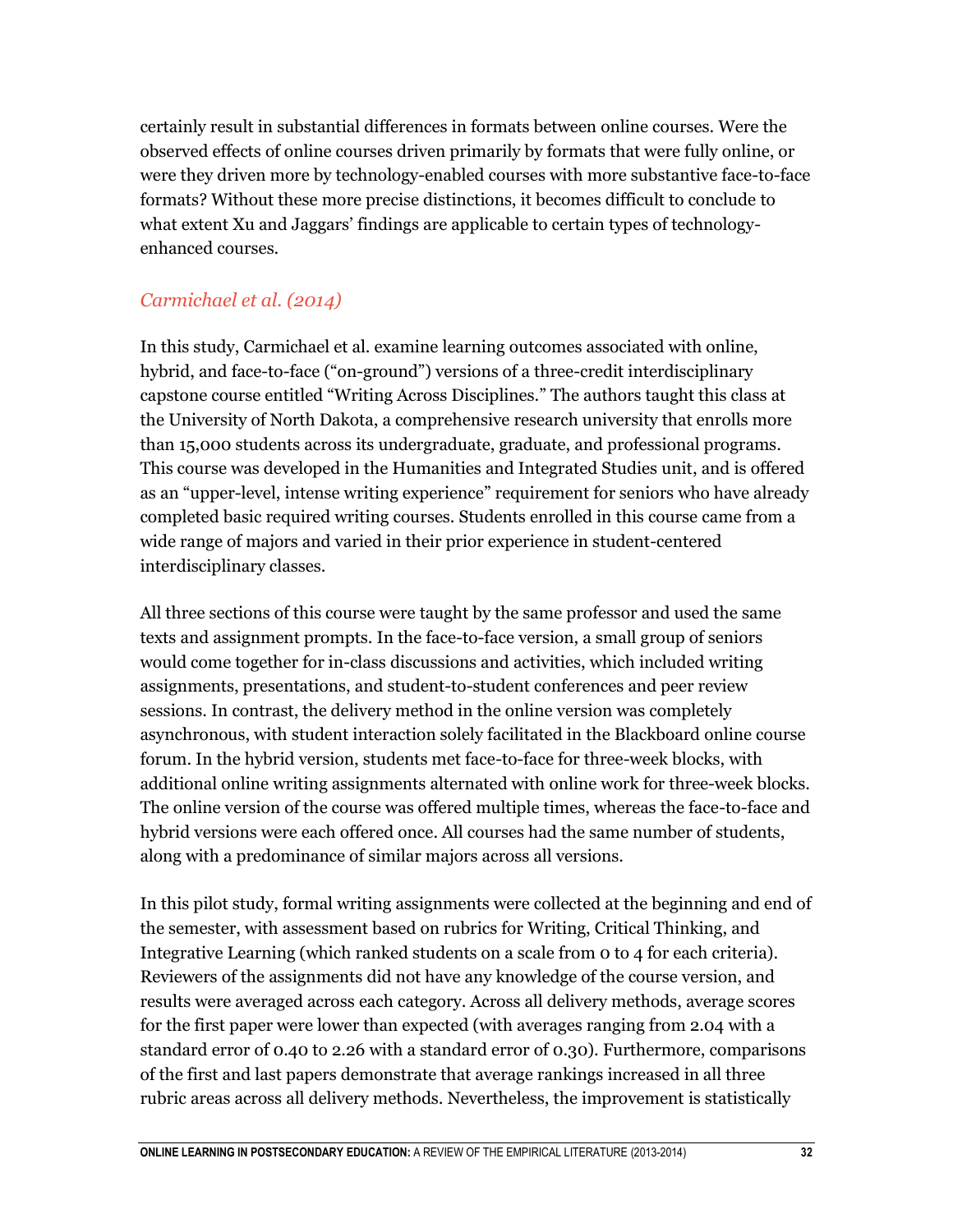significant at the 95% confidence level only for one of the online sections and for the hybrid section. Interestingly, rankings for the face-to-face version tend to be the lowest of all versions, with the average rankings for the hybrid section more comparable to those for the online course than the face-to-face section.

There are several features of this study for which the authors should be commended. First, they tackle a subject area that is admittedly more difficult to assess (given the subjective nature of evaluating writing, compared to the more objective evaluation of, say, grading statistics exams) and has thus been relatively marginalized in the literature surrounding the impact of various delivery formats. Given that more and more courses with substantial writing components are experimenting with online and hybrid formats, it remains imperative that more studies be carried out to rigorously assess their effectiveness. Carmichael et al. take an important step in this endeavor. Furthermore, the utilization of pre- and post-tests in this research design goes a long way in ensuring that the results try and reflect the change in outcomes associated with a specific section (rather than purely an outcome at the end of a section, which could be tainted by exogenous factors that may—to an extent in this case—be captured by the pre-test outcome). Finally, the authors make substantial efforts to standardize instructors, course materials, and class sizes across delivery formats.

However, there still remain some limitations to the explanatory power embedded in these results. The self-selection of students into delivery formats raises concerns about the comparability between different samples of students among each section. While the implementation of a diagnostic evaluation at the beginning of the semester helps the authors get a sense of what this sample "looks" like, it would have been even more rigorous to go beyond the purely descriptive analysis and control for existing characteristics correlated with both selection of the delivery format and course performance in a regression analysis. Furthermore, there may also be student characteristics that vary between sections during the semester that, when omitted, could confound the results. These include indicators for workload in concurrent courses and part- or full-time work outside of classes.

It would also have been helpful for the authors to present a broader description of the distribution of outcomes in each delivery format rather than merely report and analyze the average. Was there a significant difference between the median and mean for each section, or was the distribution of scores relatively constant? Were there any significant outliers, and, if so, did these skew the average scores reported in any way? Because the outcomes are recorded categorically (as integers between 0 and 4) rather than continuously (e.g., as percentages between 0 and 100), it would not have been overly complicated to show this. Carmichael et al. also acknowledge that the hybrid format employed in this experiment had never been taught before, which means that there may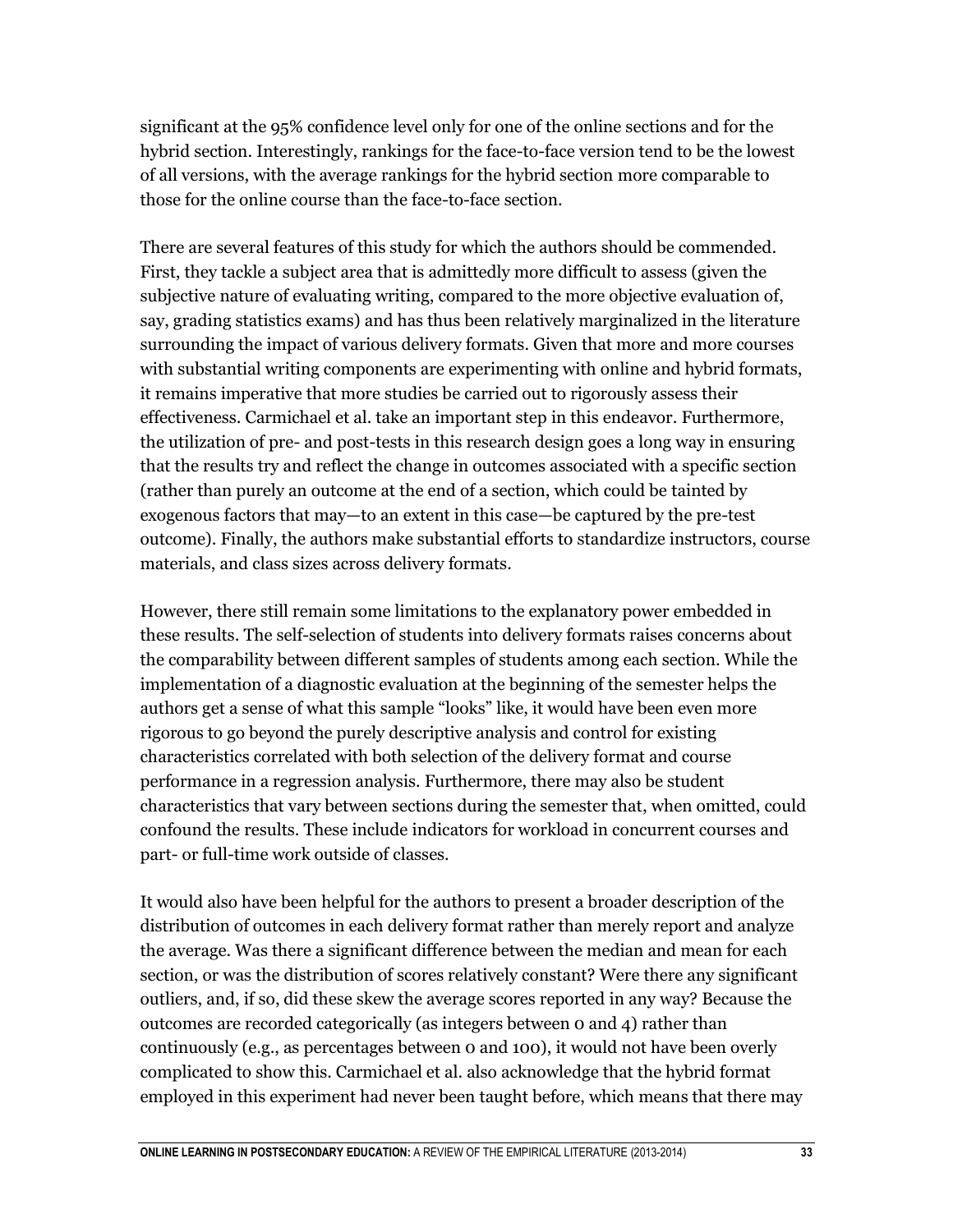have been "unevenness due to instructor issues" that may not have been controlled for. Consequently, the results may differ in future semesters—and thus be more generalizable to external settings—when the hybrid section is more systematically taught.

#### *Fish & Kang (2014)*

Fish and Kang compare outcome data obtained from student enrollees of an undergraduate, upper-division stress management course taught at a "large, public university of the West Coast of the United States." Because the course fulfills a general education requirement, it consisted of students from all majors across the university. One section was taught in a face-to-face format, and the other was offered completely online. Both courses were taught over a 10-week period and featured the same instructor and consisted of identical assignments.

The sample sizes for each section are fairly similar—56 students in the online section and 63 in the face-to-face section. In terms of additional similarities between the two course formats, the lectures, exams, and course requirements consisted of the same content and instructions. However, online students viewed and/or listened to recorded lectures, whereas face-to-face students listened to live lectures offered twice a week (with each session lasting for approximately 100 minutes). Face-to-face students also had opportunities to discuss questions in small groups and somewhat modify the substance of the lecture through in-class questions. Because attendance was counted as part of a student's grade in the face-to-face format, students in that section were incentivized to attend class. Finally, exams in the face-to-face section were administered in a proctored, in-class environment, while exams in the online version were offered via Blackboard in an un-proctored environment with various limitations (which included timing, randomization of questions, and inflexibility with regard to question order).

Using a t-test, the authors find that no significant differences in exam scores between the delivery formats when all three exams given throughout the term were examined together. However, in analyzing exams one-by-one, Fish and Kang find that there was a statistically significant difference among scores for the third exam—in favor of the online format. Moreover, older students (particularly on the second exam) scored lower than younger students, and Latino students scored lower than Caucasian students. It may be useful to note that the exam scores were one of several dependent variables that the authors analyzed in their study, although the others were largely self-reported (on the part of students) and significantly less objective.

To their credit, Fish and Kang analyze the impact of various delivery formats in a nontraditional course that may present difficulties in evaluating student outcomes that are somewhat different from those well documented in the literature on more "traditional"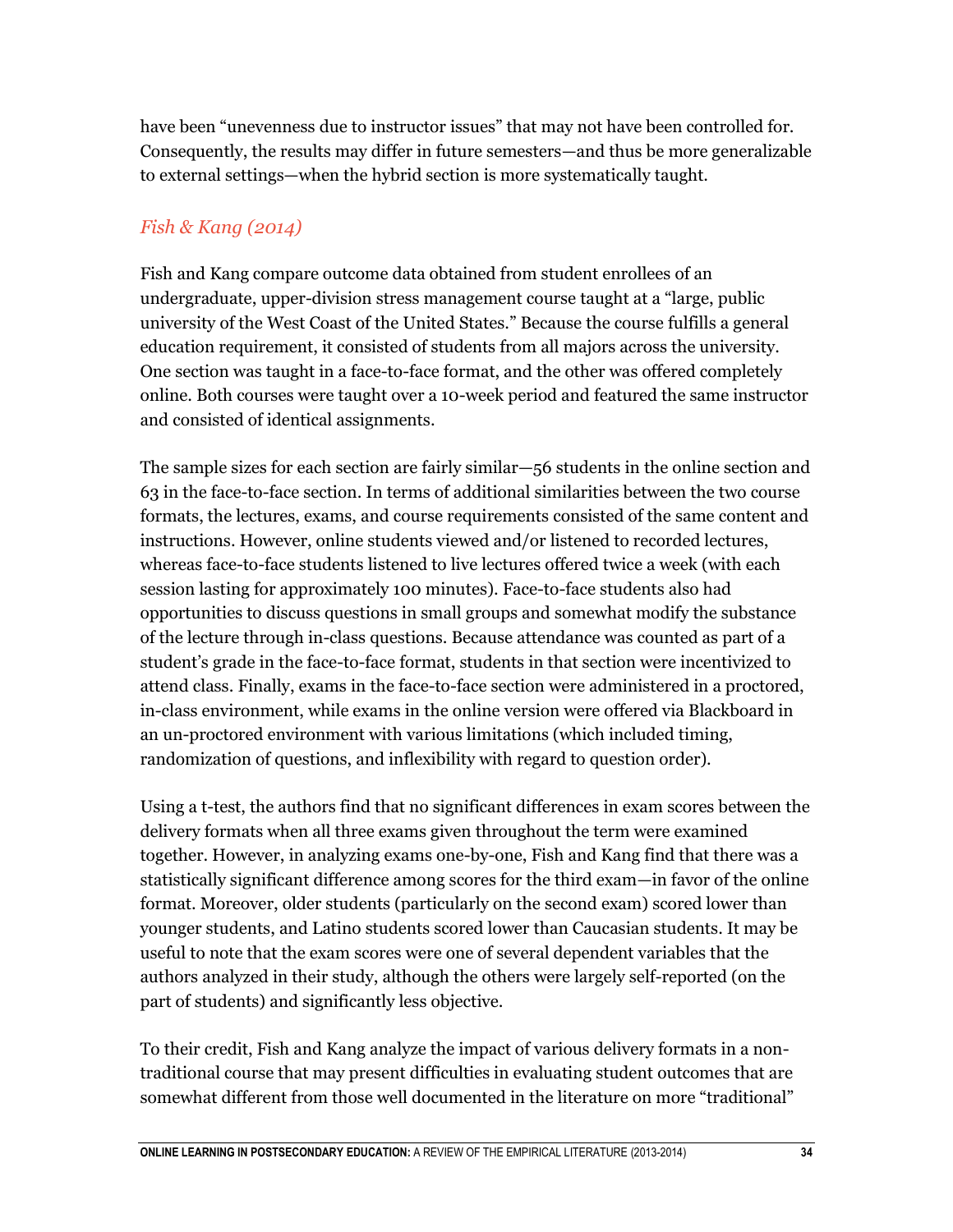courses. However, there exist some methodological flaws in their research design that are worth pointing out. First, the authors fail to contend with two forms of sample selection bias. On a broader level, they acknowledge that the students who took the stress management course during the semester of interest did so voluntarily and under the knowledge that they were participating in a study. Therefore, there may have been a non-random group of students that chose not to take the course as a result of not wishing to participate in a study. Furthermore, the students themselves self-selected into each delivery format, as the authors are unable to randomize students into particular sections. Moreover, Fish and Kang admit that the sample sizes from which they draw their results are quite small.

While it is understandable that the sources of selection bias might come from factors outside of the researchers' direct control (e.g., having to attain full Institutional Review Board approval), the authors could have done more to control for variables correlated with student outcomes and delivery format. For example, the authors observe that students in the online course were slightly older than their counterparts in the face-toface section. This distinction—when unaccounted for—may be particularly dangerous in this setting, as age would appear to be particularly correlated with the subject matter of this course (stress management). While the authors do present summary statistics associated on how exam grades vary across students with different characteristics, it would have been far more valuable to incorporate these characteristics as covariates in a multivariate regression of student outcomes on delivery format.

Finally, the online and face-to-face sections are not completely standardized, which means that the measures of student performance associated with each section may have been driven not so much by the format of the course delivery as by additional factors unique to each section. For example, exams in the face-to-face section were administered in a proctored, in-class environment, whereas exams in the online section were given online in an un-proctored setting. While the authors try to ensure that these environments are as standardized as possible, there may still have been some significant differences that impacted the validity of the evaluation. Furthermore, participation in the face-to-face course was counted as part of the course grade, while Fish and Kang do not give evidence that a similar grading structure was implemented in the online section. As a result, students in the face-to-face course may have been more incentivized to "attend" lectures, thereby inflating the exposure they had to instruction (relative to the students in the online course) that thus provided potentially positive effects for their performance. The authors also state that the online learning model used in this course was relatively "bare-bones," and without much "multimedia, discussion boards, or videos." This may provide limitations to the external validity of this study, particularly in settings where the online courses are developed with more sophistication.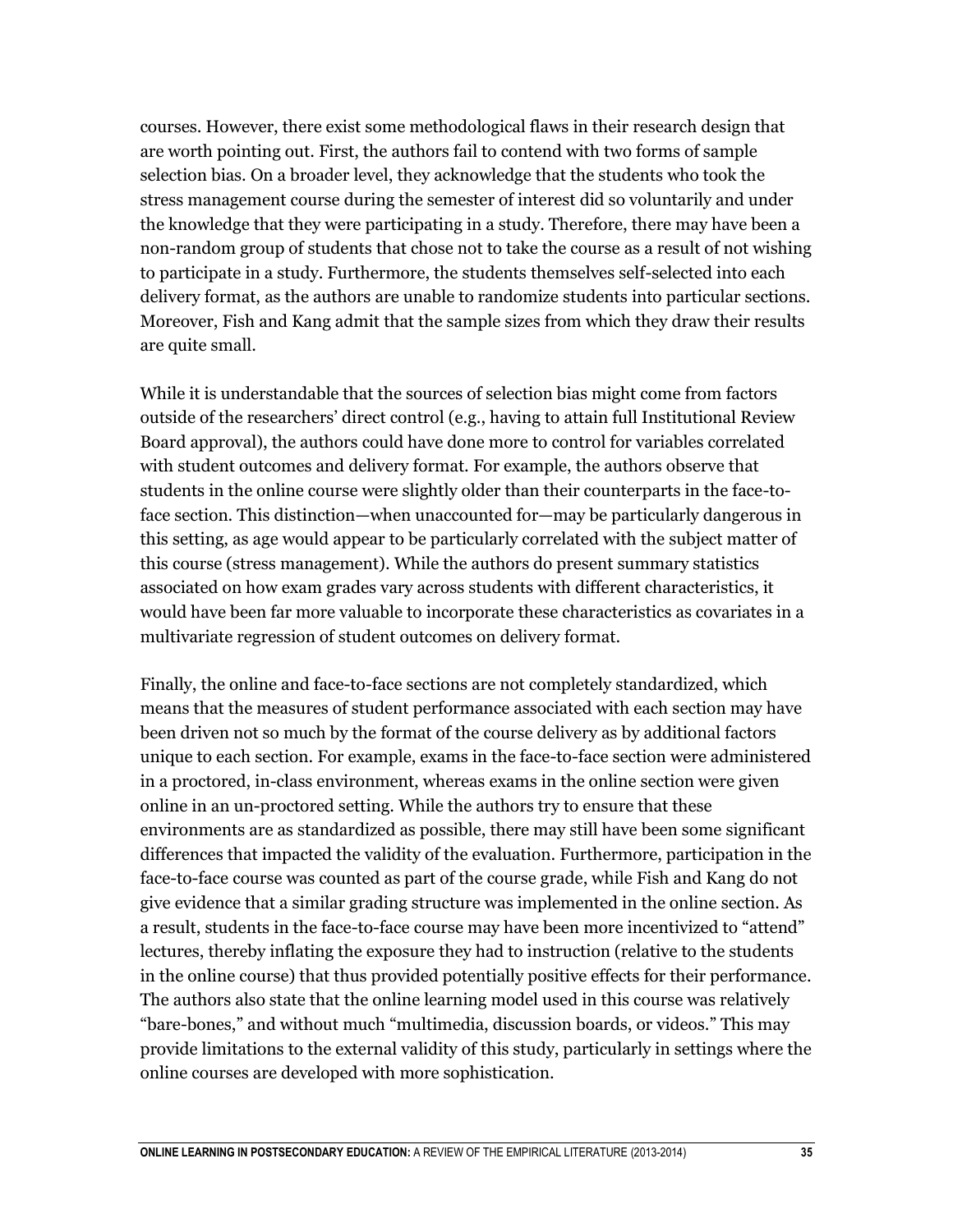#### *Jones & Long (2013)*

Jones and Long gather final course grades from a mathematics course entitled "Quantitative Business Analysis I (QBA I)" at a "small, open-enrollment rural Appalachian college" over the course of ten semesters. In each semester, one section of the course was offered in an online format while the other was offered in an on-site format. This course is required for all Business majors, who usually take the course during their freshman year. While one instructor taught the online section consistently across all semesters, four different instructors who employed their own grading and assessment systems taught the on-site section.

In terms of descriptive statistics, 267 students took the on-site version of the course and 178 students took the online version, with the mean and median grades higher for the on-site than for the online sections (with this difference being statistically significant at the 95% confidence level). In both sections, there is a negative skew in the distribution of scores (which appears to be significantly non-normal) and similar levels of variance in final grades. However, on-site students had a larger range of scores compared to their online peers, as well as a greater spread of grades in the middle 50% of the data.

However, a semester-by-semester analysis of the grades reveals that the instructor teaching the on-site section during the first three semesters may have been more generous with regard to grading than subsequent instructors. At the same time, grades in the online section may have been lower in the first few semesters due to some adjustment on the part of students to a new method of learning. As a result, the authors conduct another analysis that omits the first three semesters from their dataset and find that, this time, no significant difference was observed between the mean scores for onsite and online students.

While this study examines multiple semesters' worth of data on the efficacy of online and hybrid courses, it is not without its limitations. First, the authors do not make an attempt to randomize students across online and on-site formats, which means that students selfselect into their delivery format of choice. While the inability to conduct a fully randomized controlled experiment is understandable (given how complicated it can be to put together the experiment), it would have been desirable for the authors to control for observed and unobserved differences between students and classroom environments (from prior academic achievement and socioeconomic status to instructor quality) in each of the delivery formats. Not doing so results in myriad of threats to internal validity, including omitted variable and sample selection bias. As a result, even while Jones and Long may have set out to execute an observational analysis in this study rather than a stronger regression analysis, it is very difficult for one to conclude that the relationship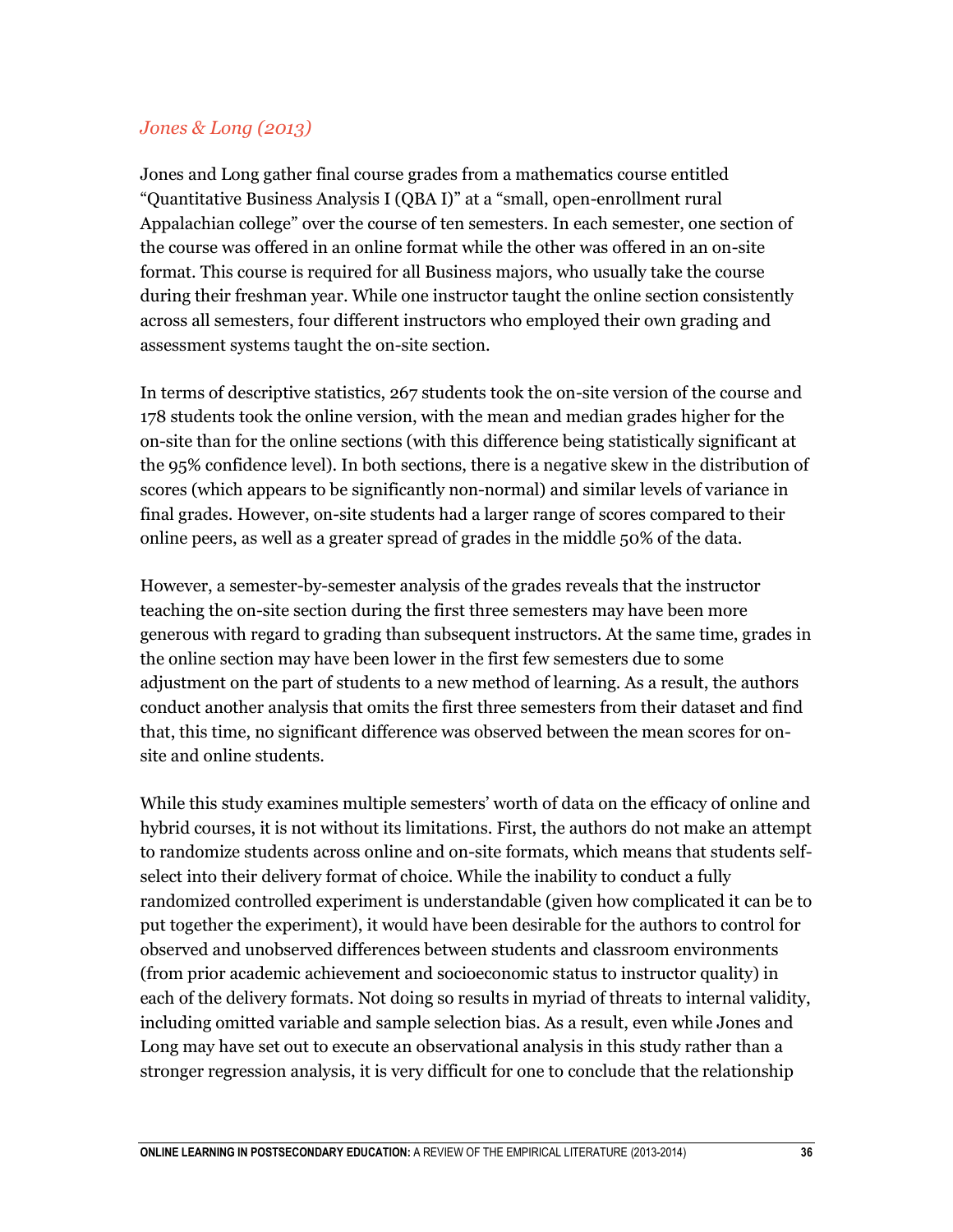observed in this study between delivery format and student outcomes is robust, let alone causal.

One of the biggest sources of bias in this study likely comes from the observation that the online course was taught by one instructor over this time period, whereas the on-site section was taught by four different instructors—none of whom was the one who taught the online section. As a result, instructional quality, course standards, course materials, and assessment mechanisms may have varied greatly both between formats and across semesters within the on-site format—with these factors likely confounding the study's results. In fact, Jones and Long find that omitting the observations from the first three semesters of the study (when the on-site instructor was known to have had more lenient grading standards) significantly changes the overall results. While it is reassuring to see the authors accounting for these "anomalies" in the analysis, they also raise questions about the possible existence of other instructor-related sources of bias when the inconsistencies are not as obvious.

#### *Jorczak & Dupuis (2014)*

In this quasi-experimental study, Jorczak and Dupuis examine student outcomes associated with face-to-face and online sections of an introductory psychology course at a "medium-size Midwestern public university." This course is required for psychology majors and was divided into one in-class section that met three times a week for one hour each, and two online sections that were delivered via a course management system. The in-class meeting enrolled 35 students, whereas the two online sections enrolled a total of 69 students. Both delivery formats covered identical material that followed the same sequence and schedule and were taught by the same instructor. However, whereas lectures were presented live to students (who in turn would participate face-to-face in small-group discussions) in the in-class format, online students received brief text-based "lectures" and interacted with other students in an asynchronous manner. Students were not randomly assigned to sections in this research design.

Students in all sections took the same two 50-item exams, each of which were timed and employed multiple-choice items that were scored for accuracy. Regardless of the course format, these were delivered via the university's online learning management system. The authors find that students in the online section scored an average of 74% on the exams compared to 67% for the in-class students, with this difference statistically significant. In particular, an average student who participated in online discussion was predicted to score 25 percentile points higher (a "moderate to large" impact) on course exams than the comparable in-class student. Jorczak and Dupuis also find a moderate association between online discussion participation and exam performance (with a statistically significant correlation of 0.36), although the association between exam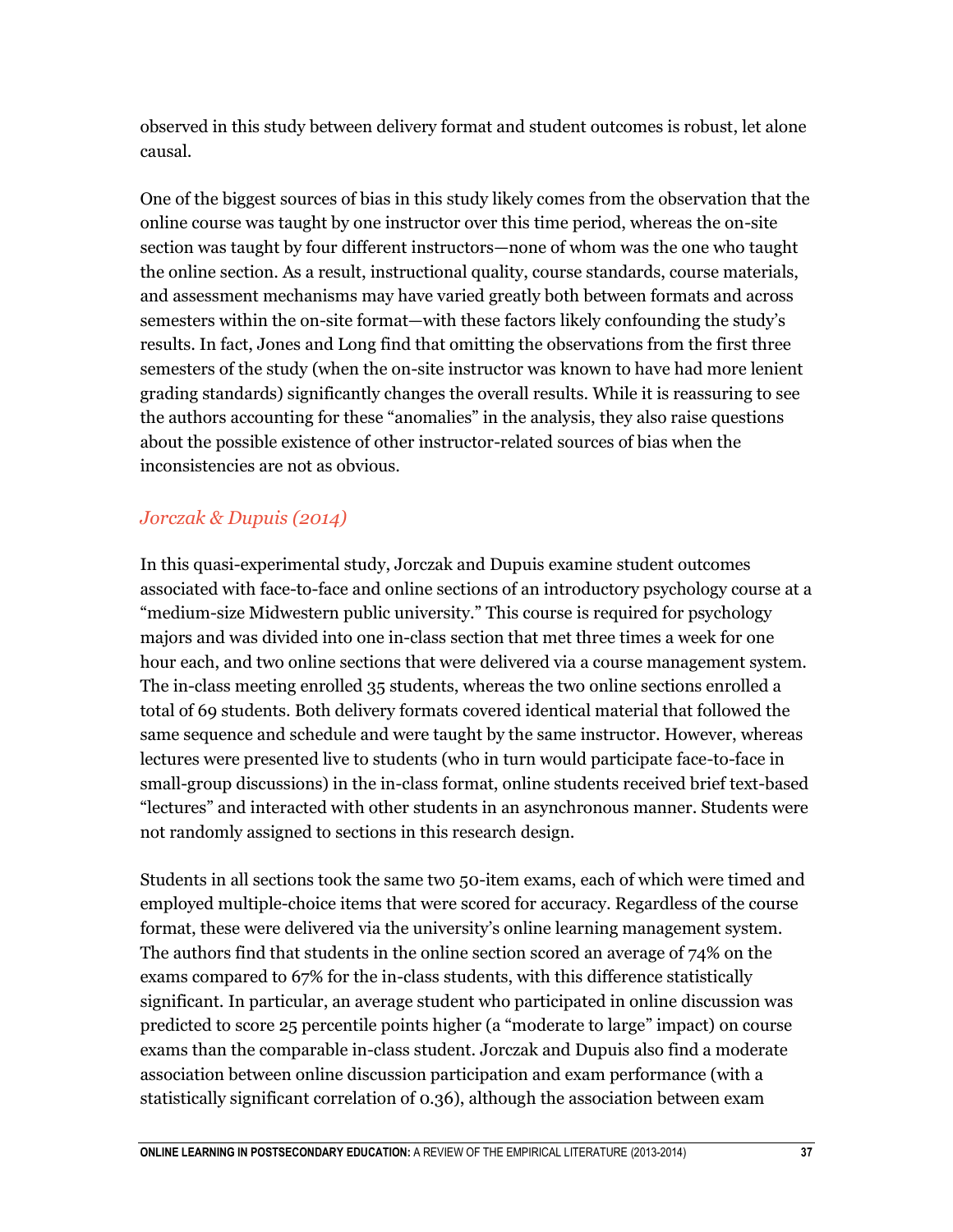scores and course grade is relatively weak. Although the authors are unable to control for omitted variable bias, they did observe that students' grades on the first quiz score—a proxy of their knowledge and test-taking skills prior to the course—are not very different across the delivery methods.

Jorczak and Dupuis do an admirable job of normalizing course structures and materials across sections. Not only were the same course materials delivered over the same sequence and taught by the same instructor in both sections, but the exams were also identical in both substance and delivery. This last similarity is particularly important and unique, as most studies that examine outcomes from online and face-to-face sections administer exams in the delivery format that correspond with each section (which often result in problematic differences between testing environments). However, the author's research methodology also suffers from a few shortcomings, which they nevertheless make an effort to spell out.

The authors admit that students were not randomly assigned between sections, which thereby damages the ability to draw causal connections between the course delivery format and student performance. Jorczak and Dupuis, however, make an attempt to measure the initial comparability between students in each section by comparing student outcomes on the first quiz of the semester and find that there is no statistically significant difference between students in each section. However, even if one is to make the generous assumption that this quiz served as a robust proxy for prior student achievement, there could have been other non-academic factors existent prior to taking this course (e.g., family income, race, parental education), as well as factors that changed over the semester (e.g., concurrent course load, part- and full-time work status) connected to both the selection of the delivery format and eventual performance. By not controlling for these factors in their study, the authors expose their study to the threat of omitted variable bias.

The sample size for this study is also not large (with a total of 104 observations), which means that the authors would have had to be even more attentive to sample selection and omitted variable bias to ensure as robust a research design as possible. Moreover, Jorczak and Dupuis identify one potentially confounding difference between the structures of each section (which were otherwise relatively well standardized). In particular, students in the online section were graded for participation in discussion, whereas students in the face-to-face class were not assigned points for participation. To the extent that students in the face-to-face section received a relatively lower incentive to participate relative to their online peers, this difference may have biased the degree to which student outcomes were associated with delivery format (especially if class participation is correlated with exam scores). Finally, given that the authors' main dependent variable of interest (exam score) had a "surprisingly weak" association with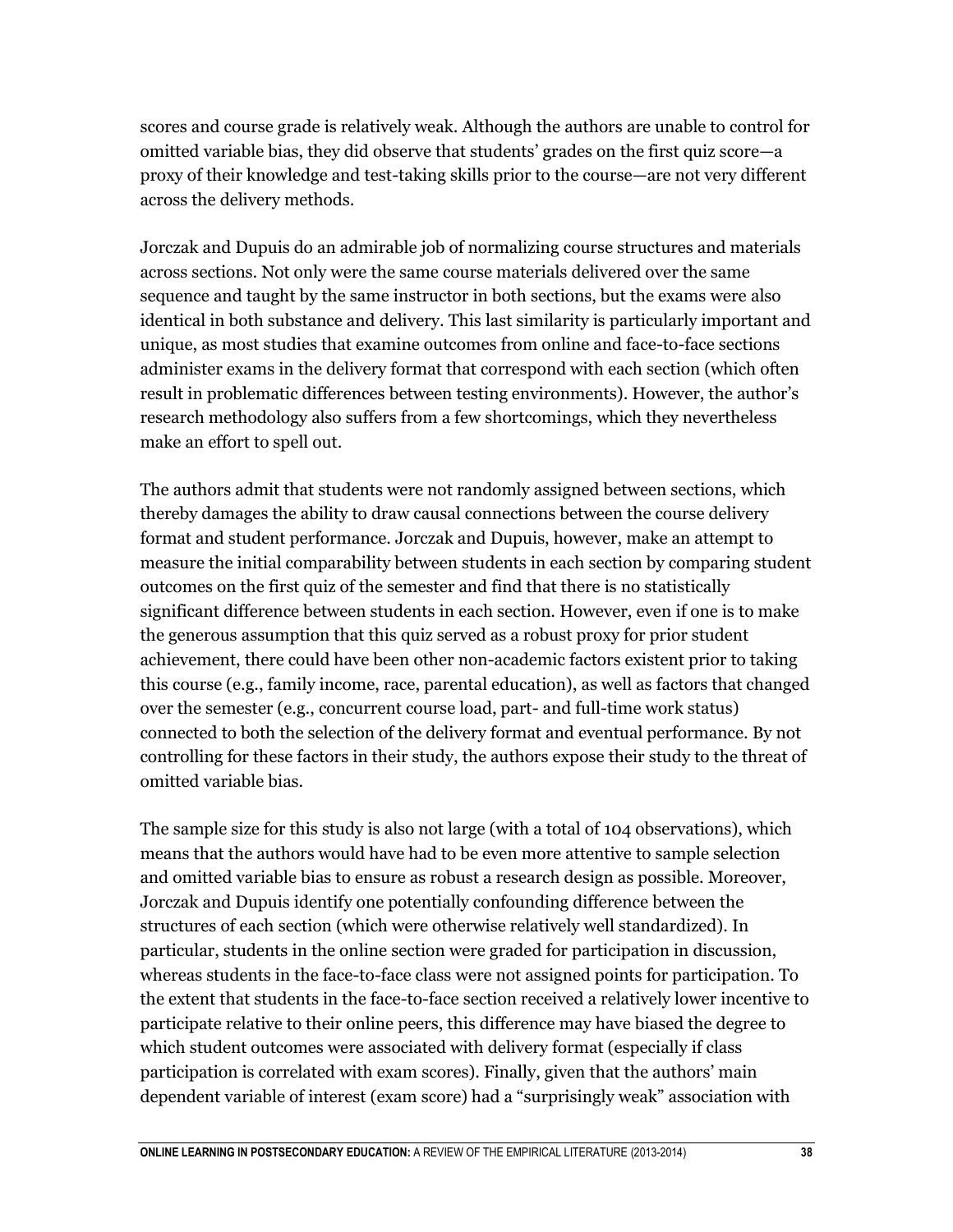course grade, there remain concerns as to whether or not exam performance serves as a suitable proxy for their student performance in the course as a whole.

#### *Metzgar (2014)*

This study takes place at a "large Southern public university in the United States," where a hybrid approach was implemented across 3 sections (with each containing 80 students) of a junior-level Managerial Economics course required of all business majors. The hybrid format used the "MyEconLab" online platform from Pearson, which was combined with the purchase of an e-textbook for the course. Moreover, class time for the hybrid section was reduced from two 75-minute periods per week to one 75-minute period and was focused on student questions from the homework and quizzes for the first 10 to 15 minutes of the class. The rest of the class time was given to reviewing concepts.

To analyze the effect of the hybrid approach on student outcomes, Metzgar used in-class clicker questions in the hybrid section identical to those from the previous semester, and the same exam questions from previous semesters were also used in the hybrid sections. While the author taught all sections of the hybrid course as well as the traditional courses in previous semesters (used as the comparison group), the analysis in this study is less of a controlled experiment than it is more of an observational analysis of changes in student outcomes associated with the hybrid format.

In general, while students in previous classes would often get 70-80% of the clicker questions correct, students in the hybrid section would only score 30-60% (with significantly more variance). The differences in scores were smaller on the exams, with students in the hybrid sections scoring between 60-70% (compared to 70-80% in previous semesters on identical questions). At the same time, the hybrid approach resulted in an increase in the amount of total hours devoted by the instructor to the class (with most of the increased workload spent on computer-related tasks such as fixing glitches). In the end, Metzgar concludes that the unsatisfactory effects of the hybrid approach may have been due to the complexity of the course material (which may be better suited to a face-to-face format).

While the instructor employs identical clicker and exam questions in the face-to-face and hybrid versions of the course, each delivery format was offered in different semesters. As a result of this "before-and-after" research design, the results observed by the author likely do not allow for a causal interpretation, particularly since they do not account for factors changing over time that may be correlated with each section type and with student performance. Were there institutional policies, for example, implemented after the face-to-face course was offered that impacted how the hybrid course was delivered?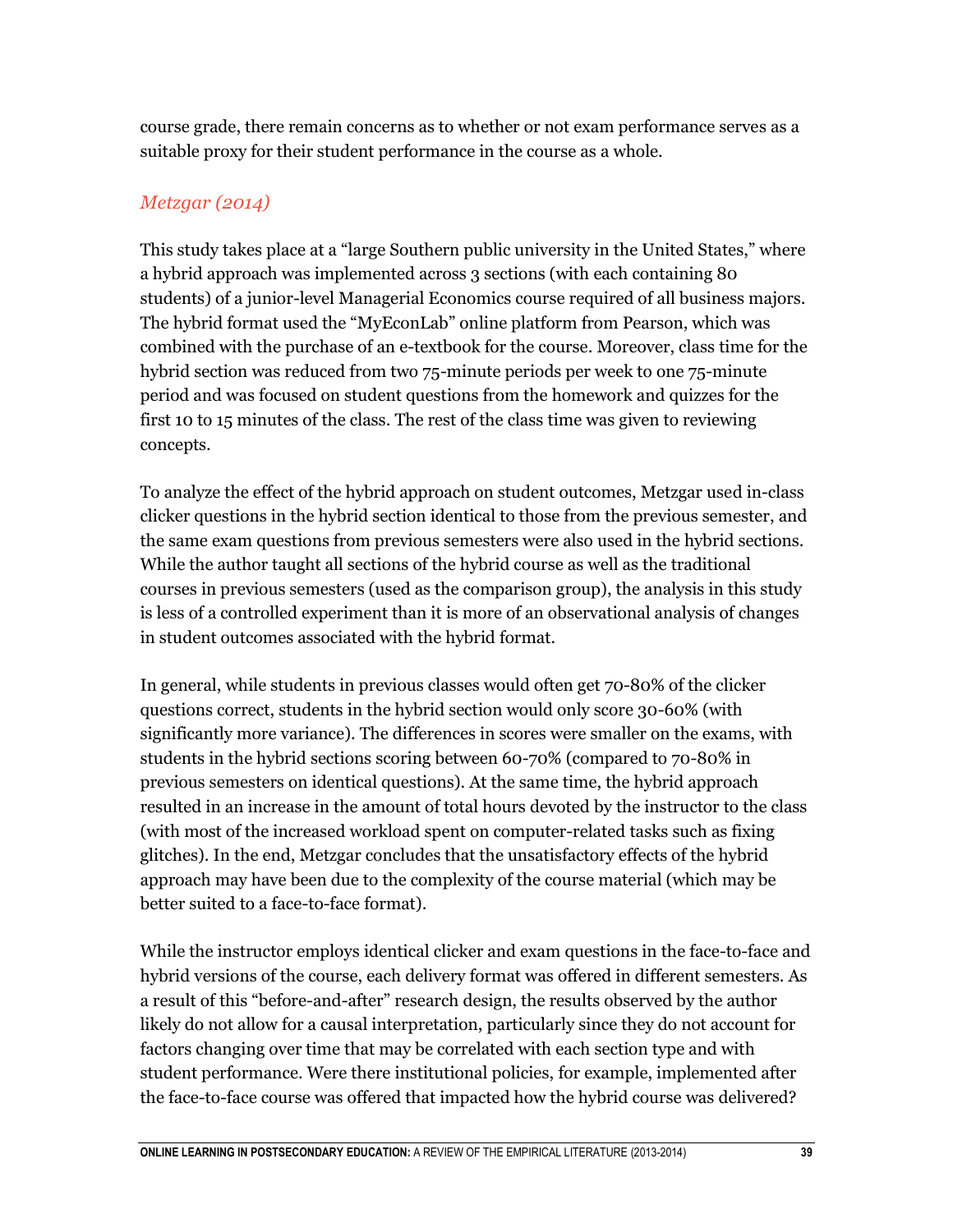To what extent were course materials and the course structure, other than the substance of the in-class clicker questions and exams (which were identical across semesters),uniform in each semester? Were the class sizes in the face-to-face and hybrid sections similar, and were the in-class portions of each section offered in classrooms of similar infrastructure? It would have been useful to have more information on possible changes in these class- and institutional-related characteristics in determining the degree to which the observed changes in student outcomes were directly driven by the change in course delivery format.

Furthermore, Metzgar acknowledges that "adjustments were not made for potential differences in student characteristics." This is particularly concerning given that this study not only failed to randomize students to each section, but it also did not capture how the characteristics of students in each section may have changed from semester to semester. For example, how did the academic backgrounds and family incomes of the students in the hybrid sections compare to those in the face-to-face format? Were the hybrid students older on average than the students who took the face-to-face section? Did they have to take heavier concurrent course loads? If these differences did in fact exist between the delivery formats, then they may very well threaten the internal validity of the results in the study.

#### *Tanyel & Griffin (2014)*

Tanyel and Griffin, at a "southeastern regional university" that enrolls approximately 5,000 mostly full-time students, carry out a ten-year longitudinal analysis of student outcomes between Spring 2002 and Spring 2011 in online and face-to-face courses. Specifically, they compare the grades and persistence rates of students who took online and face-to-face sections of courses taught by the same instructor within the same semester (with 15 of the 19 semesters in this time period containing classes that fulfilled this criteria). However, the authors cannot distinguish between different online modes of delivery (with hybrid, blended, and fully online courses all falling under the "online" umbrella), nor could they determine the comparability of course materials and assignments between formats. They used a dataset that includes information about all students enrolled in undergraduate, non-nursing courses (as nursing courses had stricter criteria for entry), including such characteristics as major, prior GPA, age, and course performance.

Over the ten-year period, there were 38 different instructors who taught both online and face-to-face versions of the same course during the same semester. These amounted to a total of 81 different courses (with 66 from the College of Arts and Sciences, 11 from the College of Business and Economics, and 4 from the School of Education) divided into 132 face-to-face and 94 online sections. There were 5,621 students in the total sample (with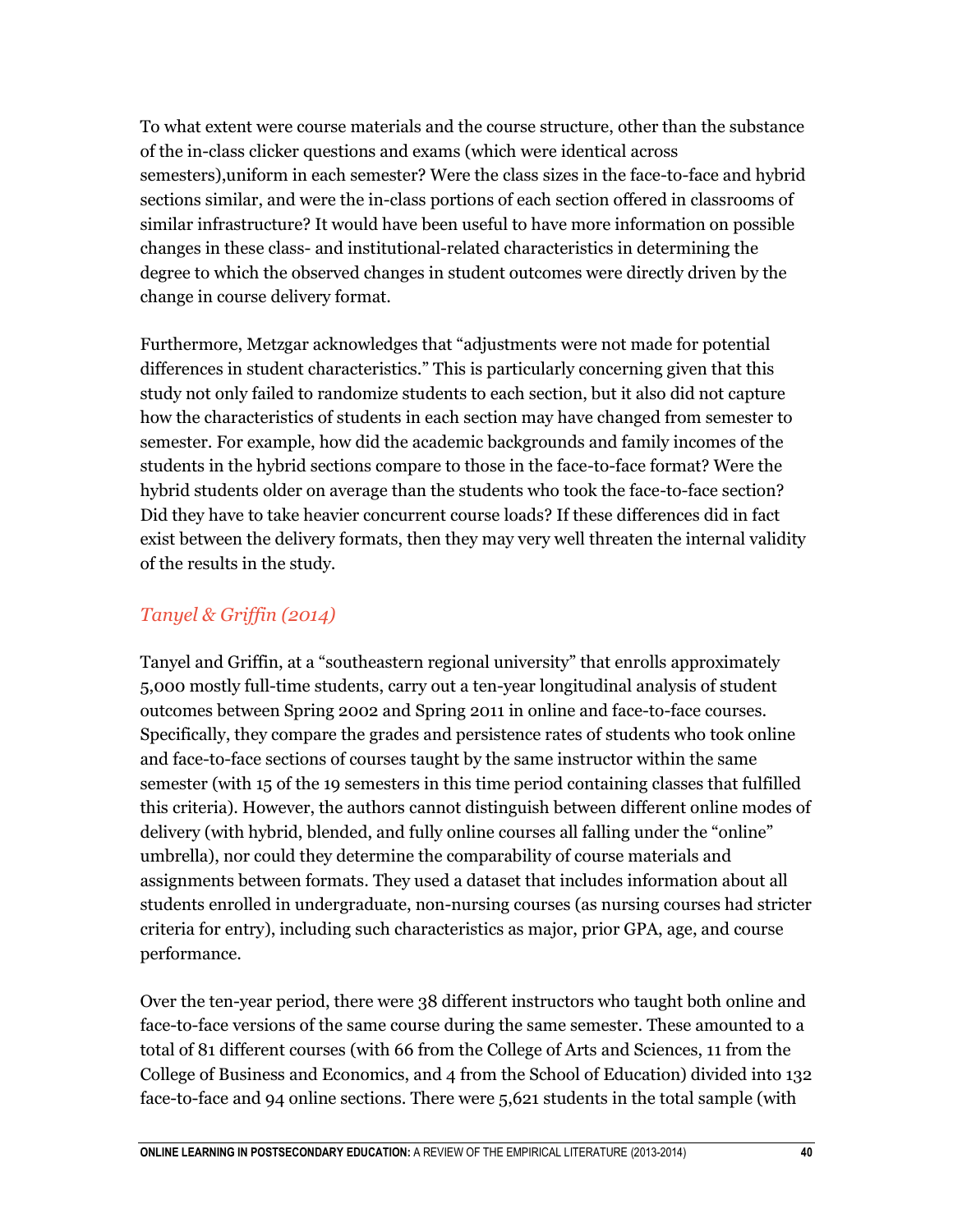3,355 students in the face-to-face sections and 2,266 students in the online sections). Nearly half (49%) of students in the online course were over the age of 25 (compared to only 26% of students in the face-to-face versions), and 20% of online students were taking upper-division courses (versus 12% of face-to-face students). However, there are no significant differences in the proportion of students with prior GPAs over 2.5 between the face-to-face and online sections. Even after condensing the sample to include only those students who finished and received a grade for the course, Tanyel and Griffin find that the baseline characteristics for the new sample remain largely unchanged from those for the original sample.

There are, however, differences in student success between face-to-face and online sections. In particular, 30% of students in the online classes either failed or withdrew from the class—compared to 18% of students in the face-to-face classes (with the difference between formats being statistically significant at the 99% confidence level). Even after analyzing separate groupings of semesters, the authors find that the pattern in this particular distribution of outcomes remained the same across all groupings.

In addition, although the average prior GPAs of students in the online sections were slightly higher than those of their face-to-face peers (2.81 vs. 2.76), the average GPAs earned by students in the face-to-face courses were significantly higher than those earned by students in the online sections (2.8 vs. 2.65). Nevertheless, Tanyel and Griffin find that this difference in average GPAs between delivery formats was driven primarily by courses during the last five semesters, during which students in the face-to-face sections earned an average GPA of 2.83 (compared to an average GPA of 2.66 for their counterparts in the online classes). These semesters also corresponded with enrollment more than tripling in the online sections, suggesting that there was likely more heterogeneity among the subset of students enrolled in online courses.

One of the most impressive aspects of this study is the sheer size and diversity of the number of courses surveyed that utilized at least one face-to-face and online section within a semester. It is hard to think of a study that has surveyed such a large number of side-by-side online and face-to-face courses over such a long time period (for ten years between 2002 and 2011). As a result, the authors should be commended for putting together such a rich dataset of courses that allows them to exploit variations in delivery formats and student outcomes across a very large sample of observations. Nonetheless, this study still has some methodological limitations that are worth addressing.

First, Tanyel and Griffin acknowledge that their study presents only a descriptive analysis of rich archival data and, due to their inability to control for important covariates, should not be treated as an analysis of the true "causal effects" of online learning on student outcomes. While it is understandable that the presence of sample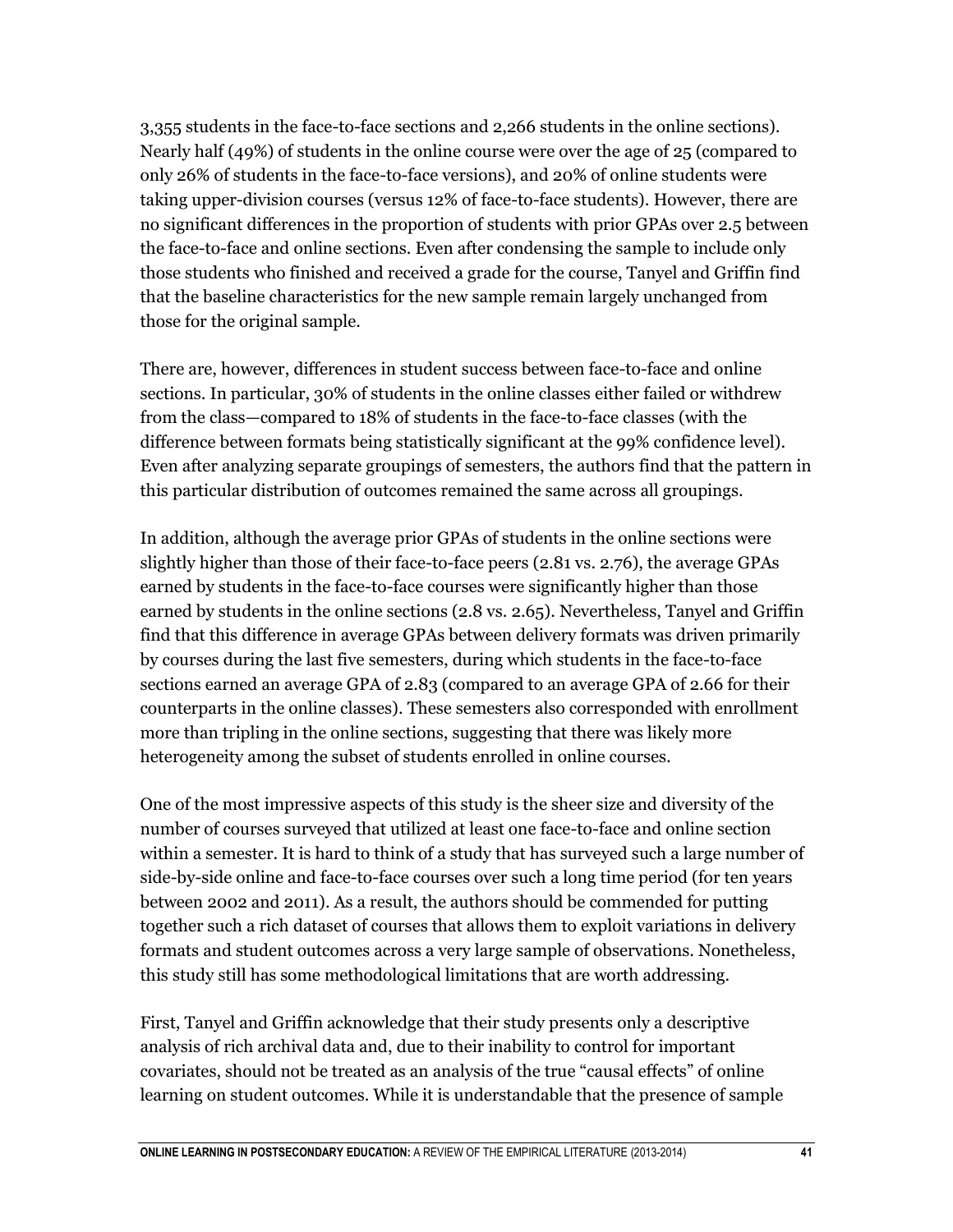selection bias might exist given that students were not randomized into each section, it would have been valuable had the authors conducted a multivariate regression analysis that attempted to rigorously ascertain the effect of delivery format on student outcomes—holding everything else constant. This is particularly important, given some significant differences in average characteristics that the authors already pointed out between students in each delivery format. For example, not only do students in online courses tend to have higher average prior GPAs, but they also have higher average withdrawal rates. With regard to the latter point, an analysis of outcomes on course grades may then overestimate the true effect of the online delivery format on student outcomes. Controlling for these various effects would thereby mitigate biases like the "clientele effect" frequently referred to by the authors.

Furthermore, by presenting only aggregate statistics, Tanyel and Griffin somewhat sacrifice precision for the sake of harnessing the large sample size. While this is not unreasonable, it would have been useful had the authors presented evidence on the degree to which the structure and substance of each delivery format within a course was comparable to each other. In fact, the definition of "online" courses encompassed a wide range of technology-enhanced sections, from courses that were fully online to those that utilized more of a hybrid format. Because the authors cannot distinguish between modes of delivery, it remains difficult to determine exactly what outcomes were associated with which delivery format (and the extent to which they could derive recommendations regarding the desirability of a specific technology-infused delivery method). Finally, given that the majority of the courses surveyed were from the College of Arts and Sciences, the external validity of the results in this study might be limited only to similar settings.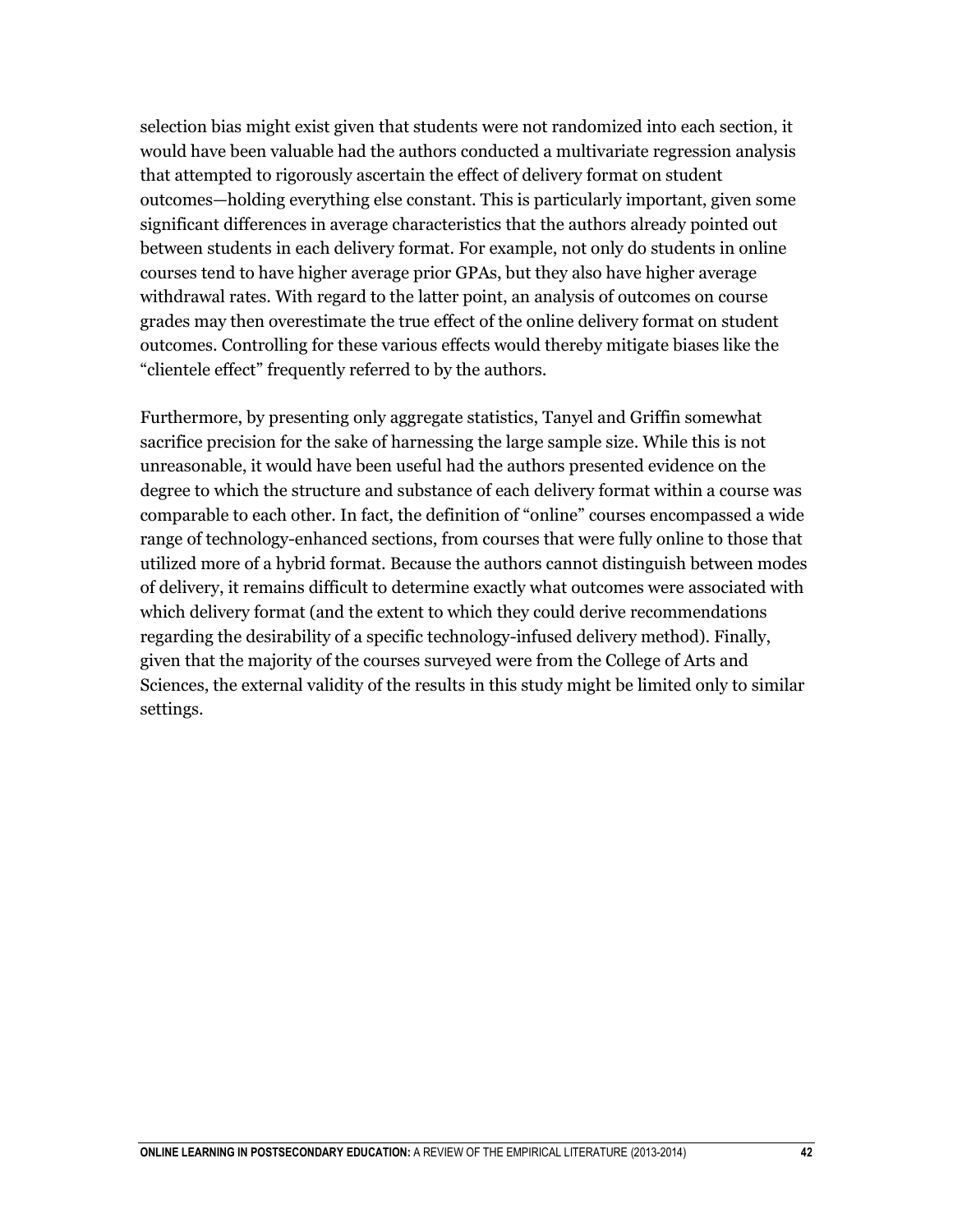# <span id="page-43-0"></span>**Bibliography of Studies**

Burns, Kathleen, Mimi Duncan, Donald C. Sweeney II, Jeremy W. North, and William A. Ellegood. "A Longitudinal Comparison of Course Delivery Modes of an Introductory Information Systems Courses and Their Impact on a Subsequent Information Systems Course." *MERLOT Journal of Online Learning and Teaching* 9, no. 4 (2013): 453-467.

Carmichael, Tami S., Jeffrey S. Carmichael, and Rebecca Leber-Gottberg. "Capstone Courses: Student Learning Outcomes Indicate Value of Online Learning in Pilot Study." *International Journal of Virtual Worlds and Human-Computer Interaction* 2 (2014): 73-82.

Fish, Kristine and Hyun Gu Kang. "Learning Outcomes in a Stress Management Course: Online versus Face-to-Face." *MERLOT Journal of Online Learning and Teaching* 10, no. 2 (2014): 179-191.

Jones, Sherry J. and Vena M. Long. "Learning Equity between Online and On-Site Mathematics Courses." *MERLOT Journal of Online Learning and Teaching* 9, no. 1  $(2013): 1-12.$ 

Jorczak, Robert, and Danielle Dupuis. "Differences in Classroom Versus Online Exam Performance Due to Asynchronous Discussion." *Journal of Asynchronous Learning Networks* 18, no. 2 (2014): 67-75.

Joyce, Theodore J., Sean Crockett, David A. Jaeger, Onur Altindag, and Stephen D. O'Connell. "Does Classroom Time Matter? A Randomized Field Experiment of Hybrid and Traditional Lecture Formats in Economics." *NBER Working Paper No. 20006*  $(2014).$ 

Kwak, Do Won, Flavio M. Menezes, and Carl Sherwood. "Assessing the Impact of Blended Learning on Student Performance." *Economic Record* 91, no. 292 (2015): 91- 106.

Metzgar, Matthew. "A Hybrid Approach to Teaching Managerial Economics." *e-Journal of Business Education & Scholarship of Teaching* 8, no. 2 (2014): 123-130.

Olitsky, Neal H. and Sarah B. Cosgrove. "The Effect of Blended Courses on Student Learning: Evidence from Introductory Economics Courses." *International Review of Economics Education* 15 (2014): 17-31.